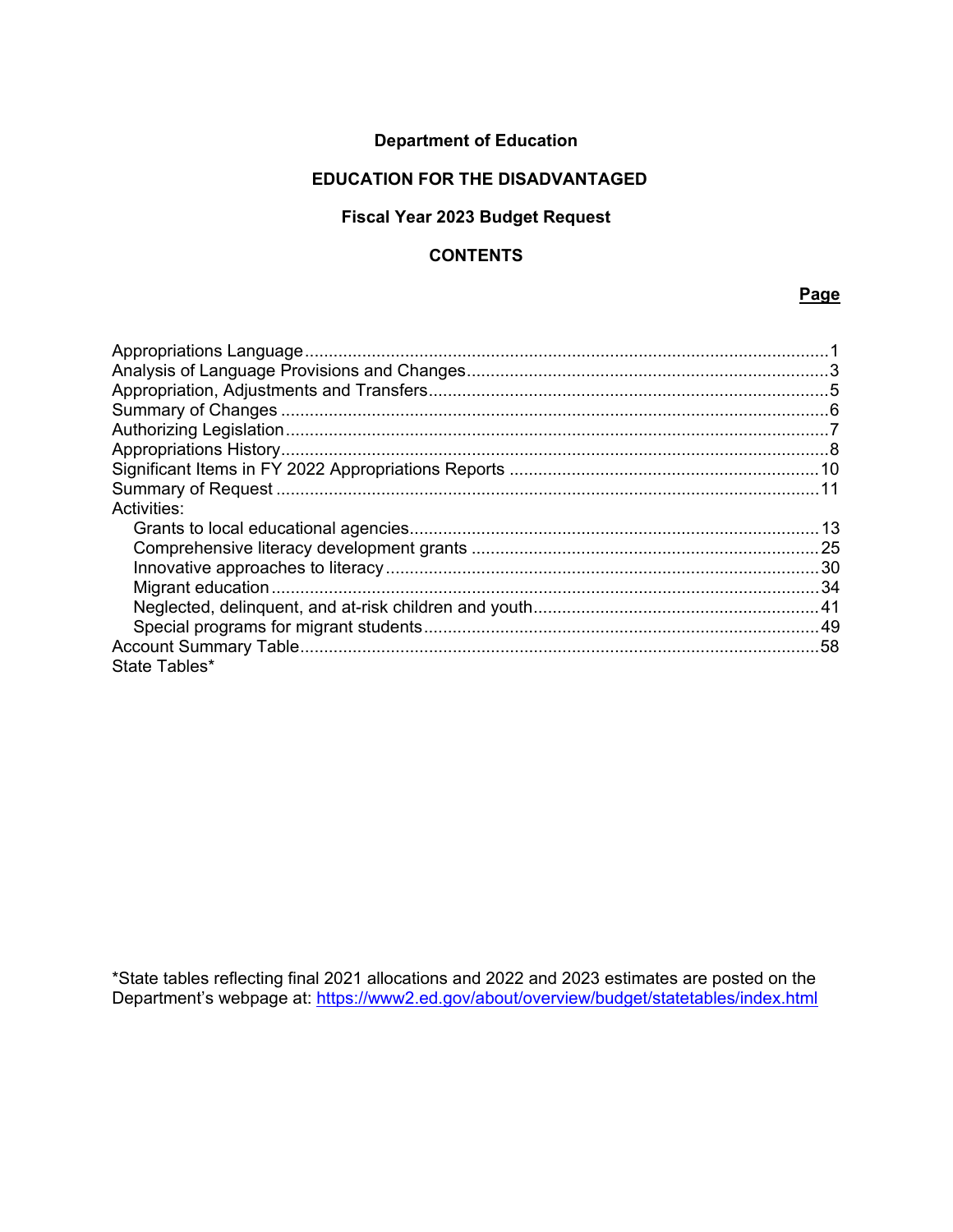#### <span id="page-1-9"></span><span id="page-1-8"></span><span id="page-1-7"></span><span id="page-1-5"></span><span id="page-1-3"></span><span id="page-1-2"></span>**Appropriations Language**

<span id="page-1-6"></span><span id="page-1-4"></span><span id="page-1-1"></span><span id="page-1-0"></span>For carrying out title I and subpart 2 of part B of title II of the Elementary and Secondary Education Act of 1965 (referred to in this Act as "ESEA") and section 418A of the Higher Education Act of 1965 (referred to in this Act as "HEA"), \$21,280,551,000, of which \$10,340,251,000 shall become available on July 1, 2023, and shall remain available through September 30, 2024, and of which \$10,841,177,000 shall become available on October 1, 2023, and shall remain available through September 30, 2024, for academic year 2023-2024[:1](#page-3-1) *Provided*, That \$6,459,401,000 shall be for basic grants under section 1124 of the ESEA:<sup>2</sup> *Provided further,* That up to \$5,000,000 of these funds shall be available to the Secretary of Education (referred to in this title as "Secretary") on October 1, 2022, to obtain annually updated local educational agency-level census poverty data from the Bureau of the Census[:3](#page-1-1) *Provided further,* That \$1,362,301,000 shall be for concentration grants under section 1124A of the ESEA[:4](#page-3-3) *Provided further,* That \$6,357,550,000 shall be for targeted grants under section 1125 of the ESEA[:5](#page-3-4) *Provided further,* That \$6,357,550,000 shall be for education finance incentive grants under section 1125A of the ESEA[:](#page-3-5) <sup>6</sup> *Provided further,* That of the amounts available under the preceding two provisos the Secretary may reserve up to \$100,000,000 to pay the costs of voluntary State school funding equity commissions and the costs of voluntary local education agency equity reviews:*[7](#page-4-0) Provided further,* That \$30,000,000 shall be for competitive grants to support strong partnerships, which may include those among State educational agencies, local educational agencies and child welfare agencies, to create and implement innovative strategies for improving the education of foster children and youth under part D of title I of the  $ESEA$ :<sup>8</sup> *Provided further,* That the Secretary may reserve up to 10 percent of the amount referred to in the previous proviso to provide technical assistance in the implementation of these grants:<sup>9</sup> *Provided further,* That \$220,000,000 shall be for carrying out subpart 2 of part B of title II[:10](#page-4-3)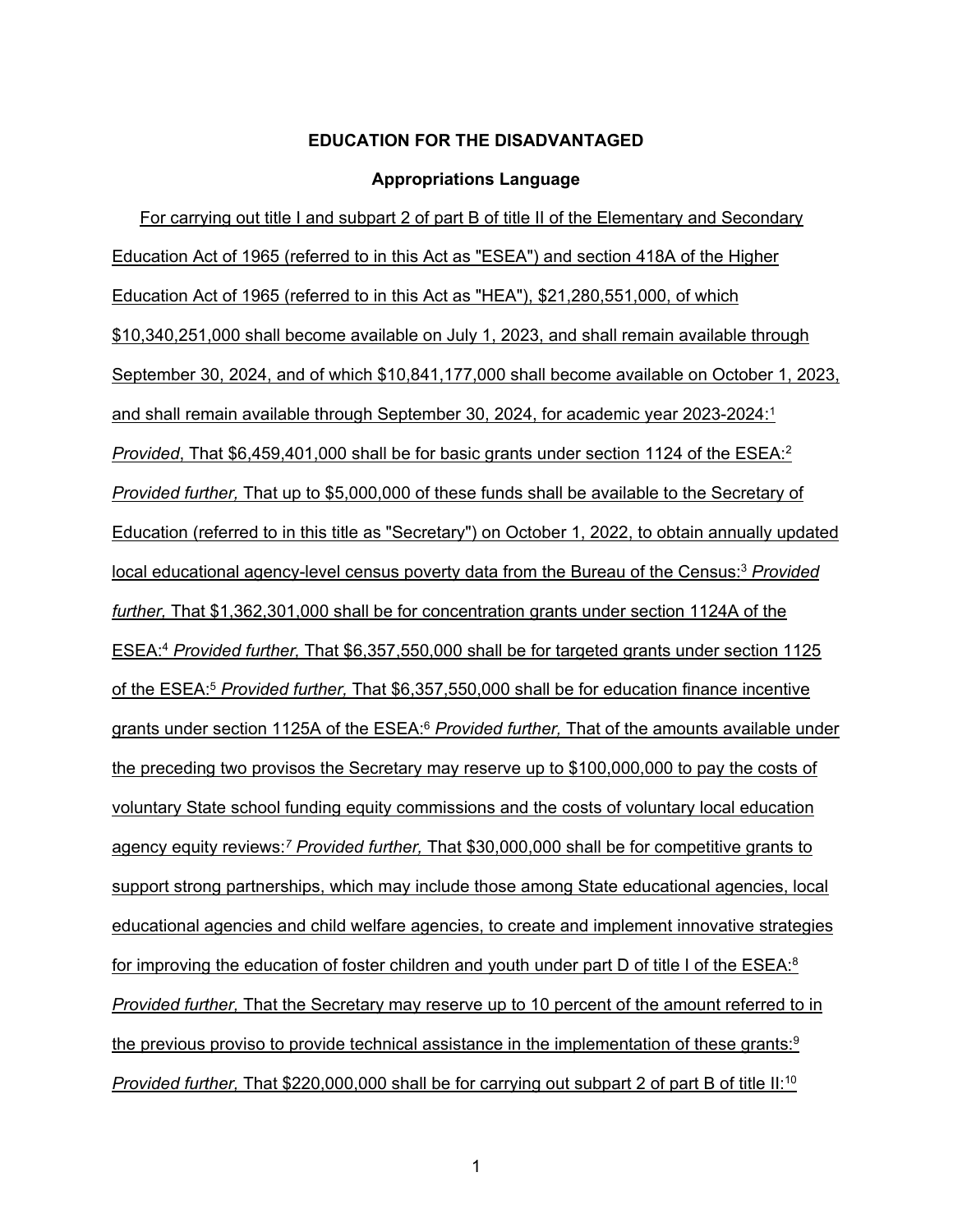*Provided further,* That \$66,123,000 shall be for carrying out section 418A of the HEA[:11](#page-4-4) *Provided further,* That notwithstanding section 418A(g)(2)(A) of the HEA, the Secretary may reduce the percentage of funds available for a program if the Secretary determines that there are not a sufficient number of high-quality applications for that program.<sup>12</sup>

#### <span id="page-2-1"></span><span id="page-2-0"></span>NOTE

A full-year 2022 appropriation for this account was not enacted at the time the budget was prepared; therefore, the budget assumes this account is operating under the Continuing Appropriations Act, 2022 (Division A of P.L. 117-43, as amended). The amounts included for 2022 reflect the annualized level provided by the continuing resolution.

Each language provision that is followed by a footnote reference is explained in the Analysis of Language Provisions and Changes document which follows the appropriations language.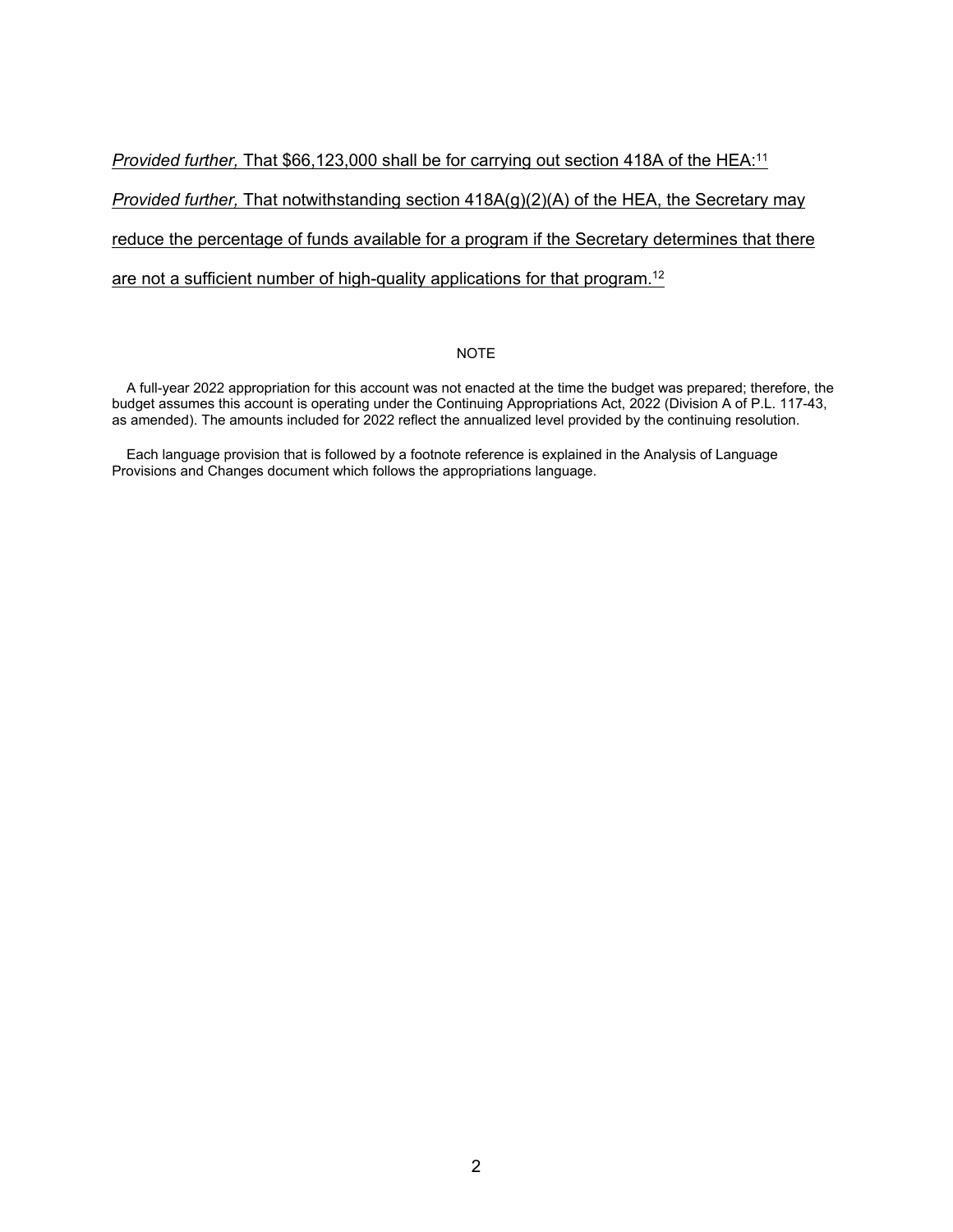## **Analysis of Language Provisions and Changes**

<span id="page-3-5"></span><span id="page-3-4"></span><span id="page-3-3"></span><span id="page-3-2"></span><span id="page-3-1"></span><span id="page-3-0"></span>

| Language Provision                                                                                                                                                                                                                                                                                                           | Explanation                                                                                                                                                                                                                                                                                                                                                                                                                                                                                                       |
|------------------------------------------------------------------------------------------------------------------------------------------------------------------------------------------------------------------------------------------------------------------------------------------------------------------------------|-------------------------------------------------------------------------------------------------------------------------------------------------------------------------------------------------------------------------------------------------------------------------------------------------------------------------------------------------------------------------------------------------------------------------------------------------------------------------------------------------------------------|
| $1$ of which \$10,340,251,000 shall become<br>available on July 1, 2023, and shall remain<br>available through September 30, 2024, and<br>of which \$10,841,177,000 shall become<br>available on October 1, 2023, and shall<br>remain available through September 30,<br>2024, for academic year 2023-2024:                  | This language provides for funds to be<br>appropriated on a forward-funded basis for<br>the Title I Basic Grants, Concentration<br>Grants, Targeted Grants, Education Finance<br>Incentive Grants, State Agency Migrant and<br>Neglected and Delinquent, and<br><b>Comprehensive Literacy Development</b><br>Grants. The language also provides that a<br>portion of the funds is available in an<br>advance appropriation that becomes<br>available for obligation on October 1 of the<br>following fiscal year. |
| $2$ Provided, That $$6,459,401,000$ shall be<br>for basic grants under section 1124 of the<br>ESEA:                                                                                                                                                                                                                          | This language establishes a specific funding<br>level for Title I Basic Grants.                                                                                                                                                                                                                                                                                                                                                                                                                                   |
| <sup>3</sup> <i>Provided further</i> , That up to \$5,000,000<br>of these funds shall be available to the<br>Secretary of Education (referred to in this title<br>as "Secretary") on October 1, 2022, to obtain<br>annually updated local educational agency-<br>level census poverty data from the Bureau of<br>the Census: | This language makes available, on a current-<br>funded basis, \$5 million from Basic Grant<br>funds to support continued work by the<br>Census Bureau to update LEA-level poverty<br>data.                                                                                                                                                                                                                                                                                                                        |
| <sup>4</sup> Provided further, That \$1,362,301,000<br>shall be for concentration grants under<br>section 1124A of the ESEA:                                                                                                                                                                                                 | This language establishes a specific funding<br>level for Title I Concentration Grants.                                                                                                                                                                                                                                                                                                                                                                                                                           |
| <sup>5</sup> Provided further, That \$6,357,550,000<br>shall be for targeted grants under section<br>1125 of the ESEA:                                                                                                                                                                                                       | This language establishes a specific funding<br>level for Title I Targeted Grants.                                                                                                                                                                                                                                                                                                                                                                                                                                |
| $6$ Provided further, \$6,357,550,000 shall be<br>for education finance incentive grants under<br>section 1125A of the ESEA:                                                                                                                                                                                                 | This language establishes a specific funding<br>level for Title I Education Finance Incentive<br>Grants.                                                                                                                                                                                                                                                                                                                                                                                                          |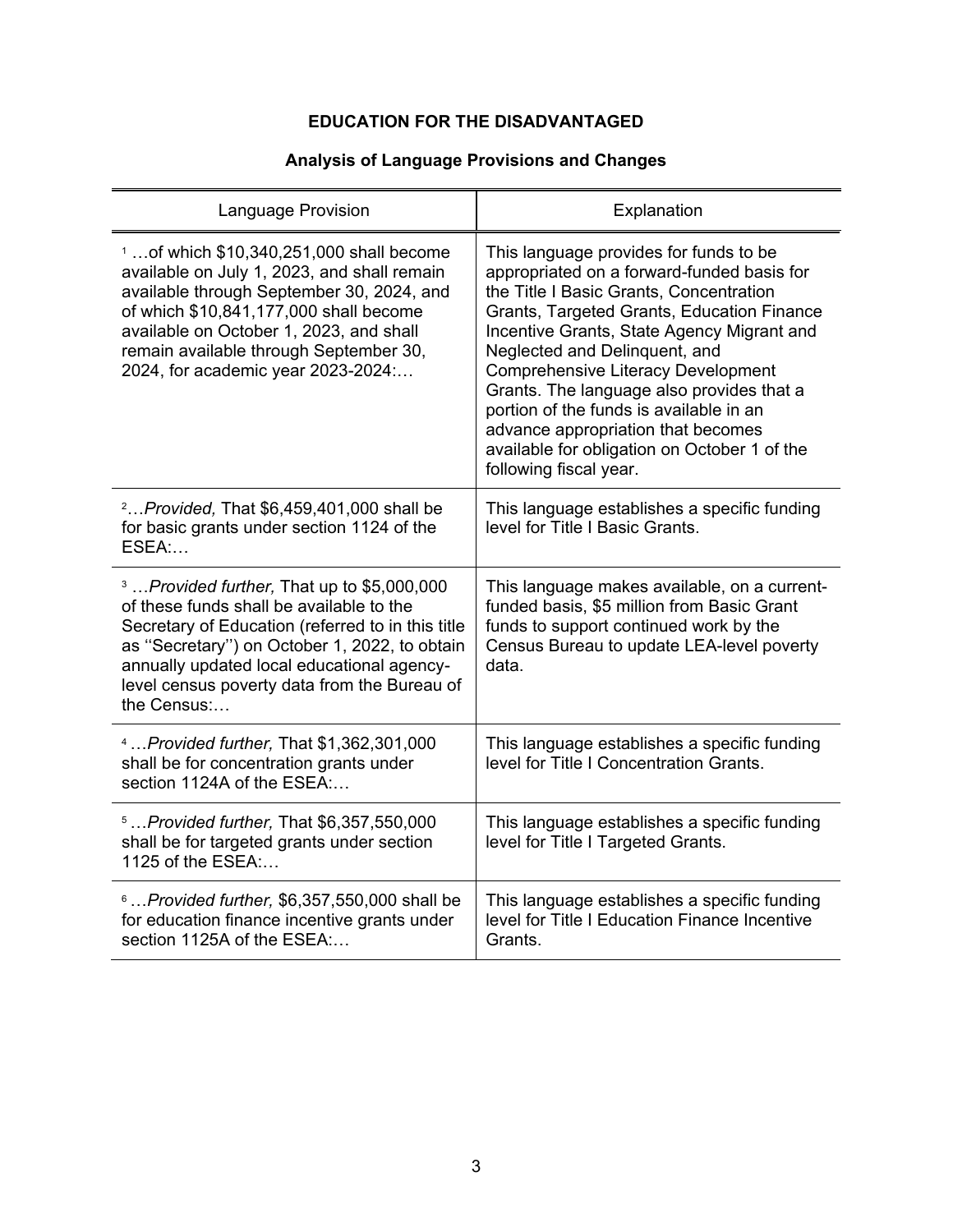## **Analysis of Language Provisions and Changes**

<span id="page-4-5"></span><span id="page-4-4"></span><span id="page-4-3"></span><span id="page-4-2"></span><span id="page-4-1"></span><span id="page-4-0"></span>

| Language Provision                                                                                                                                                                                                                                                                                                                                                                                    | Explanation                                                                                                                                                                                                                                                                                                                                                                                         |
|-------------------------------------------------------------------------------------------------------------------------------------------------------------------------------------------------------------------------------------------------------------------------------------------------------------------------------------------------------------------------------------------------------|-----------------------------------------------------------------------------------------------------------------------------------------------------------------------------------------------------------------------------------------------------------------------------------------------------------------------------------------------------------------------------------------------------|
| <sup>7</sup> <i>Provided further</i> , That of the amounts<br>available under the preceding two provisos<br>the Secretary may reserve up to<br>\$100,000,000 to pay the costs of voluntary<br>State school funding equity commissions and<br>the costs of voluntary local education agency<br>equity reviews:                                                                                         | This language would allow the Secretary to<br>reserve up to \$100 million from the<br>appropriations for Title I Targeted Grants and<br><b>Education Finance Incentive Grants to</b><br>support activities to help school systems<br>address inequities in school funding through<br>voluntary State school funding equity<br>commissions and voluntary local educational<br>agency equity reviews. |
| <sup>8</sup> Provided further, That \$30,000,000 shall<br>be for competitive grants to support strong<br>partnerships, which may include those<br>among State educational agencies, local<br>educational agencies and child welfare<br>agencies, to create and implement innovative<br>strategies for improving the education of<br>foster children and youth under part D of title<br>I of the ESEA: | This language would provide \$30 million<br>under the Neglected, Delinquent, and At-Risk<br>Children and Youth program for competitive<br>grants to create and implement innovative<br>strategies for improving the education of<br>foster children and youth.                                                                                                                                      |
| <sup>9</sup> Provided further, That the Secretary may<br>reserve up to 10 percent of the amount<br>referred to in the previous proviso to provide<br>technical assistance in the implementation of<br>these grants:                                                                                                                                                                                   | This language would allow the Secretary to<br>reserve up to \$3 million from the proposed<br>\$30 million for activities to support foster<br>children and youth to provide technical<br>assistance to grantees.                                                                                                                                                                                    |
| $10$ Provided further, That \$220,000,000 shall<br>be for carrying out subpart 2 of part B of title<br>II:                                                                                                                                                                                                                                                                                            | This language provides funding for<br>Comprehensive literacy development grants<br>and Innovative approaches to literacy.                                                                                                                                                                                                                                                                           |
| <sup>11</sup> <i>Provided further</i> , That \$66,123,000 shall<br>be for carrying out section 418A of the HEA.                                                                                                                                                                                                                                                                                       | This language provides funding for Special<br>Programs for Migrant Students.                                                                                                                                                                                                                                                                                                                        |
| <sup>12</sup> <i>Provided further</i> , That notwithstanding<br>section $418A(g)(2)(A)$ of the HEA, the<br>Secretary may reduce the percentage of<br>funds available for a program if the Secretary<br>determines that there are not a sufficient<br>number of high-quality applications for that<br>program.                                                                                         | This language would allow the Department to<br>override the distribution of funds between the<br>HEP and CAMP programs required by the<br>statute and reduce the percentage of funds<br>available for a program in the event a<br>competition does not yield a sufficient<br>number of high-quality applications for one of<br>the programs.                                                        |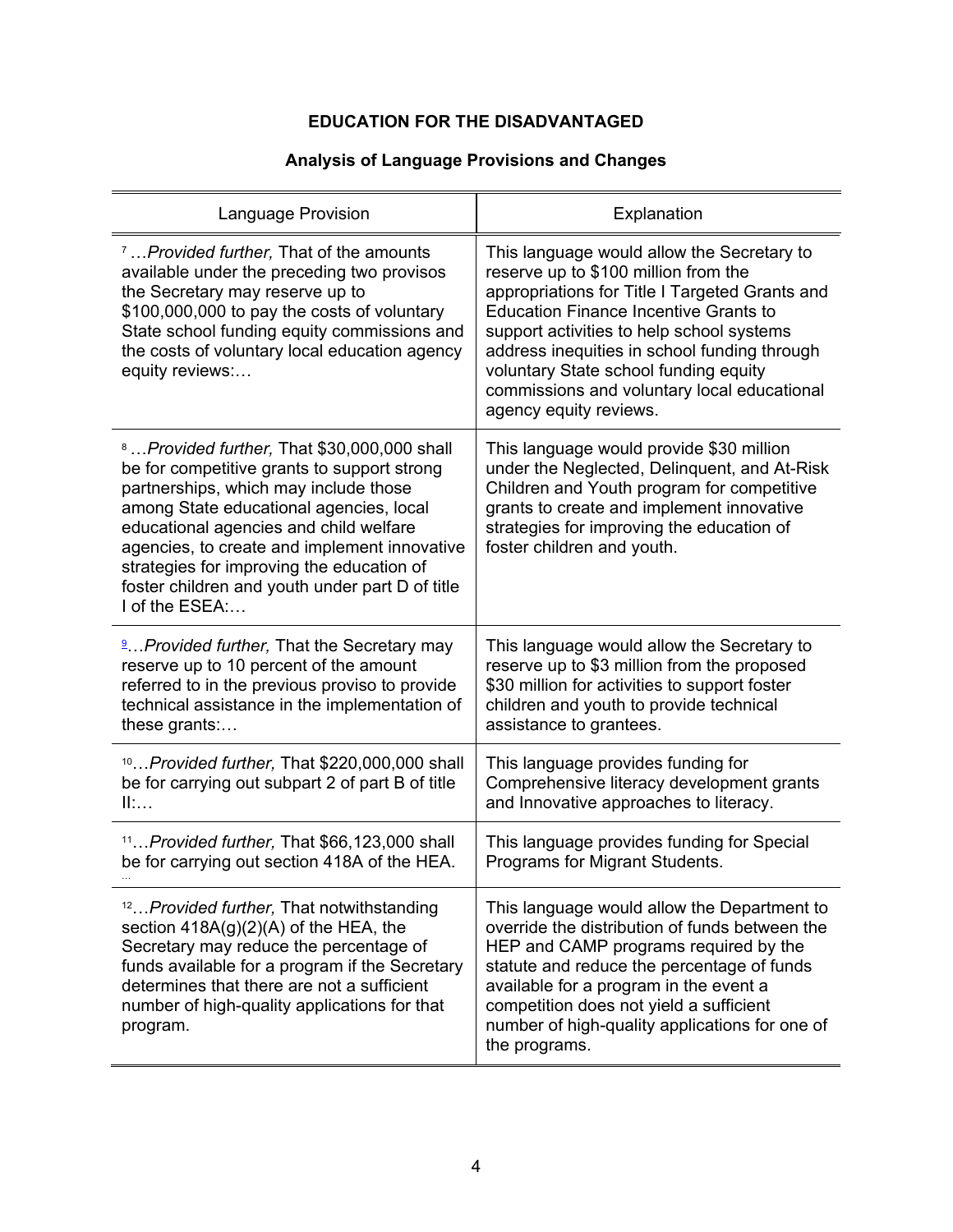#### **Appropriation, Adjustments and Transfers**

(dollars in thousands)

<span id="page-5-0"></span>

| Appropriation/Adjustments/Transfers | 2021          | 2022          | 2023          |
|-------------------------------------|---------------|---------------|---------------|
| Discretionary:                      |               |               |               |
| Appropriation                       | \$17,226,790  | \$17,226,790  | \$21,280,551  |
| Total, discretionary appropriation  | 17,226,790    | 17,226,790    | 21,280,551    |
| <b>Mandatory (proposed):</b>        |               |               |               |
|                                     | 0             | 0             | 16,000,000    |
| Total, mandatory appropriation      | 0             | 0             | 16,000,000    |
| Advance:                            |               |               |               |
| Advance for succeeding fiscal year  | $-10,841,177$ | $-10,841,177$ | $-10,841,177$ |
| Advance from prior year             | 10,841,177    | 10,841,177    | 10,841,177    |
| Total, budget authority             | 17,226,790    | 17,226,790    | 37,280,551    |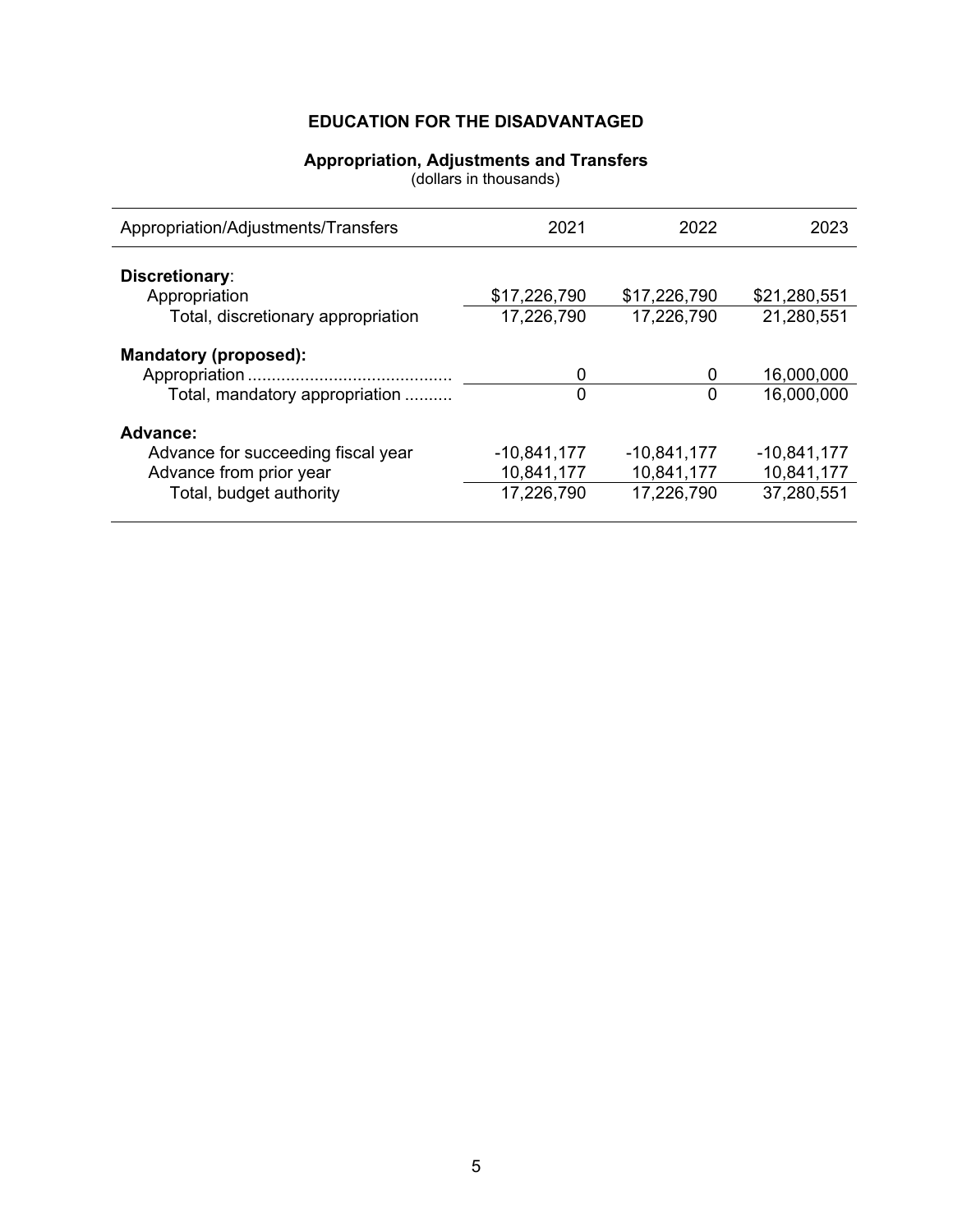#### **Summary of Changes**

(dollars in thousands)

<span id="page-6-0"></span>

| 2022 Discretionary | \$17,226,790 |
|--------------------|--------------|
| 2023 Discretionary | 21,280,551   |
| 2023 Mandatory     | 16,000,000   |
| Net change         | +20,053,761  |

| Increases:                                                                                                                                                                                                                                                                                                                                                                                                                                                                                                                                                                                                                                                | 2022 base    | Change<br>from base |
|-----------------------------------------------------------------------------------------------------------------------------------------------------------------------------------------------------------------------------------------------------------------------------------------------------------------------------------------------------------------------------------------------------------------------------------------------------------------------------------------------------------------------------------------------------------------------------------------------------------------------------------------------------------|--------------|---------------------|
| Program:                                                                                                                                                                                                                                                                                                                                                                                                                                                                                                                                                                                                                                                  |              |                     |
| Increase for Grants to LEAs consistent with President<br>Biden's campaign promise to dramatically increase funding<br>for Title I schools and help address long-standing funding<br>disparities between under resourced school districts and<br>their wealthier counterparts. The increase would also<br>support funding for voluntary efforts to identify and address<br>inequities in State and local funding systems, which often<br>favor wealthier districts over districts with concentrated<br>poverty, in order to create more equitable school finance<br>systems. The proposed increase includes \$16 billion in<br>proposed mandatory funding. | \$16,536,802 | +\$20,000,000       |
| Increase funding for Neglected, Delinquent and At-Risk<br>Children and Youth to provide additional resources for<br>underserved populations covered by the program and for<br>an initiative to fund competitive grants to improve<br>educational opportunities and outcomes of foster children<br>and youth.                                                                                                                                                                                                                                                                                                                                              | 48,239       | $+33,761$           |
| Increase funding for Special Programs for Migrant<br>Students to support of the President's goal to advance<br>equity in education and significantly expand programs that<br>have demonstrated success in helping migrant youth.                                                                                                                                                                                                                                                                                                                                                                                                                          | 46,123       | $+20,000$           |
| Net change                                                                                                                                                                                                                                                                                                                                                                                                                                                                                                                                                                                                                                                |              | $+20,053,761$       |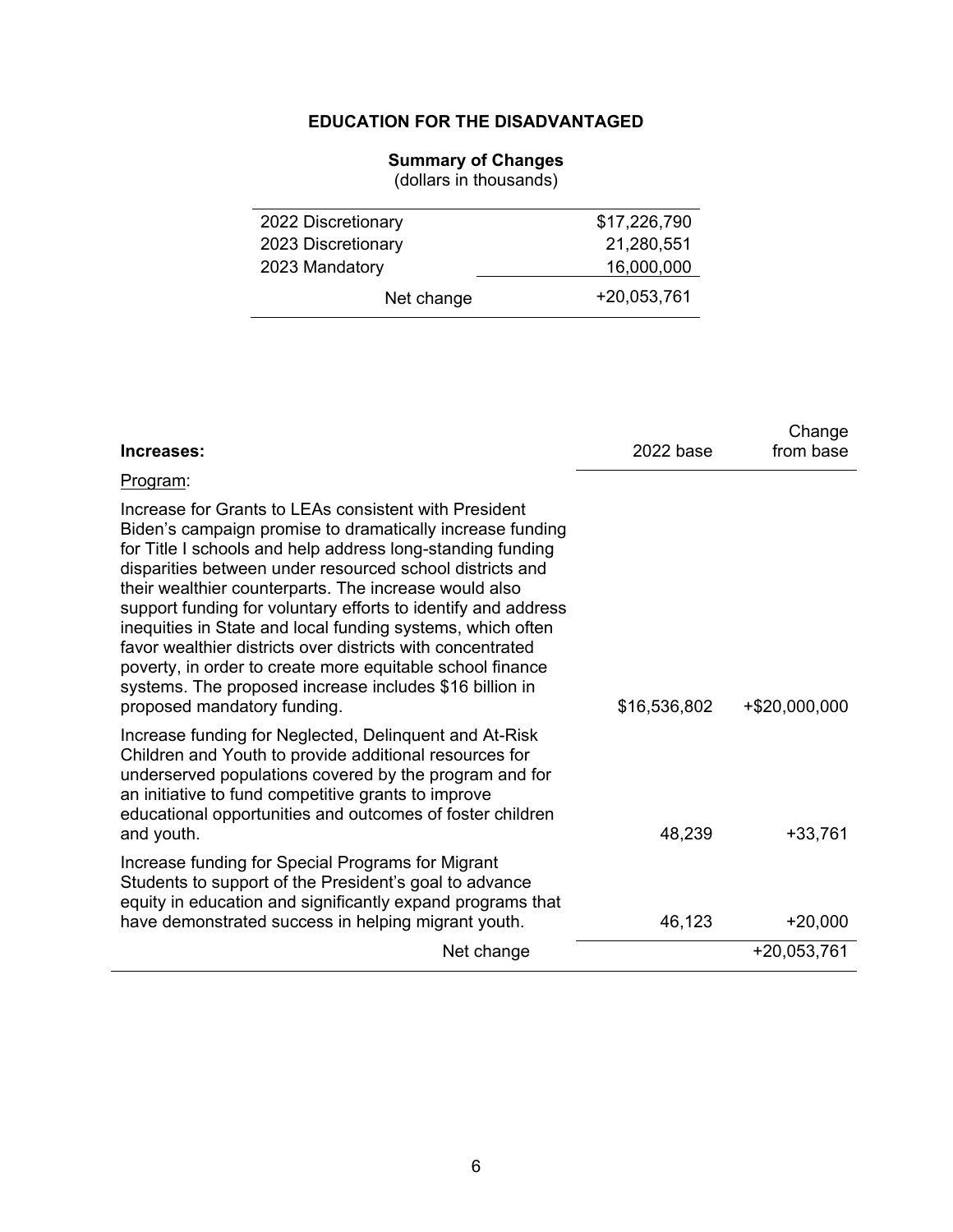#### <span id="page-7-8"></span><span id="page-7-7"></span><span id="page-7-6"></span><span id="page-7-5"></span>**Authorizing Legislation**

<span id="page-7-4"></span><span id="page-7-3"></span><span id="page-7-2"></span><span id="page-7-1"></span>(dollars in thousands)

<span id="page-7-0"></span>

| Activity                                                              | 2022                  | 2022         | 2023                                         | 2023 Request |
|-----------------------------------------------------------------------|-----------------------|--------------|----------------------------------------------|--------------|
|                                                                       | Authorized            | Estimate     | Authorized                                   |              |
| Grants to local educational agencies (ESEA-1-A):                      |                       |              |                                              |              |
| LEA grants formulas:                                                  | 0                     |              | To be determined <sup>1</sup>                |              |
| Basic grants (Section 1124)                                           | (2)                   | \$6,459,401  | 2                                            | \$6,459,401  |
| Concentration grants (Section 1124A)                                  | (2)                   | 1,362,301    | 2                                            | 1,362,301    |
| Targeted grants (Section 1125)                                        | (2)                   | 4,357,550    | 2                                            | 6,357,550    |
| Targeted grants (Section 1125) - Mandatory, proposed                  |                       |              |                                              | 8,000,000    |
| Education finance incentive grants (Section 1125A)                    | (2)                   | 4,357,550    | 2                                            | 6,357,550    |
| Education finance incentive grants (Section 1125A) - Mandatory,       |                       |              |                                              |              |
| proposed                                                              |                       |              |                                              | 8,000,000    |
| Comprehensive literacy development grants (ESEA-II-B-2, Section 2222) | (3)                   | 192,000      | To be determined <sup>1,3</sup>              | 192,000      |
| Innovative approaches to literacy (ESEA-II-B-2, Section 2226)         | (3)                   | 28,000       | To be determined <sup><math>1,3</math></sup> | 28,000       |
| State agency programs:                                                |                       |              | To be determined                             |              |
| Migrant (ESEA I-C)                                                    | 0                     | 375,626      | To be determined <sup>1</sup>                | 375,626      |
| Neglected and delinquent (ESEA I-D)                                   | 0                     | 48,239       | To be determined <sup>1</sup>                | 82,000       |
| Special Programs for Migrant Students (HEA IV-A-5)                    | $\Omega$ <sup>4</sup> | 46,123       | To be determined <sup>4</sup>                | 66,123       |
| Total definite authorization                                          | 0                     |              | To be determined                             |              |
| Total appropriation                                                   |                       | \$17,226,790 |                                              | \$37,280,551 |

<sup>1</sup> The GEPA extension expired September 30, 2021. Reauthorization for FY 2023 is expected through appropriations action.

 $2$  Of the total funds appropriated for Grants to LEAs, an amount equal to the fiscal year 2001 appropriation of \$7,397,690 thousand is to be distributed through the Basic Grants formula. An amount equal to the fiscal year 2001 appropriation of \$1,365,031 thousand is to be distributed through the Concentration Grants formula. Amounts appropriated in excess of the fiscal year 2001 appropriation are to be divided equally and distributed through the Targeted Grants and Educational Finance Incentive Grants formulas. In recent years, Congress specified the amounts to be distributed through each formula in the annual appropriations acts. <sup>3</sup> For Part B of Title II, a total of \$489,168 thousand is authorized for fiscal year 2020. Of the total amount appropriated for Title II, Part B, 38.9 percent is authorized for Subpart 2 programs.

<sup>4</sup> The GEPA extension expired September 30, 2015. Reauthorization for FY 2023 is expected through appropriations action.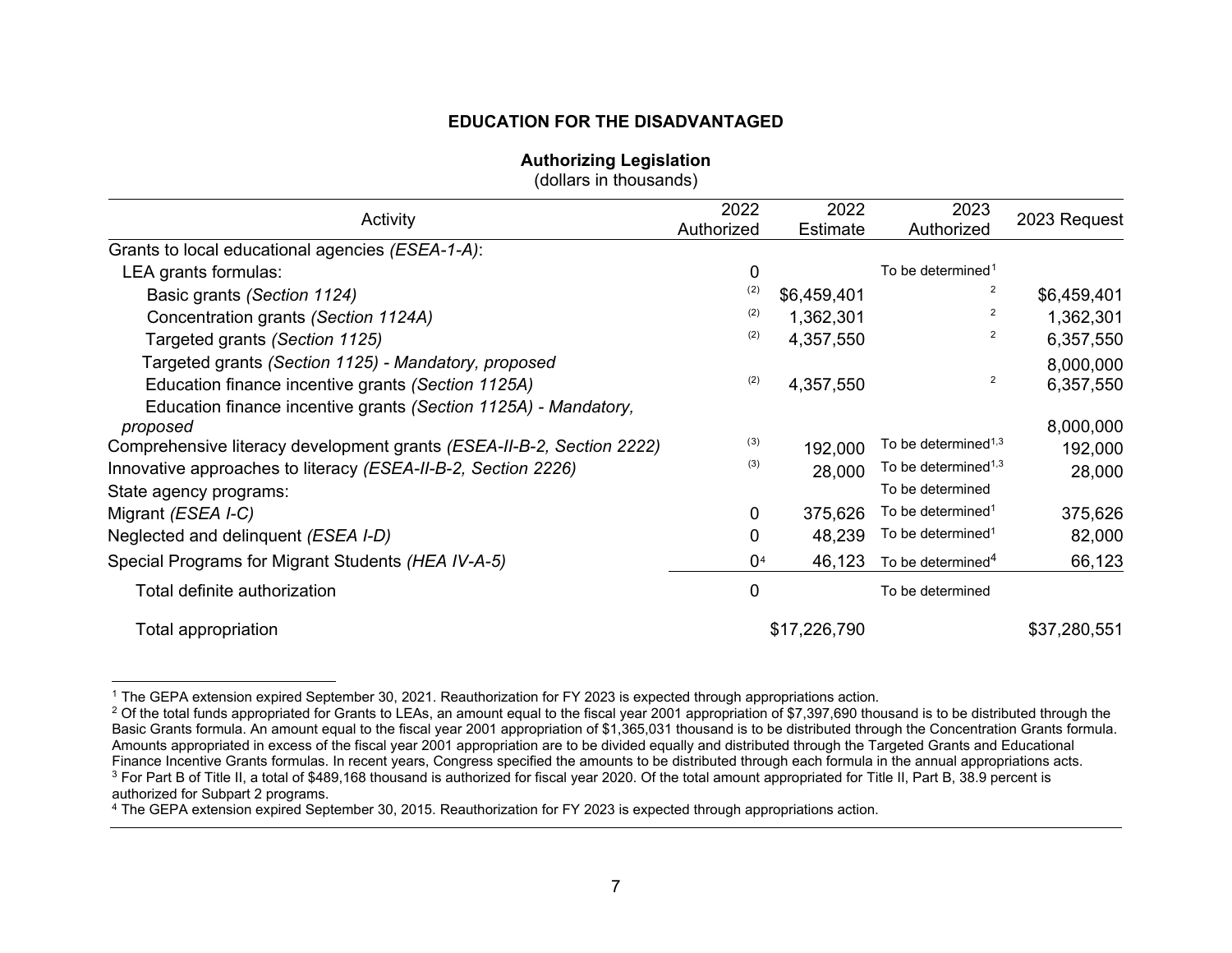#### **Appropriations History**

(dollars in thousands)

<span id="page-8-0"></span>

| Year                    | <b>Budget Estimate</b><br>to Congress | House<br>Allowance | Senate<br>Allowance | Appropriation  |
|-------------------------|---------------------------------------|--------------------|---------------------|----------------|
| 2014 <sup>1</sup>       | \$15,683,649                          | N/A                | \$15,875,231        | \$15,552,693   |
| (2014 Advance for 2015) | (11,681,898)                          |                    | (10, 841, 177)      | (10, 841, 177) |
| 2015 <sup>2</sup>       | 15,377,965                            | N/A                | 15,566,226          | 15,536,107     |
| (2015 Advance for 2016) | (11,681,898)                          |                    | (10, 841, 177)      | (10, 841, 177) |
| 2016 <sup>3</sup>       | 16,592,546                            | \$14,869,641       | 15,455,802          | 16,016,790     |
| (2016 Advance for 2017) | (10, 841, 177)                        | (10, 841, 177)     | (10, 841, 177)      | (10, 841, 177) |
| 20174                   | 16,043,790                            | 15,986,790         | 16,066,790          | 16, 143, 790   |
| (2017 Advance for 2018) | (10, 841, 177)                        | (11, 041, 177)     | (10, 841, 177)      | (10, 767, 555) |
| 2018 <sup>5</sup>       | 16,347,558                            | 15,953,790         | 16, 169, 198        | 16,107,781     |
| (2018 Advance for 2019) | (10, 841, 177)                        | (10, 841, 177)     | (10, 841, 177)      | (10, 841, 177) |
| 20196                   | \$15,926,790                          | \$16,443,790       | \$16,568,790        | \$16,543,790   |
| (2019 Advance for 2020) | (11,681,898)                          | (10, 841, 177)     | (10, 841, 177)      | (10, 841, 177) |
| 20207                   | 16,376,790                            | 17,563,802         | 16,543,790          | \$16,996,790   |
| (2020 Advance for 2021) | (11,681,898)                          | (10, 841, 177)     | (10, 841, 177)      | (10, 841, 177) |

<span id="page-8-1"></span><sup>1</sup> The House allowance is shown as N/A because there was no Subcommittee action. The level for the Senate allowance reflects Senate Subcommittee action only.

<span id="page-8-2"></span> $2$  The House allowance is shown as N/A because there was no Subcommittee action. The level for the Senate allowance reflects Senate Subcommittee action only.

<span id="page-8-3"></span><sup>3</sup> The levels for the House and Senate allowances reflect action on the regular annual 2016 appropriations bill, which proceeded in the 114th Congress only through the House Committee and Senate Committee.

<span id="page-8-4"></span><sup>4</sup> The levels for the House and Senate allowances reflect Committee action on the regular annual 2017 appropriation bill; the Appropriation reflects the Consolidated Appropriations Act, 2017.

<span id="page-8-5"></span><sup>5</sup> The level for the House allowance reflects floor action on the Omnibus appropriations bill; the Senate allowance reflects Committee action on the regular annual 2018 appropriations bill; the Appropriation reflects the Consolidated Appropriations Act, 2018 (P.L. 115-141).

<span id="page-8-6"></span><sup>6</sup> The levels for the House and Senate allowance reflect Committee action on the regular annual 2019 appropriations bill; the Appropriation reflects enactment of the Department of Defense and Labor, Health and Human Services, and Education Appropriations Act, 2019 (P.L. 115-245).

<span id="page-8-7"></span> $7$  The Senate allowance reflects the Chairman's mark; the Appropriation reflects the Further Consolidated Appropriation Act, 2020 (P.L. 116-94).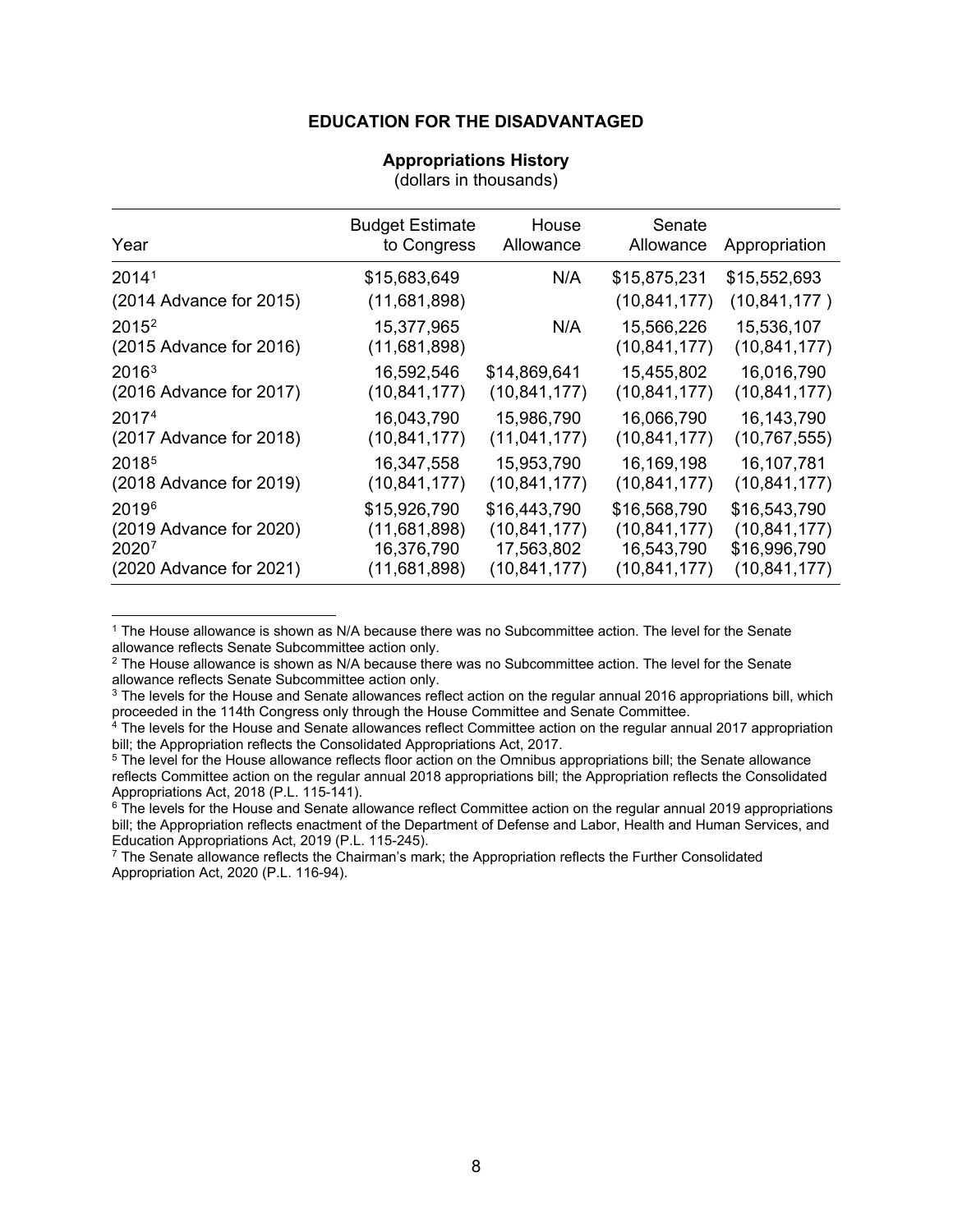| <b>Appropriations History-continued</b>                 |                                       |                                |                                |                                |
|---------------------------------------------------------|---------------------------------------|--------------------------------|--------------------------------|--------------------------------|
| Year                                                    | <b>Budget Estimate</b><br>to Congress | House<br>Allowance             | Senate<br>Allowance            | Appropriation                  |
| 20211<br>$(2021$ Advance for $2022)$                    | 0<br>\$(10,841,177)                   | \$17,258,290<br>(10, 841, 177) | \$17,121,790<br>(10, 841, 177) | \$17,226,790<br>(10, 841, 177) |
| 2022 <sup>2</sup><br>$(2022 \text{ Advance for } 2023)$ | 17,246,790<br>(10,841,177)            | 36,756,790<br>(10, 841, 177)   | 33,802,790<br>(10, 841, 177)   | 37,246,790<br>(10, 841, 177)   |
| 2023                                                    | 37,280,551                            |                                |                                |                                |
| (2023 Advance for 2024)                                 | (10,841,177)                          |                                |                                |                                |
| Mandatory                                               | 16,000,000                            |                                |                                |                                |

<span id="page-9-0"></span><sup>1</sup> The level for the Senate Allowance reflects the Chairman's mark; the Appropriation reflects Division H of the Consolidated Appropriations Act, 2021 (P.L. 116-260).

<span id="page-9-1"></span> $^2$  The House allowance reflects floor action on the FY 2022 Consolidated Appropriations Act; the Senate allowance reflects the Chairman's mark; and the Appropriation reflects the annualized continuing resolution level.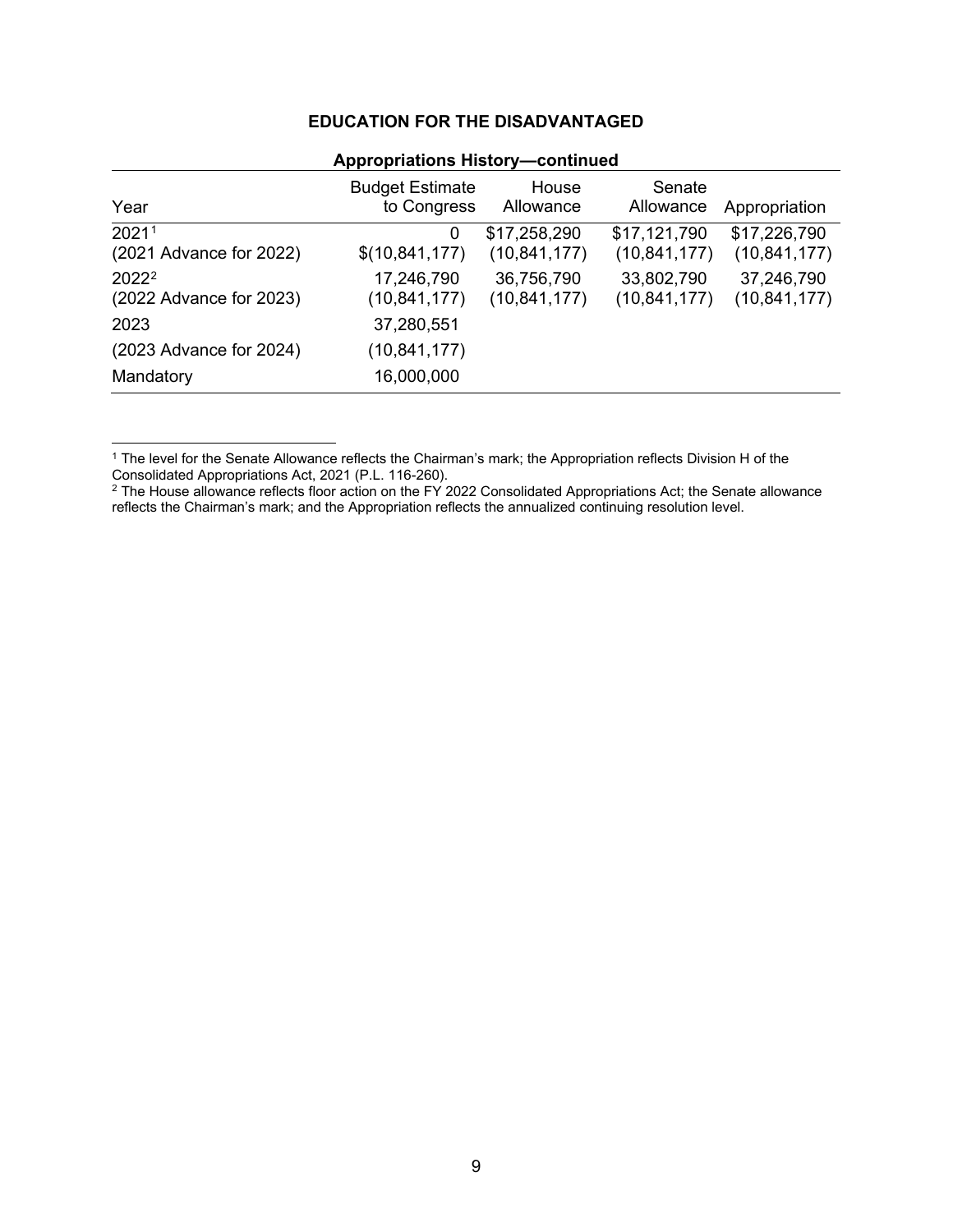#### **Significant Items in FY 2022 Appropriations Reports**

#### <span id="page-10-0"></span>**Innovative Approaches to Literacy**

- Senate: The Committee continues to direct the Department to reserve no less than 50 percent of funds under this program for grants to develop and enhance effective school library programs, which may include providing professional development to school librarians, books, and up-to-date materials to high-need schools. School library programs increase access to a wide range of print and electronic re-sources and provide learning opportunities for all students, particularly those who are less likely to have access to such materials at home. Further, the Committee continues to direct the Department to ensure that grants are distributed among eligible entities that will serve geographically diverse areas, including rural areas
- Response: The Department incorporated each of the report language directives from Congress into the Notice of Final Priorities and Requirement for the IAL program, published in the Federal Register on July 12, 2021, and in fiscal year 2021 IAL competition. The Department expects to continue to incorporate these priorities when developing a new IAL competition.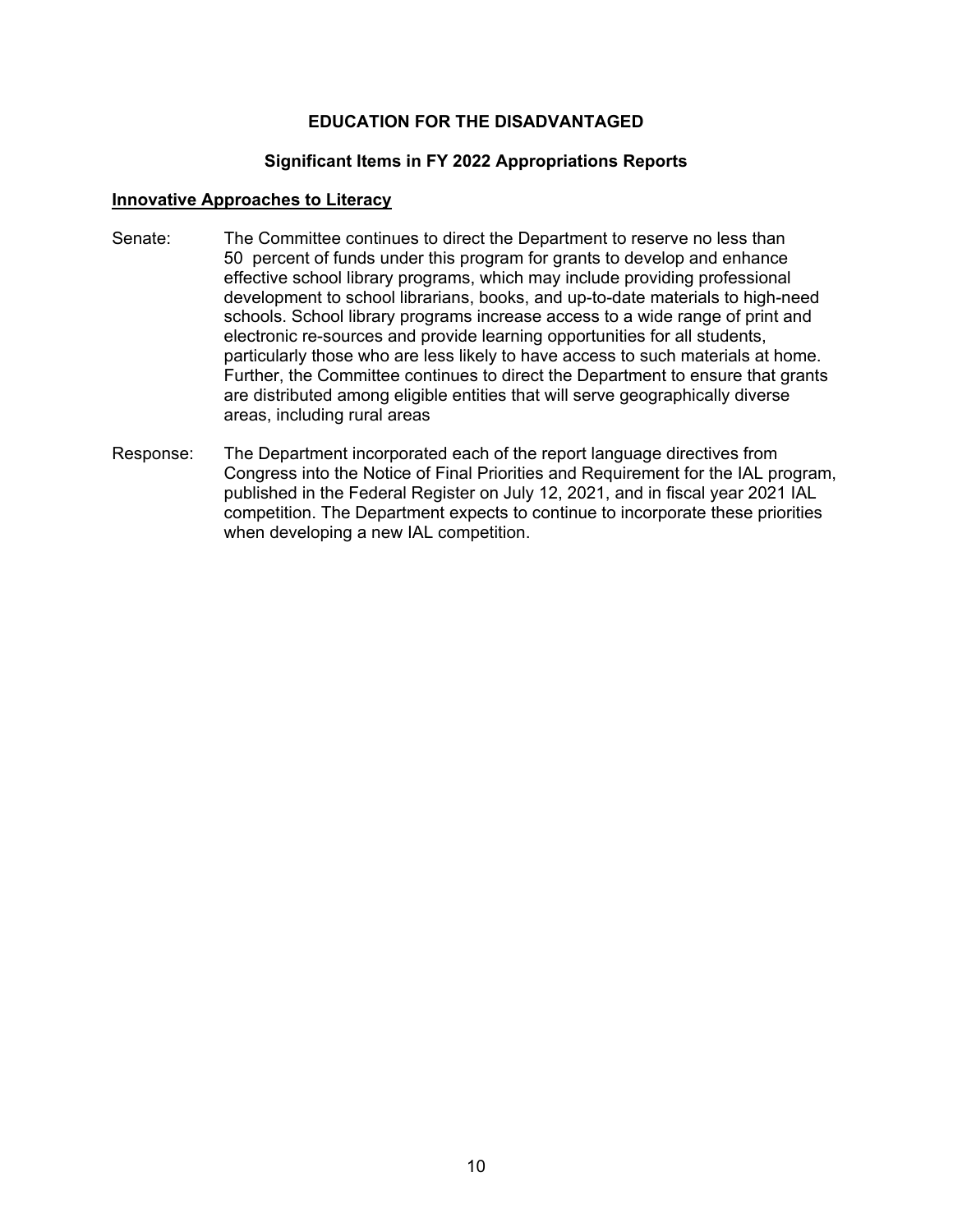#### **Summary of Request**

<span id="page-11-0"></span>The programs in the Education for the Disadvantaged account provide the foundation for school improvement efforts needed to ensure that all children receive a high-quality education. Most of the programs in this account are authorized under the Elementary and Secondary Education Act (ESEA), as amended by the Every Student Succeeds Act (ESSA). The Administration is requesting a total of \$37.2 billion in fiscal year 2023 for the programs in this account, including \$16 billion in mandatory funding.

The \$36.5 billion request for Title I Grants to Local Educational Agencies (LEAs) supports President Biden's campaign promise to triple funding for Title I schools to help address longstanding funding disparities between underresourced school districts and their wealthier counterparts. The program provides support States and LEAs in providing extra academic help to students in high-poverty schools. Program funds can be used flexibly for locally determined programs and interventions across a broad range of areas, including through schoolwide programs that allow Federal and other funds to be consolidated and leveraged for comprehensive school reforms. The request would also support funding for voluntary efforts to identify and address inequities in State and local funding systems, which often favor wealthier districts over districts with concentrated poverty, in order to create more equitable school finance systems.

The \$192 million request for Comprehensive Literacy Development Grants would support competitive grants to SEAs to provide targeted, evidence-based literacy intervention in highneed schools. Grantees must subgrant funds to LEAs to support literacy interventions for children from birth through kindergarten entry and for students from kindergarten through grade 12.

The \$28 million request for Innovative Approaches to Literacy would fund competitive grants to LEAs, consortia of LEAs, the Bureau of Indian Education, or national nonprofit organizations, to promote literacy programs that support the development of literacy skills in low-income communities. Grantees would develop and implement school library programs and provide high-quality, developmentally appropriate, and up-to-date reading material to children and adolescents in low-income communities.

The request would provide \$375**.**6 million for the State agency Migrant program to help children of migratory farmworkers and fishers meet the same academic standards as other children; and graduate from high school or a high school equivalency program with an education that prepares them for responsible citizenship, further learning, and productive employment.

The \$82 million request for the State agency Neglected and Delinquent program provides a \$3.8 million increase for programs that serve students who are educated in institutional settings or correctional facilities and will likely transition to local school systems, as well as \$30 million for an initiative to fund competitive grants to improve educational opportunities and outcomes of foster children and youth.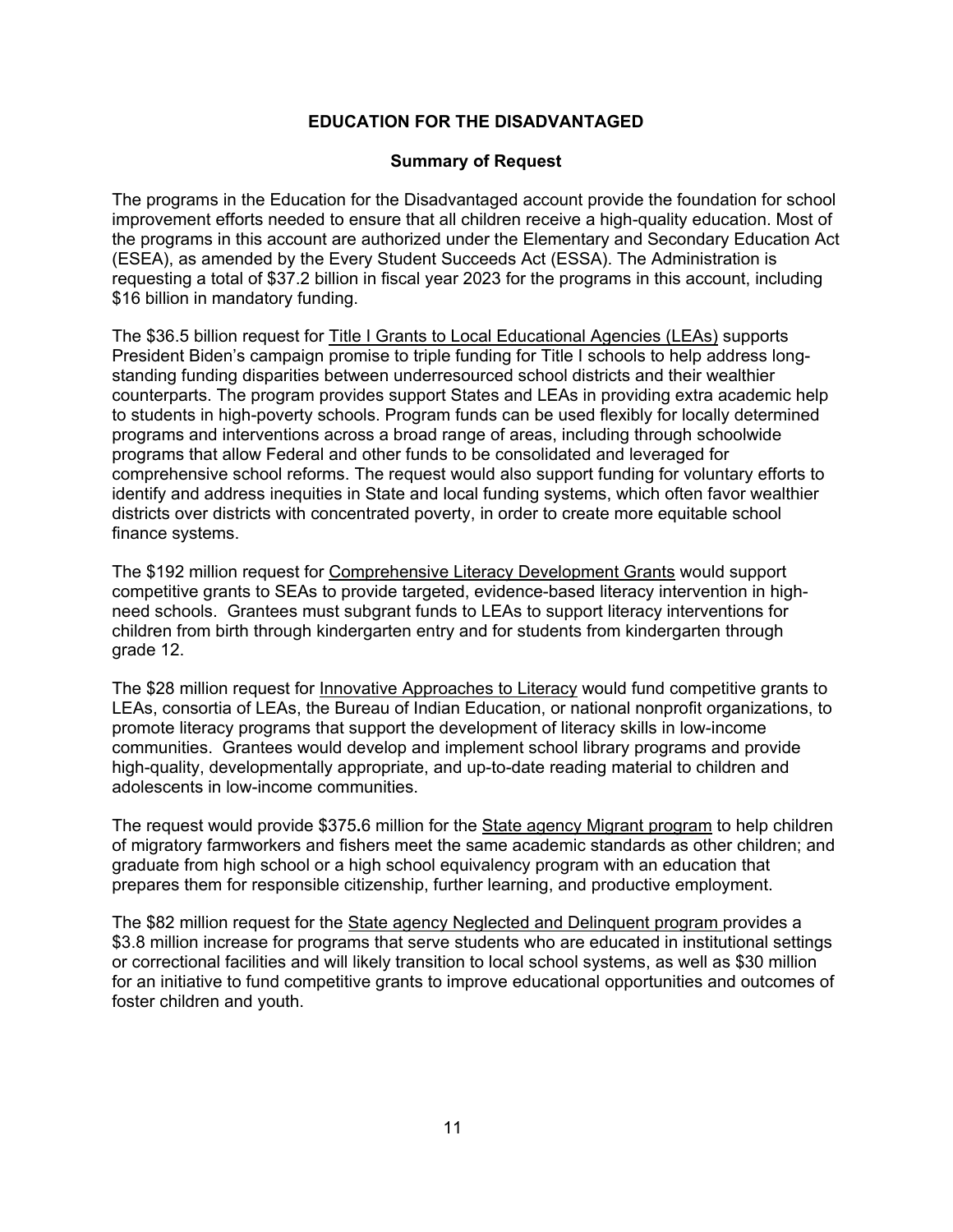Finally, the request includes \$66.1 million for Special Programs for Migrant Students, an increase of \$20 million, or 43 percent, over the fiscal year 2022 CR level, in support of the President's goal to advance equity in education through a significant expansion of programs that have demonstrated success in helping migratory youth who are particularly at risk for low educational, employment, and earnings outcomes.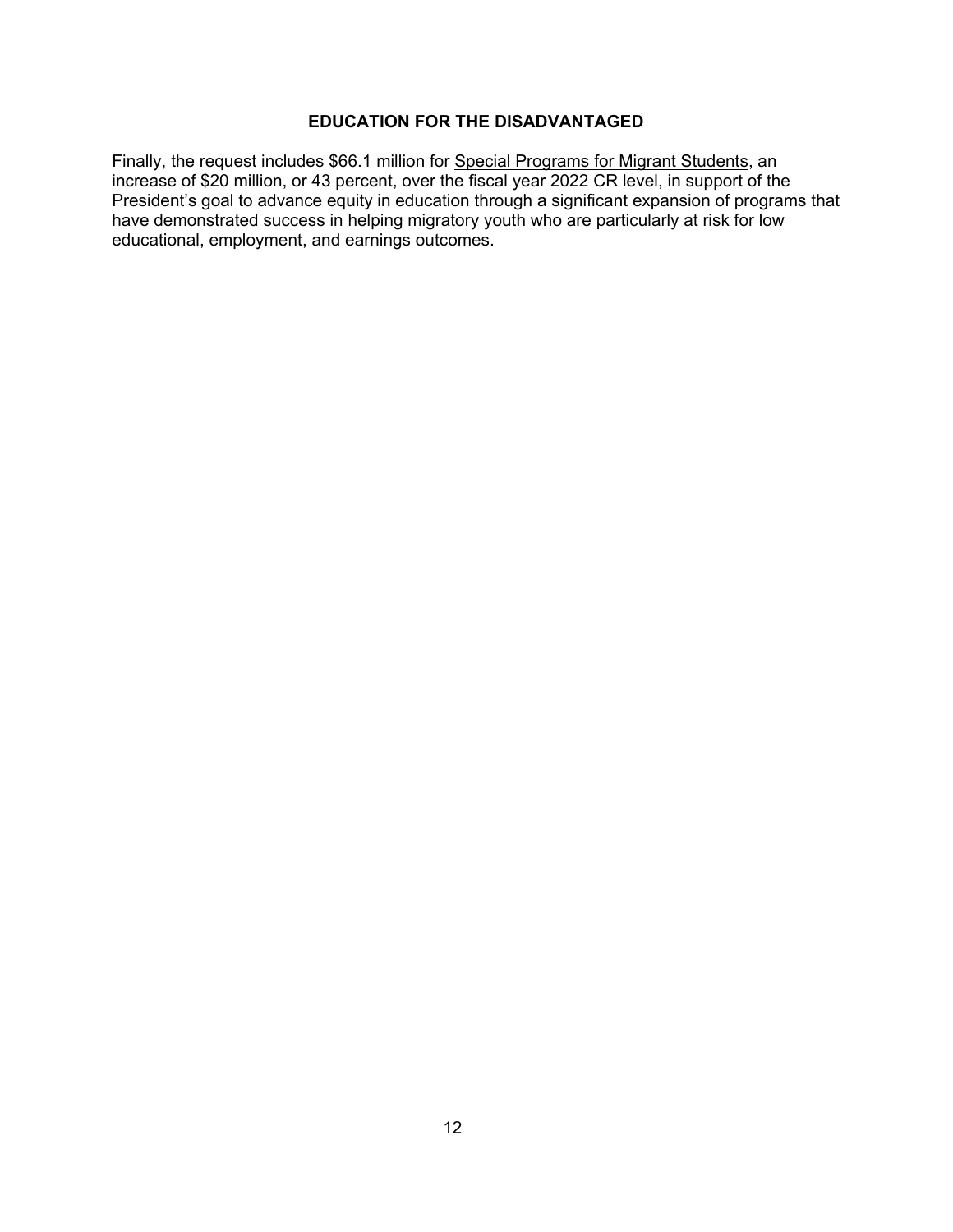## <span id="page-13-0"></span>Grants to local educational agencies

(Elementary and Secondary Education Act of 1965, Title I, Part A)

(dollars in thousands)

FY 2023 Authorization: To be determined<sup>[1](#page-13-1)</sup>

Budget authority:

|                                                               | 2022 Estimate           | 2023 Request            | Change                       |
|---------------------------------------------------------------|-------------------------|-------------------------|------------------------------|
| Basic grants                                                  | \$6,459,401             | \$6,459,401             | 0                            |
| Concentration grants                                          | 1,362,301               | 1,362,301               | 0                            |
| Targeted grants                                               | 4,357,550               | 6,357,550               | +\$2,000,000                 |
| <b>Education finance incentive</b><br>grants<br>Total         | 4,357,550<br>16,536,802 | 6,357,550<br>20,536,802 | +\$2,000,000<br>+\$4,000,000 |
| Annual appropriation<br>Advance for succeeding fiscal<br>year | 5,695,625<br>10,841,177 | 9,695,625<br>10,841,177 | $+$ \$4,000,000<br>0         |
| Mandatory funding, proposed                                   |                         |                         |                              |
| Targeted grants<br><b>Education finance incentive</b>         | 0                       | 8,000,000               | $+8,000,000$                 |
| grants                                                        | 0                       | 8,000,000               | $+8,000,000$                 |
| <b>Total, Mandatory Funding</b>                               | 0                       | 16,000,000              | +16,000,000                  |
| Total, Discretionary and<br><b>Mandatory Request</b>          | 16,536,802              | 36,536,802              | $+20,000,00$                 |

## PROGRAM DESCRIPTION

Title I Grants to Local Educational Agencies (LEAs) provides supplemental education funding, especially in communities of concentrated poverty, for local programs that provide educational opportunities and additional academic support to help students in schools with high rates of poverty meet challenging State academic standards. The program serves an estimated 25 million students in nearly 90 percent of school districts and nearly 60 percent of all public schools.

Title I schools help students reach challenging State academic standards through one of two models: a targeted assistance model that supplements the regular education program for individual students most in need of special assistance, or a schoolwide model that allows

<span id="page-13-1"></span><sup>1</sup> The GEPA extension expired September 30, 2021; reauthorization for FY 2023 is expected through appropriations action.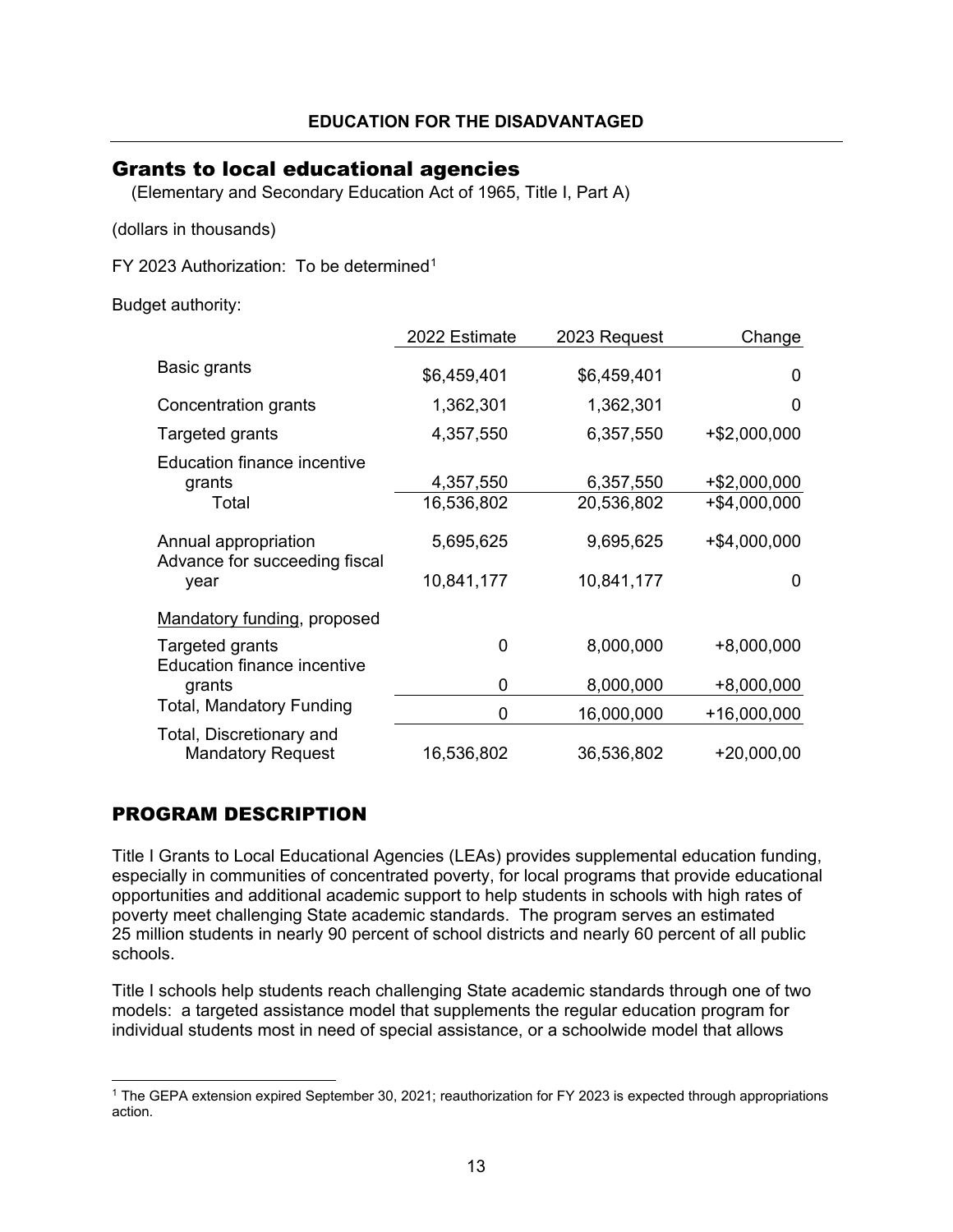### **Grants to local educational agencies**

schools to use Title I funds—in combination with other Federal, State, and local funds—to improve the overall instructional program for all students in a school. Schools serving attendance areas in which at least 40 percent of students are from low-income backgrounds, or schools in which such students account for at least 40 percent of enrollment, are eligible to operate schoolwide programs.

The reauthorized ESEA encourages the use of Title I funds to strengthen the academic program of participating schools, including, for example, by establishing preschool programs for eligible children under 6 years of age and dual or concurrent enrollment programs for secondary school students that provide access to college-level coursework through partnerships with institutions of higher education. Schools also must provide ongoing professional development for staff working with underserved students and carry out activities designed to increase parent and caregiver engagement.

Title I Grants to LEAs provide the foundation for the ESEA's accountability and improvement system for all public schools, which emphasizes State and local responsibilities in the areas of challenging academic standards and aligned assessments, measuring annual student progress, reporting on performance, and supporting continuous school improvement.

#### **Standards and Assessments**

Under Title I, each State is required to have a system of challenging academic standards and aligned assessments that ensures students are prepared for college and careers, and LEAs must integrate these standards into local instruction. The State must adopt challenging content standards that describe what all students should know and be able to do in at least reading, language arts, mathematics, and science, as well as achievement standards that describe at least three levels of performance with respect to the State's content standards. The reauthorized ESEA requires that each State demonstrate alignment of its standards with entrance requirements for credit-bearing coursework in the State's system of higher education as well as relevant State career and technical education standards. The State must also adopt standards for English language proficiency and may adopt alternate achievement standards for students with the most significant cognitive disabilities; both must be aligned with the State's challenging academic content standards.

States are also required to administer academic assessments that measure and provide understandable and timely information about the achievement of all students against State standards. States must administer reading and mathematics assessments annually to all students in grades 3-8 and once in high school, and must administer annual science assessments for at least 1 grade in each of 3 grade spans (3-5, 6-9, and 10-12). These assessments must be valid and reliable, include measures that assess higher-order thinking skills and understanding of challenging content (which may include measures of student academic growth and which may be partially delivered in the form of portfolios, projects, or extended performance tasks), and enable achievement results to be disaggregated by major racial and ethnic groups, gender, poverty, disability status, English proficiency, migratory status, foster care status, homeless status, and military connected status. States may permit LEAs to use State-approved, nationally recognized high school assessments in lieu of the State's high school assessments. States must also annually assess the English language proficiency of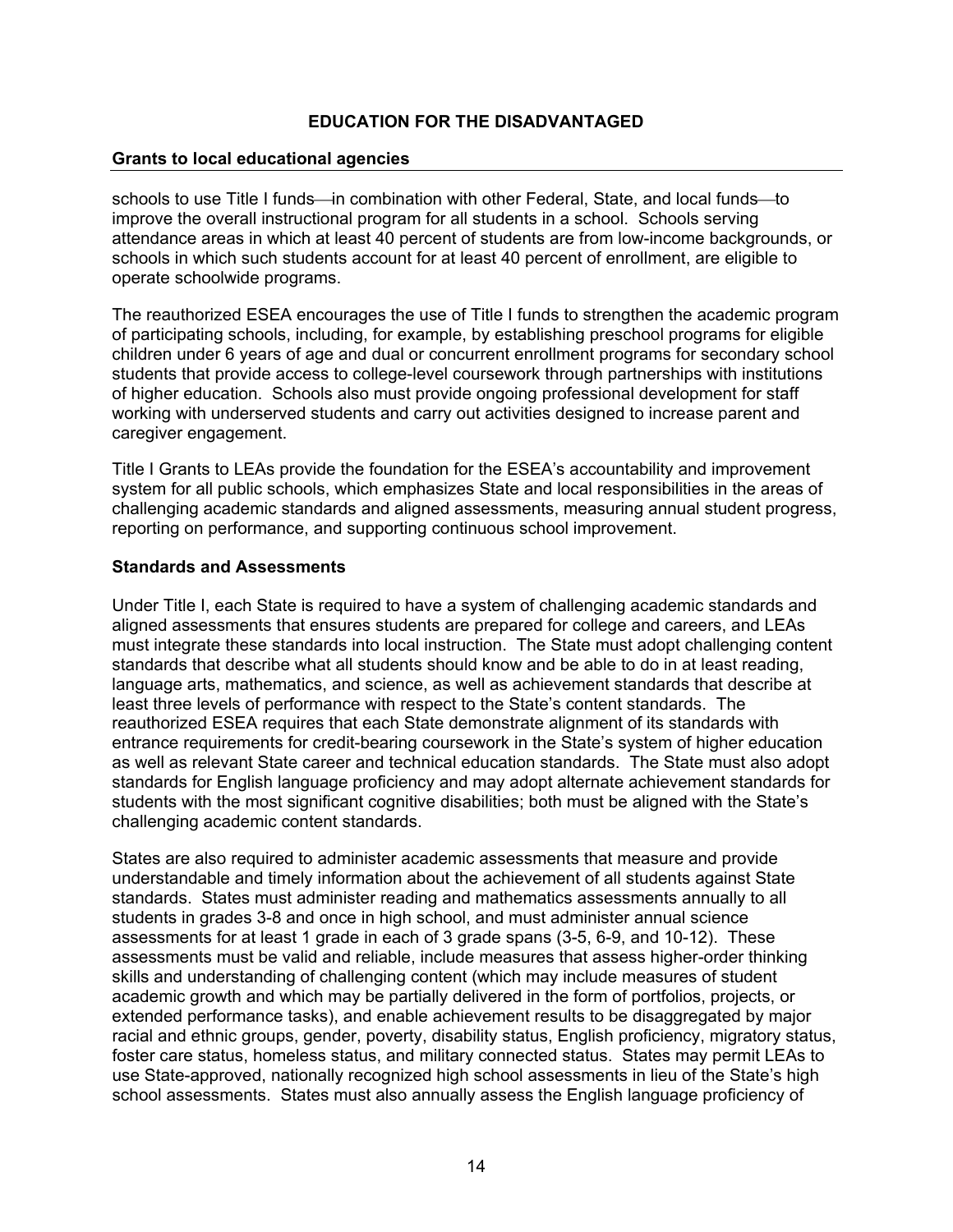### **Grants to local educational agencies**

English learners and may administer alternate assessments based on alternate achievement standards to students with the most significant cognitive disabilities, provided that the number of students taking these alternate assessments does not exceed 1 percent of all assessed students in the State.

The Department provides dedicated State formula grant support for the development and implementation of required State assessments (see State Assessments in the School Improvement Programs account).

#### **Accountability and School Improvement**

Under Title I, State standards and assessments are used to hold LEAs and schools accountable for performance through State-determined accountability and improvement systems. These systems must include interim targets and long-term goals for, at a minimum, student proficiency on State assessments and high school graduation rates, for all students and disaggregated by each student subgroup, as well as progress in attaining English language proficiency for English learners. In addition, State systems must include indicators of: (1) academic achievement based on State assessments; (2) for high schools, 4-year adjusted cohort graduation rates and, at the State's discretion, extended-year adjusted cohort graduation rates; (3) for elementary and middle schools, another academic indicator (which may be a measure of student growth); (4) progress in achieving English language proficiency; and (5) at least one indicator, of the State's choosing, of school quality or student success. States must use these indicators to meaningfully differentiate school performance annually, with the first four indicators afforded substantial weight individually and much greater weight in the aggregate than indicators of school quality or student success.

States and LEAs receiving Title I funds must disseminate annual report cards that provide information on the performance of the State and its LEAs and schools. These report cards must be concise, presented in an understandable and uniform format, and accessible to the public, and must address minimum content requirements including, among other things: a description of the State's accountability system; information on performance with respect to the interim targets, long-term goals, and indicators discussed above; professional qualifications of teachers; per-pupil expenditures, including actual personnel and nonpersonnel expenditures of Federal, State, and local funds; and, where available, rates at which high school graduates enroll in postsecondary education programs in the year following graduation. Report cards may also include any additional information that the State or LEA determines will best provide parents, students, and the public with information on school progress. States must prepare a report card for the State as a whole, and LEAs must prepare report cards for the LEA as a whole (which must include comparisons of achievement on State assessments between the LEA and State) and for each school (which must include achievement comparisons between the school and the LEA and State).

The State's indicators are also used to identify, at least once every 3 years, a statewide category of schools for comprehensive support and improvement (CSI schools), which must include at least the lowest-performing 5 percent of Title I schools and all high schools with 4-year graduation rates at or below 67 percent. LEAs, in partnership with stakeholders, must develop and implement plans for these schools that, among other things, include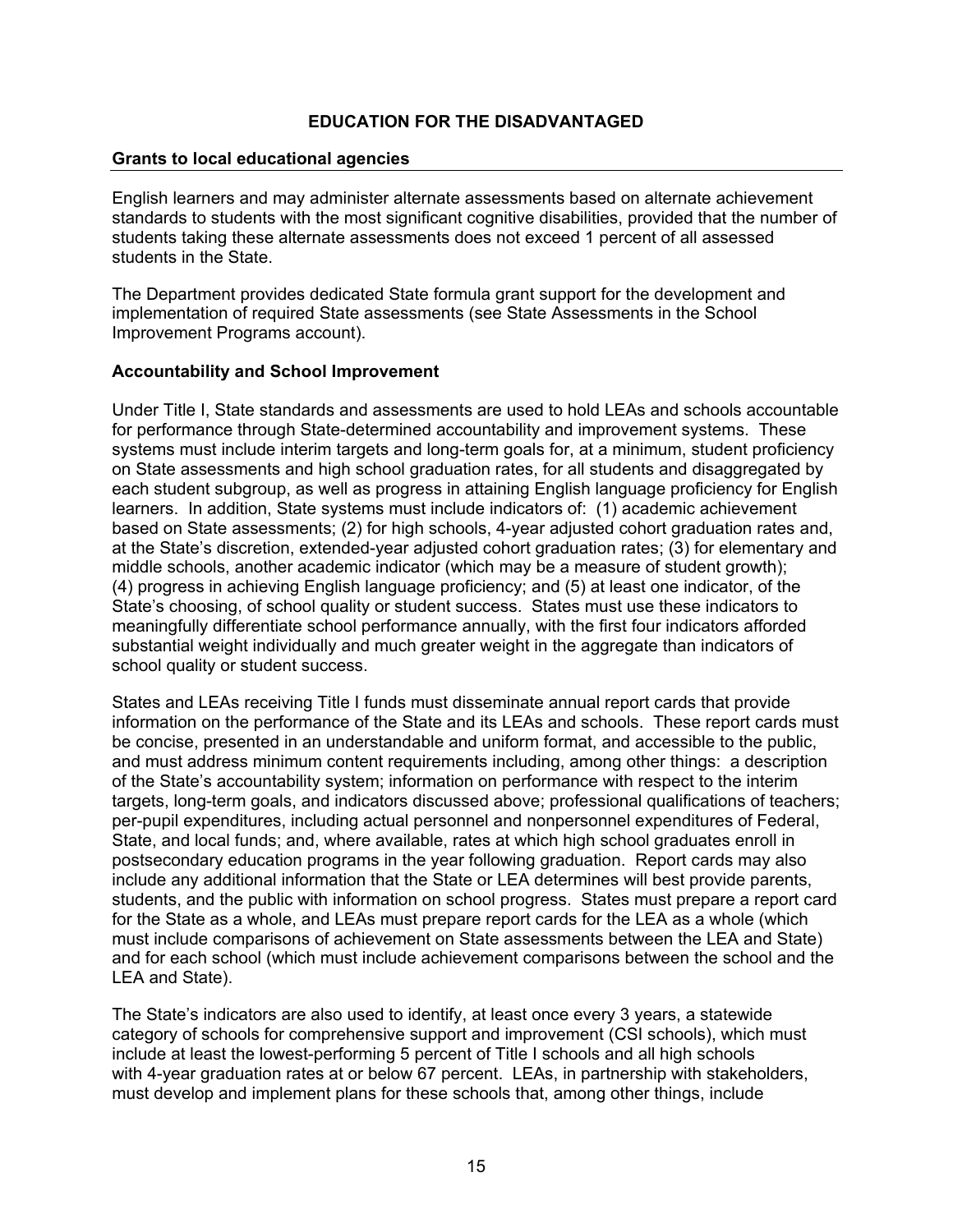### **Grants to local educational agencies**

evidence-based interventions stemming from a needs assessment. The State must also notify LEAs annually of any schools with consistently underperforming student subgroups or with subgroups performing as poorly as schools in at least the lowest-performing 5 percent of Title I schools. These schools then must develop and implement targeted support and improvement plans to improve outcomes for those particular subgroups of students using evidence-based interventions. Schools with subgroups performing as poorly as schools in at least the lowestperforming 5 percent and that have not improved after receiving targeted support and improvement for a State-determined number of years must be identified by the State for comprehensive support and improvement.

Under section 1003(a) of the ESEA, States must reserve funds to make subgrants on a formula or competitive basis to LEAs to support schools identified for comprehensive support and improvement or implementing targeted support and improvement plans. States must generally reserve for this purpose 7 percent of combined Title I, Part A allocations to LEAs, except that the amount a State reserves may not result in a decrease in the amount of Title I funds each of its LEAs receives compared to the previous fiscal year.

#### **Allocations**

Title I, Part A funds are allocated through four separate formulas. All four formulas are based on the number of children from low-income backgrounds in each LEA, and each formula also includes such factors as the LEA's poverty rate and State per-pupil expenditures for education. Other children counted for allocation purposes ("formula children") include children in families above the poverty line receiving Temporary Assistance for Needy Families (the main Federal-State income maintenance program), children in foster homes, and children in local institutions for neglected and delinquent (N&D) children. Eligible LEAs receive funding under one or more of the formulas, but the final outcome of the Federal-State allocation process is a single Title I, Part A award to each qualifying LEA.

Three formulas are based primarily on the number of formula children in each LEA, weighted by State per-pupil expenditures for education. Basic Grants are awarded to school districts with at least 10 formula children who make up more than 2 percent of their school-age population (defined as children ages 5 to 17) and, thus, spread funds thinly across nearly all LEAs. Concentration Grants provide additional funds to LEAs in which the number of formula children exceeds 6,500 or 15 percent of the total school-age population. The Targeted Grants formula weights child counts to make higher payments to school districts with high numbers or percentages of formula students. To be eligible for Targeted Grants, an LEA must have at least 10 formula children counted for Basic Grant purposes, and the count of formula children must equal at least 5 percent of the school age population.

In addition, the statute includes a separately authorized and funded Education Finance Incentive Grants (EFIG) formula. This formula uses State-level "equity" and "effort" factors to make allocations to States that are intended to encourage States to spend more on education and to improve the equity of State funding systems. Once State allocations are determined, sub-allocations to the LEA level are based on a modified version of the Targeted Grants formula.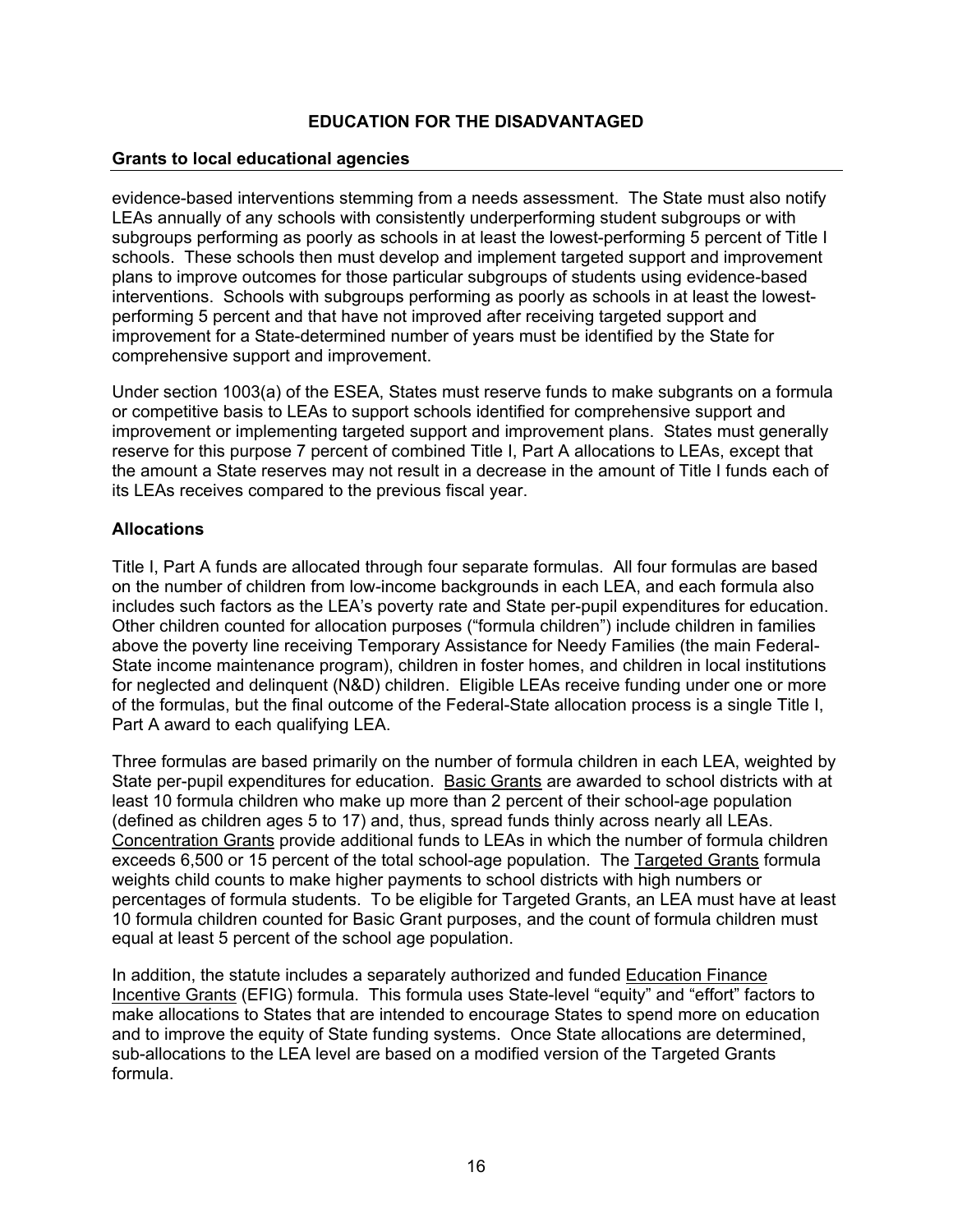### **Grants to local educational agencies**

In determining allocations under each of the four formulas, the statute requires the use of annually updated Census Bureau estimates of the number of children from low-income backgrounds in each LEA. There is roughly a 2-year lag between the income year used for LEA poverty estimates and the fiscal year in which those estimates are used to make Title I allocations. For example, the fiscal year 2021 allocations were based on LEA poverty estimates for 2019. The Department transfers approximately \$5 million from the annual Title I appropriation to the Census Bureau to finance the preparation of these LEA poverty estimates.

LEAs also use poverty data—generally the number of students eligible for free- or reduced-price lunch—to make within-district allocations to schools. LEAs with more than 1,000 students must serve, in rank order by poverty rate, all schools with a poverty rate above 75 percent, including middle and high schools, before serving other schools. An LEA may lower the service threshold for high schools from 75 to 50 percent if it chooses.

Of the total appropriation for Title I Grants to LEAs, 0.7 percent is reserved for the Department of the Interior's Bureau of Indian Education and 0.4 percent for the Outlying Areas (American Samoa, Guam, the Northern Mariana Islands, and the Virgin Islands). The amount reserved for the Outlying Areas includes \$1 million for the Republic of Palau. In addition, States are permitted to reserve up to 1 percent, or \$400,000, whichever is greater, to cover State costs of administering Title I programs, except that such amounts may not exceed the level that is provided if the total appropriation for Parts A, C, and D of Title I of the ESEA equals \$14 billion, a threshold that has been exceeded each year beginning with fiscal year 2008. Under Subpart 2 of Part D of Title I, a State must also reserve funds from its Title I, Part A allocation to make subgrants, on a formula or competitive basis, to eligible LEAs with high numbers or percentages of children and youth in correctional facilities for children and youth not operated by the State, including public or private institutions and community day programs or schools that serve delinquent children and youth. Finally, a State may also reserve up to 3 percent of its allocation to make grants to LEAs to carry out direct student services, including participation in courses not otherwise available at the student's school and in advanced courses and exams, personalized learning approaches, credit recovery programs, and transportation to enable students to attend higher-performing public schools, including charter schools. In making such grants, States must give priority to LEAs with the highest percentage of schools identified for comprehensive or targeted support and improvement, and LEAs must use grant funds to pay for services for students in such schools prior to serving other struggling students.

Title I Grants to LEAs is a forward-funded program that includes advance appropriations. A portion of funds becomes available for obligation on July 1 of the fiscal year in which they are appropriated and remains available for Federal obligation for 15 months. The remaining funds become available on October 1 of the following fiscal year and remain available for Federal obligation for 12 months, expiring at the same time as the forward-funded portion.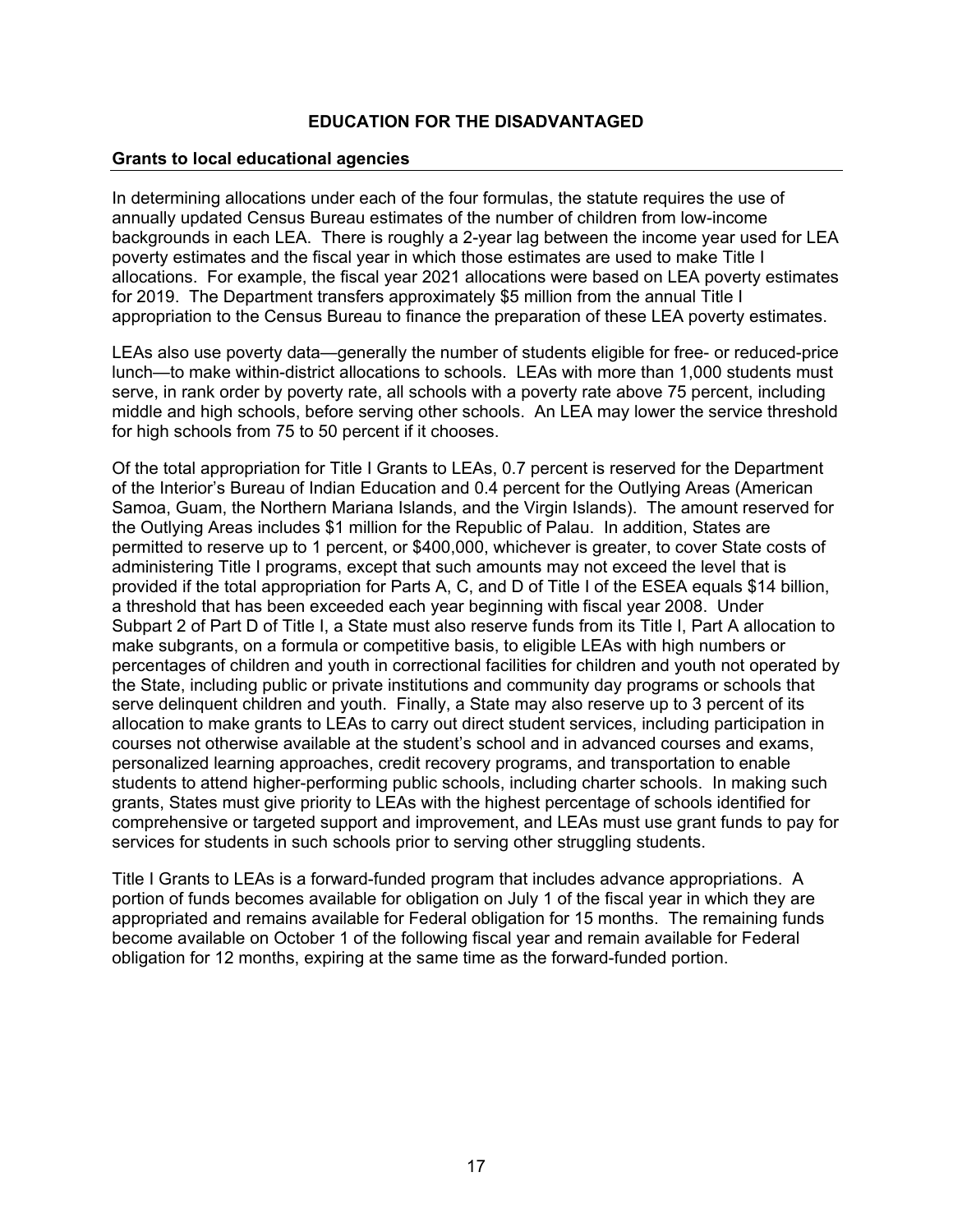### **Grants to local educational agencies**

Funding levels for the past 5 fiscal years, in thousands of dollars, were:

|                    |             |               |             | Education   |              |
|--------------------|-------------|---------------|-------------|-------------|--------------|
|                    |             |               |             | Finance     |              |
|                    | Basic       | Concentration | Targeted    | Incentive   |              |
| <b>Fiscal Year</b> | Grants      | Grants        | Grants      | Grants      | Total        |
| 2018               | \$6,459,401 | \$1,362,301   | \$3,969,050 | \$3,969,050 | \$15,759,802 |
| 2019               | 6,459,401   | 1,362,301     | 4,019,050   | 4,019,050   | 15,859,802   |
| 2020               | 6,459,401   | 1,362,301     | 4,244,050   | 4,244,050   | 16,309,802   |
| 2021               | 6,459,401   | 1,362,301     | 4,357,550   | 4,357,550   | 16,536,802   |
| 2022 Estimate      | 6,459,401   | 1,362,301     | 4,357,550   | 4,357,550   | 16,536,802   |

## FY 2023 BUDGET REQUEST

For fiscal year 2023, the Administration requests \$36.5 billion for Title I Grants to LEAs, including \$20.5 billion in discretionary funds and \$16 billion in mandatory funds. This request, \$20 billion more than a fiscal year 2022 annualized CR based on the fiscal year 2021 appropriation, makes significant progress towards President Biden's commitment to dramatically increase funding for Title I schools in order to close gaps in funding that undermine the ability of our public education system to prepare all students to succeed, regardless of their zip code, family's income, race, ethnicity, or disability.

Title I, Part A funds may be used flexibly for locally determined programs and interventions across a broad range of areas, including through schoolwide programs that allow Federal and other funds to be consolidated and leveraged for comprehensive school reforms. Title I, Part A targets funds to schools in which students face concentrated poverty, which allows this program to help ensure that all students have access to excellent educational opportunities. By dramatically expanding this program, school districts can increase services for students that meet their local needs, such as by increasing access to and support for rigorous coursework, providing additional individualized support to students, and increasing connections with community partners to meet students' and families' needs. Title I Grants to LEAs also provide the foundation for rigorous statewide Title I accountability systems, which (1) measure student and school performance against State-determined academic, English language proficiency, and graduation rate indicators; (2) support comprehensive and targeted school improvement efforts; and (3) provide transparency around educational performance through State and local report cards.

### **SUSTAINING SUPPORTS THAT ARE HELPING STUDENTS RECOVER**

SEAs and LEAs are using the historic funds provided in the CARES Act, Coronavirus Response and Relief Supplemental Appropriations Act, and the American Rescue Plan to address the significant academic, social, emotional and mental health needs of students resulting from the pandemic. This includes support to reverse the disproportionately negative impacts the pandemic has had on already underserved students, including students of color, English learners, students with disabilities, students experiencing homelessness and other student subgroups. For example, this includes investments to launch and expand tutoring programs; hire additional instructional and mental health staff; train educators in strategies that accelerate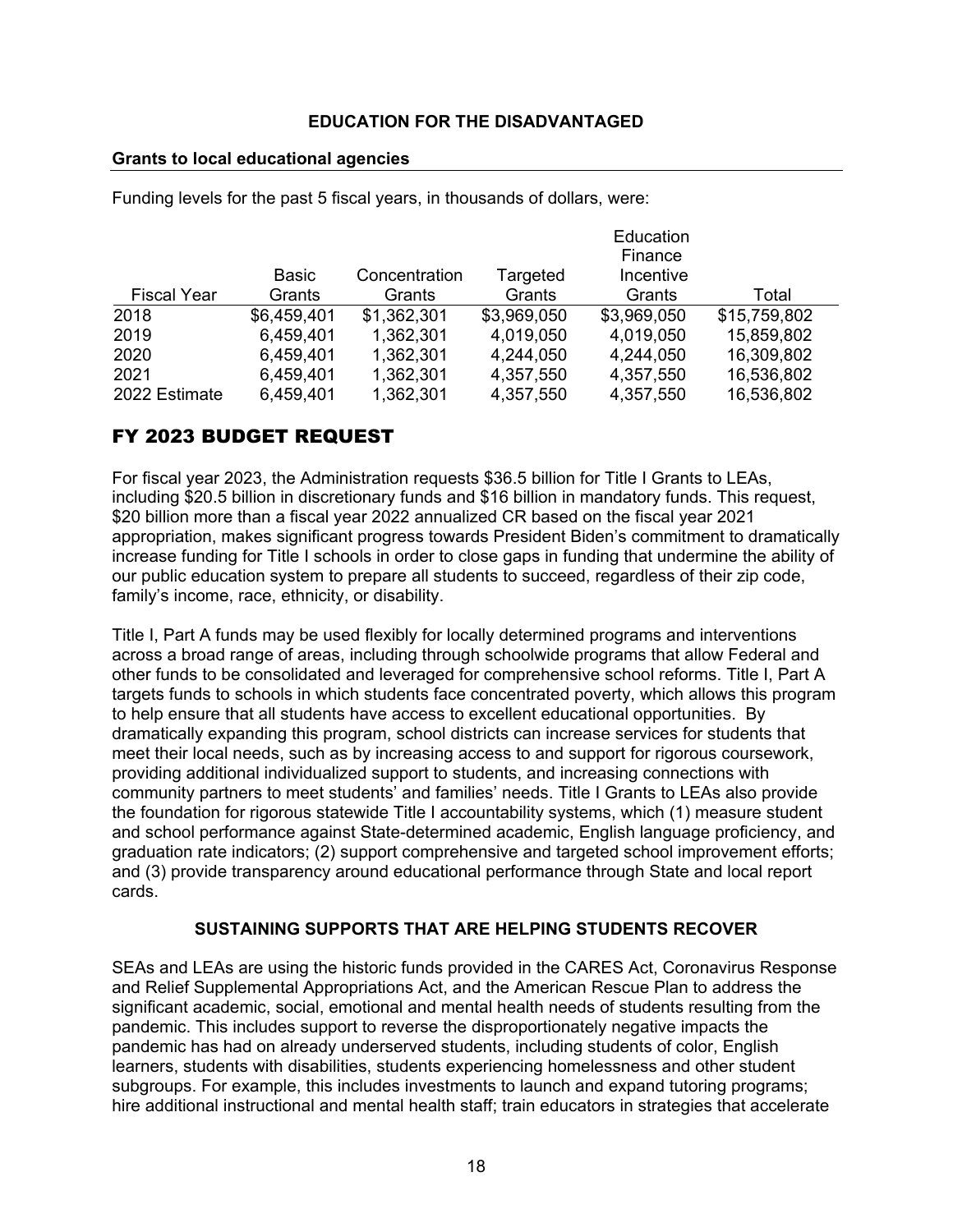### **Grants to local educational agencies**

learning and to support the social and emotional development and needs of students; and trauma-informed approaches that support students that have experienced significant trauma over the past several school years.

While these investments are critical to responding to the pandemic, in many communities they are long overdue, and essential to ensuring that students receive the support they need. To ensure that these critical supports for students are sustained, SEAs and LEAs need additional long-term funding. Additional Title I funds will help SEAs and LEAs continue strategies that they find to have the greatest impact on students, as well as sustain additional support for students. These investments will not only help students recover but address the underlying disparities that impacted students prior to the pandemic. The requested funds will also help districts continue to confidently invest ARP and other relief funds, and address concerns about hitting a financial cliff when the relief funds expire.

### **PROMOTING EQUITY IN EDUCATION FUNDING SYSTEMS**

The proposed additional \$20 billion in funding will make significant progress towards closing the estimated \$23 billion funding gap between majority white and majority non-white school districts, as well as gaps in the allocation of State and local education funds to districts serving high concentrations of students from low-income backgrounds and districts enrolling a majority of students from wealthier families. These gaps in funding produce inequitable access to key determinants of future success, including high-quality preschool, rigorous coursework, and effective educators. However, as federal funding only comprises approximately 8 percent of total public elementary and secondary education funding in typical years (excluding COVIDrelief funds), this problem cannot be solved through increased federal funding alone.

In order to create more equitable school finance systems, the request for fiscal year 2023 would help support voluntary efforts to identify and address inequities in State and local funding systems, which often favor wealthier districts over districts with concentrated poverty. Nearly all Federal funding for elementary and secondary education is supplemental funding, intended to help States and school districts provide high quality educational opportunities and additional supports to underserved students, including students from low-income backgrounds in schools with high rates of poverty, students with disabilities, and English learners. The underlying principle of such supplemental funding, as reflected in the supplement, not supplant and comparability requirements in section 1118 of Title I, Part A of the Elementary and Secondary Education Act, is that it is provided *in addition to* an equitable and adequate base of State and local education funding.

Unfortunately, in many States, school districts, and schools, Federal education funding compensates for, rather than supplements, an inequitable and inadequate base of State and local funds. Nationwide, a 2018 report from The Education Trust found that "the highest poverty districts receive about \$1,000, or 7 percent, less per pupil in State and local funding than the lowest poverty districts." The funding gap is even starker for students of color, with districts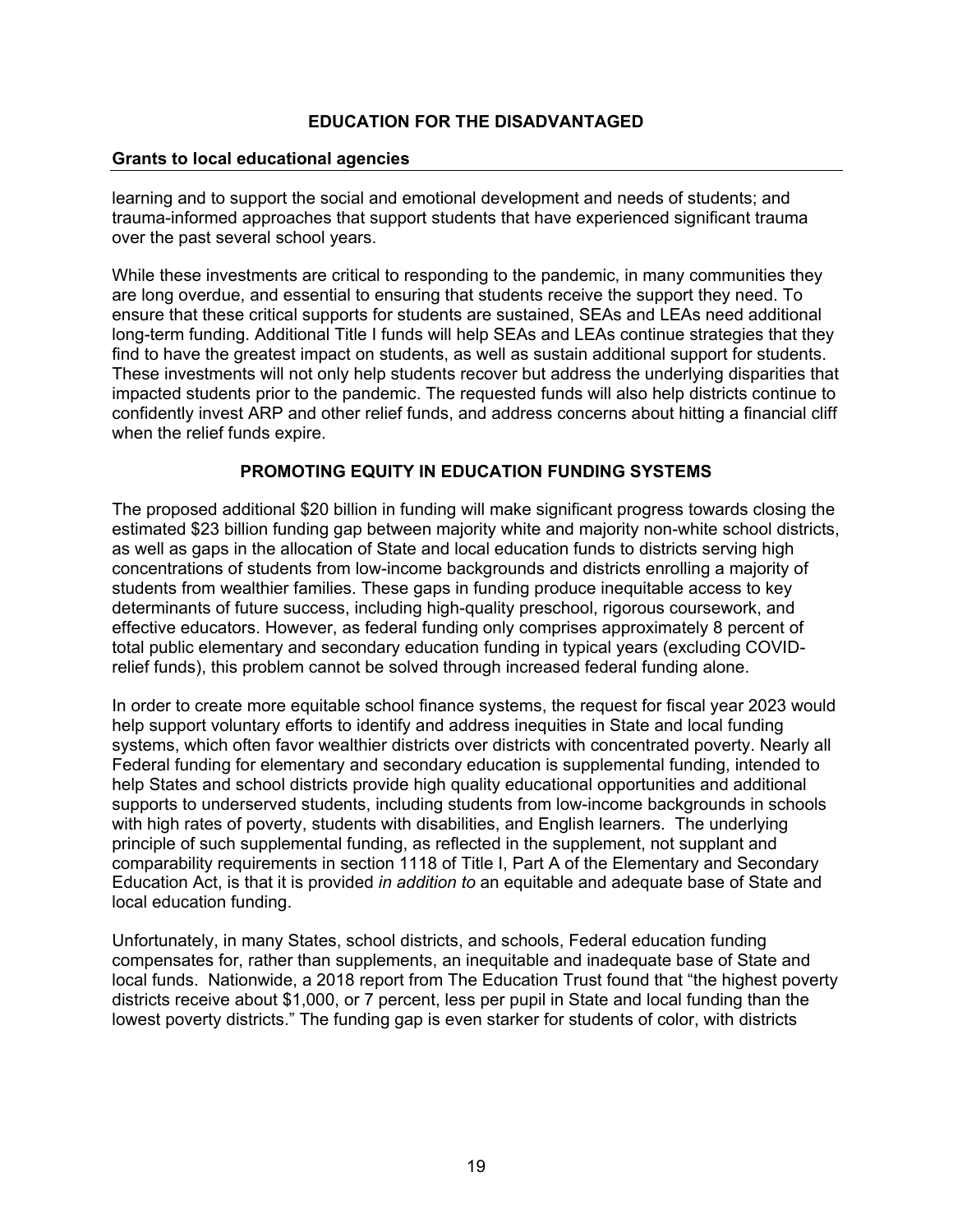### **Grants to local educational agencies**

enrolling the most students of color receiving roughly \$1,800 or 13 percent less per student than school districts serving the fewest students of color.<sup>[1](#page-20-0)</sup>

These data are all the more alarming because of the growing evidence that increased per-pupil funding wisely spent leads to improved student outcomes, as do the kinds of changes that extra resources can provide, such as more competitive teacher compensation, early childhood programs, smaller class sizes, and additional student supports.[2](#page-20-1) The impact of education funding is called out in a report from the Education Law Center at Rutgers University, *The Real Shame of the Nation: The Causes and Consequences of Interstate Inequity in Public School Investments*, which examined the ability of States to achieve a common student achievement outcome and assessed the costs associated with such outcomes. The report found that most States fall below the funding levels necessary for their children and youth living in communities with the highest rates of poverty to achieve national average outcomes, while also noting that in many States funding is inadequate for all but the districts with the lowest rates of poverty. These findings led the report's authors to conclude that "extreme interstate variations in funding and student achievement outcomes require a new and enhanced Federal role aimed at reducing interstate inequality in order to advance the national interest in improved outcomes across States."[3](#page-20-2)

A second study from the Education Law Center at Rutgers University, *Is School Funding Fair? A National Report Card*, documents some of the key areas for consideration in reviewing State and local school finance systems, including directing funding based on student need as measured primarily by family income; providing progressively more funds to districts with greater concentrations of poverty; and ensuring a sufficient overall level of education funding. The study highlights significant disparities among States in the area of overall funding, reports a decline in the number of States with progressive funding systems from 22 in 2008 to just 11 in 2015 (meaning that the majority of State systems do not provide additional support to districts with high rates of poverty), and describes wide gaps in State fiscal effort when it comes to funding elementary and secondary education.<sup>[4](#page-20-3)</sup>

The Administration's proposal includes appropriations language to encourage and support States and LEAs to undertake efforts to identify and develop plans to address inequities in their school finance systems and educational opportunities through a proposed reservation of funds that would provide up to \$100 million to support comprehensive reviews of school finance systems by paying the costs of (1) voluntary State school funding equity commissions and (2) voluntary local educational agency equity reviews, both of which would include significant and meaningful family and community engagement throughout the process. Voluntary State equity commissions could carry out activities such as identification of funding and educational opportunity gaps based on measures of equity and adequacy; development of action plans to address existing gaps, including new formulas and a plan to transition to a new formula; and

<sup>1</sup> [https://edtrust.org/wp-content/uploads/2014/09/FundingGapReport\\_2018\\_FINAL.pdf.](https://edtrust.org/wp-content/uploads/2014/09/FundingGapReport_2018_FINAL.pdf)

<span id="page-20-1"></span><span id="page-20-0"></span><sup>2</sup> See [https://www.shankerinstitute.org/resource/does-money-matter-second-edition,](https://www.shankerinstitute.org/resource/does-money-matter-second-edition) 

[https://www.nber.org/system/files/working\\_papers/w20847/w20847.pdf,](https://www.nber.org/system/files/working_papers/w20847/w20847.pdf) and

[https://edlawcenter.org/assets/files/pdfs/publications/Is\\_School\\_Funding\\_Fair\\_7th\\_Editi.pdf.](https://edlawcenter.org/assets/files/pdfs/publications/Is_School_Funding_Fair_7th_Editi.pdf)<br><sup>3</sup> https://www.shankerinstitute.org/sites/default/files/The%20Real%20Shame%20of%20the%20Nation.pdf.

<span id="page-20-2"></span>

<span id="page-20-3"></span><sup>&</sup>lt;sup>4</sup> https://edlawcenter.org/assets/files/pdfs/publications/Is\_School\_Funding\_Fair\_7th\_Editi.pdf.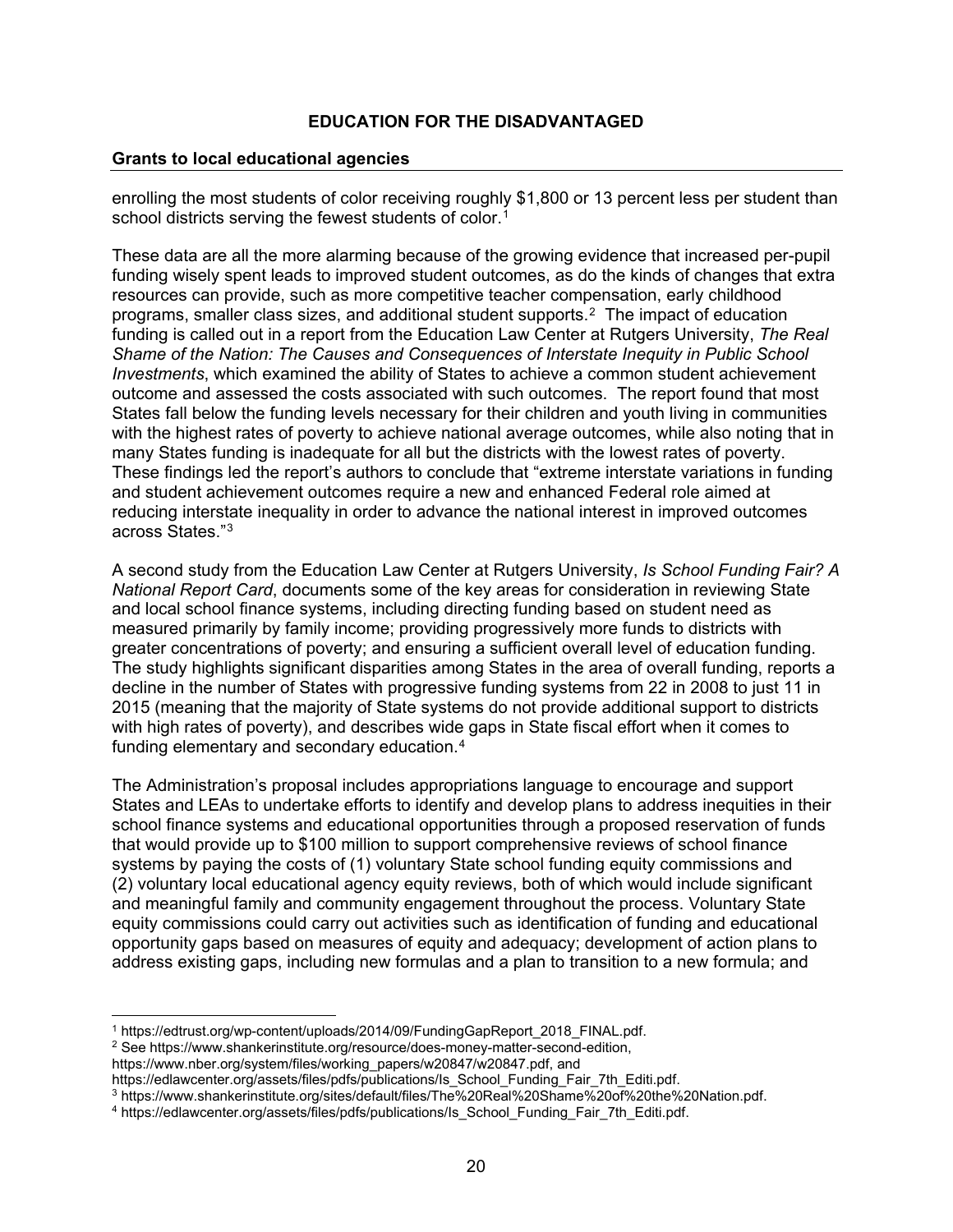### **Grants to local educational agencies**

public reporting on the State's progress in addressing school funding inequities. Local educational agency equity reviews would also examine educational opportunity and funding gaps based on measures of equity and adequacy, including analysis of Federal, State, and local resource allocation within an LEA and its impact on student opportunities to learn. LEA grantees might also develop plans to more equitably, adequately, and effectively target existing Federal, State, and local resources, and identify areas in which more resources are needed.

The 2023 request also supports efforts to increase transparency through development of a P-12 equity data dashboard at the Department (see description of request in the Program Administration account). The dashboard would aggregate existing information about factors affecting P-12 educational opportunity and equity and make such data readily available to the public. The dashboard could include school-level data on resources (including per-pupil expenditures), school environmental factors, opportunities to engage in high-quality learning, access to well-rounded coursework, entry into college and career pathways, access to most prepared and effective school staff, or other factors that can increase student well-being and lead to success. This type of information would help increase transparency, increase meaningful engagement with diverse stakeholders, and promote informed decision making that can lead to strategies for eliminating inequities in the P-12 system.

The Department will also continue to support State and LEA efforts to address educational equity through monitoring on and technical assistance for meeting resource equity requirements that exist under current statute. ESEA provisions for school support and improvement activities require States to periodically review resource allocation to support school improvement for each LEA that is serving a significant number of schools identified for comprehensive support and improvement or implementing targeted support and improvement plans. At the local level, LEAs must identify resource inequities in their support and improvement plans for schools identified for comprehensive support and improvement or implementing targeted support and improvement plans.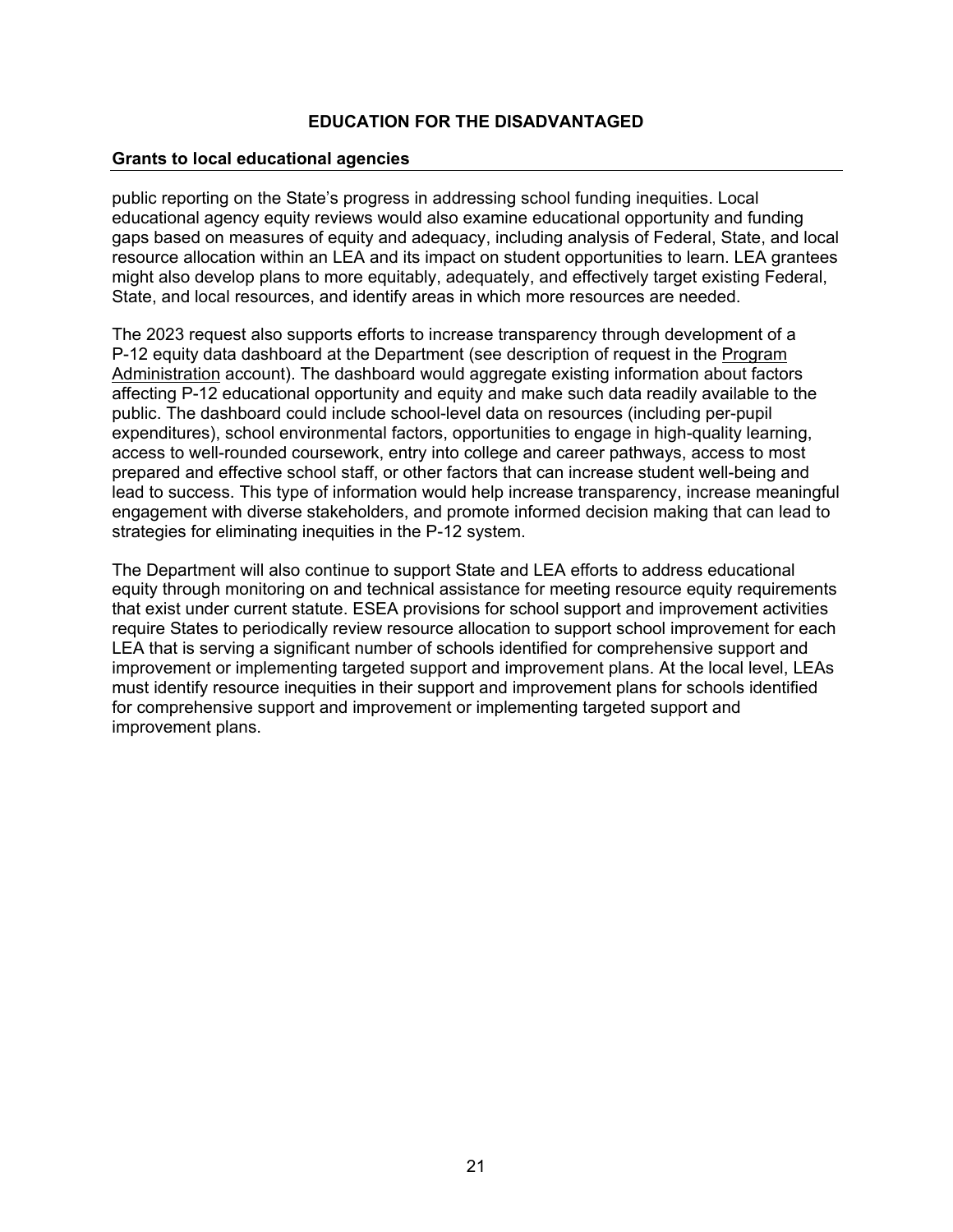### **Grants to local educational agencies**

## PROGRAM OUTPUT MEASURES

(dollars in thousands, except whole dollar per-child amounts)

| <b>Output Measures</b>                        | 2021           | 2022         | 2023         |
|-----------------------------------------------|----------------|--------------|--------------|
| Allocations by LEA Poverty Rate:<br>$0 - 15%$ |                |              |              |
| # of LEAs                                     | 6,556          | 7,081        | 7,081        |
| <b>Dollars</b>                                | \$3,996,811    | \$4,513,906  | \$9,608,614  |
| % of Total \$                                 | 24.60          | 27.77        | 26.78        |
| # of Formula Eligible Children                | 2,462,624      | 2,638,311    | 2,638,311    |
| \$ Per Formula Child                          | \$1,623        | \$1,711      | \$3,642      |
| 15-25%                                        |                |              |              |
| # of LEAs                                     | 4,158          | 4,042        | 4,042        |
| <b>Dollars</b>                                | \$6,644,217    | \$6,813,561  | \$15,077,583 |
| % of Total \$                                 | 40.88          | 41.91        | 42.01        |
| # of Formula Eligible Children                | 3,519,898      | 3,379,938    | 3,379,938    |
| 15-25% \$ Per Formula Child                   | \$1,888        | \$2,016      | \$4,461      |
| >25%                                          |                |              |              |
| # of LEAs                                     | 1,964          | 1,549        | 1,549        |
| <b>Dollars</b>                                | \$5,610,375    | \$4,928,096  | \$11,201,148 |
| % of Total \$                                 | 34.52          | 30.32        | 31.21        |
| # of Formula Eligible Children                | 2,765,235      | 2,268,229    | 2,268,229    |
| >25% \$ Per Formula Child                     | \$2,029        | \$2,173      | \$4,938      |
| <b>LEA Allocation Subtotal</b>                | \$16,251,403   | \$16,255,563 | \$35,887,345 |
| <b>BIA/Outlying Areas</b>                     | \$181,850      | \$181,850    | \$400,750    |
| N&D Program (Part D, Subpart 2)               | \$98,549       | \$94,389     | \$143,707    |
| <b>Census Updates</b>                         | \$5,000        | \$5,000      | \$5,000      |
| Funding for State and local equity reviews    | $\overline{0}$ | 0            | \$100,000    |
| <b>Grants to LEAs Total</b>                   | \$16,536,802   | \$16,536,802 | \$36,536,802 |

## PROGRAM PERFORMANCE INFORMATION

#### **Performance Measures**

This section presents selected program performance information, including, for example, program goals, objectives, measures, and performance targets and data; and an assessment of the progress made toward achieving program results. Achievement of program results is based on the cumulative effect of the Federal resources provided for the program as well as the resources and efforts invested by those served by the program.

Performance measures for this program rely on data submitted annually through the ESEA Consolidated State Performance Reports, which include State and local performance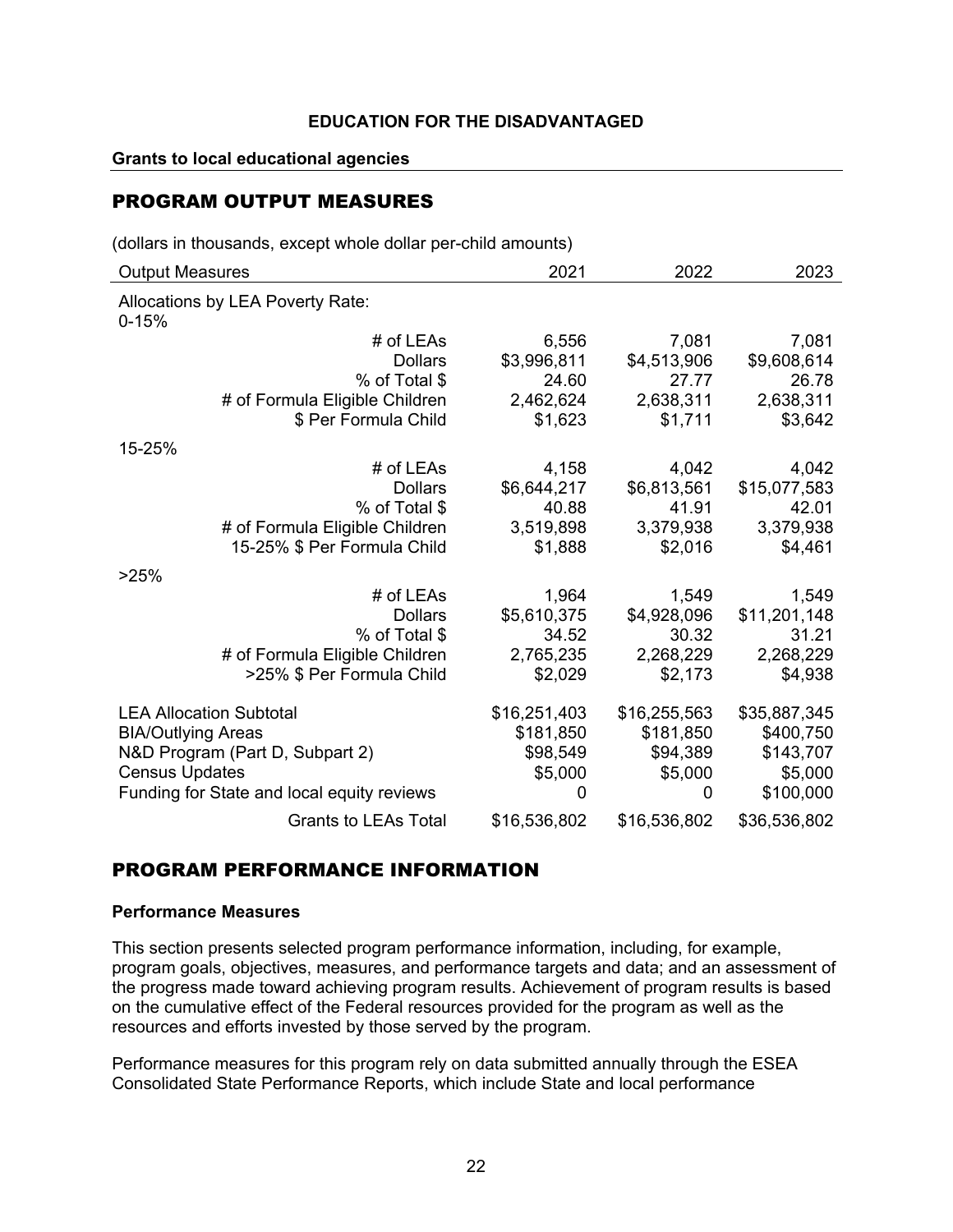#### **Grants to local educational agencies**

information primarily as specified through the annual "report card" requirements described in Section 1111(h) of the ESEA.

**Measure**: The percentage of States that decrease the difference between the percentage of economically disadvantaged students in grades 3-8 scoring at or above proficient on State reading assessments and the percentage of non-economically disadvantaged students in grades 3-8 scoring at or above proficient on State reading assessments.

| Year | <b>Target</b> | <b>Actual</b> |
|------|---------------|---------------|
| 2018 | 52.0%         | 58.8%         |
| 2019 | 56.0          | 65.3          |
| 2020 | 60.0          | Not available |
| 2021 | 64.0          |               |
| 2022 | 68.0          |               |
| 2023 | 68.0          |               |

**Measure**: The percentage of States that decrease the difference between the percentage of economically disadvantaged students in grades 3-8 scoring at or above proficient on State mathematics assessments and the percentage of non-economically disadvantaged students in grades 3-8 scoring at or above proficient on State mathematics assessments.

| Year | <b>Target</b> | <b>Actual</b> |
|------|---------------|---------------|
| 2018 | 50.0%         | 37.3%         |
| 2019 | 54.0          | 60.4          |
| 2020 | 58.0          | Not available |
| 2021 | 62.0          |               |
| 2022 | 66.0          |               |
| 2023 | 66.0          |               |

**Measure**: The percentage of States that decrease the difference between the percentage of economically disadvantaged students in grades 3-9 scoring at or above proficient of States science assessments and the percentage of non-economically disadvantaged students in grades 3-9 scoring at or above proficient on State science assessments.

| Year | <b>Target</b> | <b>Actual</b> |
|------|---------------|---------------|
| 2018 | 48.7%         | 45.0%         |
| 2019 | 52.7          | 55.8          |
| 2020 | 56.7          | Not available |
| 2021 | 60.7          |               |
| 2022 | 64.7          |               |
| 2023 | 64.7          |               |

**Additional information:** Due to the extraordinary circumstances created by the COVID-19 pandemic, the U.S. Department of Education waived Title I, Part A assessment requirements for all States for the 2019-2020 school year. As a result, data on the performance of students on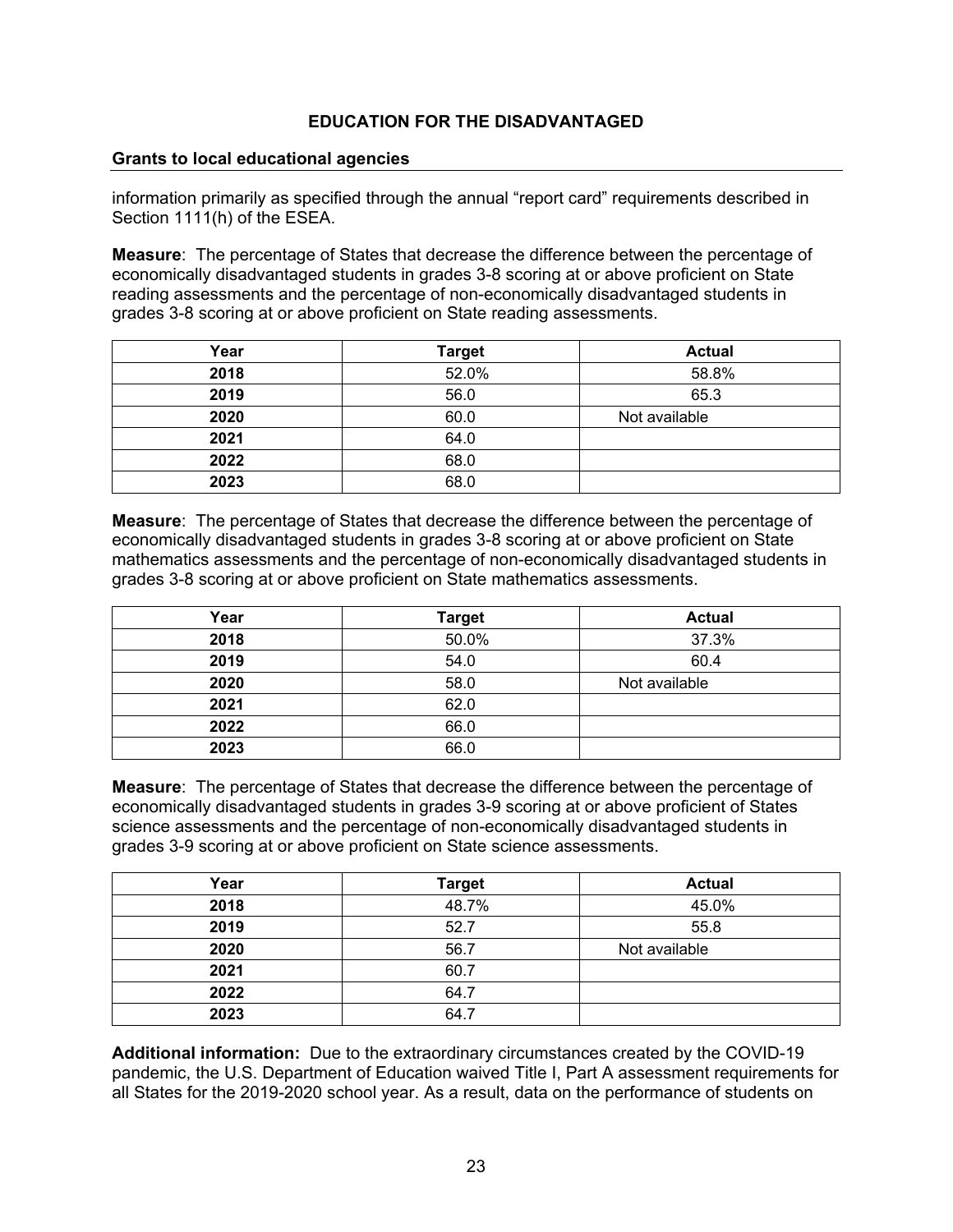#### **Grants to local educational agencies**

.

State reading assessments for the 2019-2020 school year is not available. Data for 2021 will be available in late fall of 2022.

**Measure**: The percentage of States that decrease the difference between the graduation rate of economically disadvantaged students and the graduation rate of non-economically disadvantaged students.

| Year | <b>Target</b> | <b>Actual</b> |
|------|---------------|---------------|
| 2018 | 54.0%         | 56.3%         |
| 2019 | 58.0          | 58.8          |
| 2020 | 62.0          | 60.0          |
| 2021 | 66.0          |               |
| 2022 | 70.0          |               |
| 2023 | 74.0          |               |

**Additional information:** Data for 2020 are reported for 50 States, including DC and Puerto Rico; data are not available for Illinois and Texas. Thirty States reported decreasing the graduation rate gap in 2020. These results reflect data reported to the Department by States and reviewed through the Department's data quality review processes. The results may reflect data quality issues. The Department continues to provide technical assistance to States to improve the quality of the data. In addition, the results may reflect changes in State policy (e.g., requirements for graduation), including modified graduation requirements for the 2019-2020 school year due to the extraordinary circumstances created by the COVID-19 pandemic.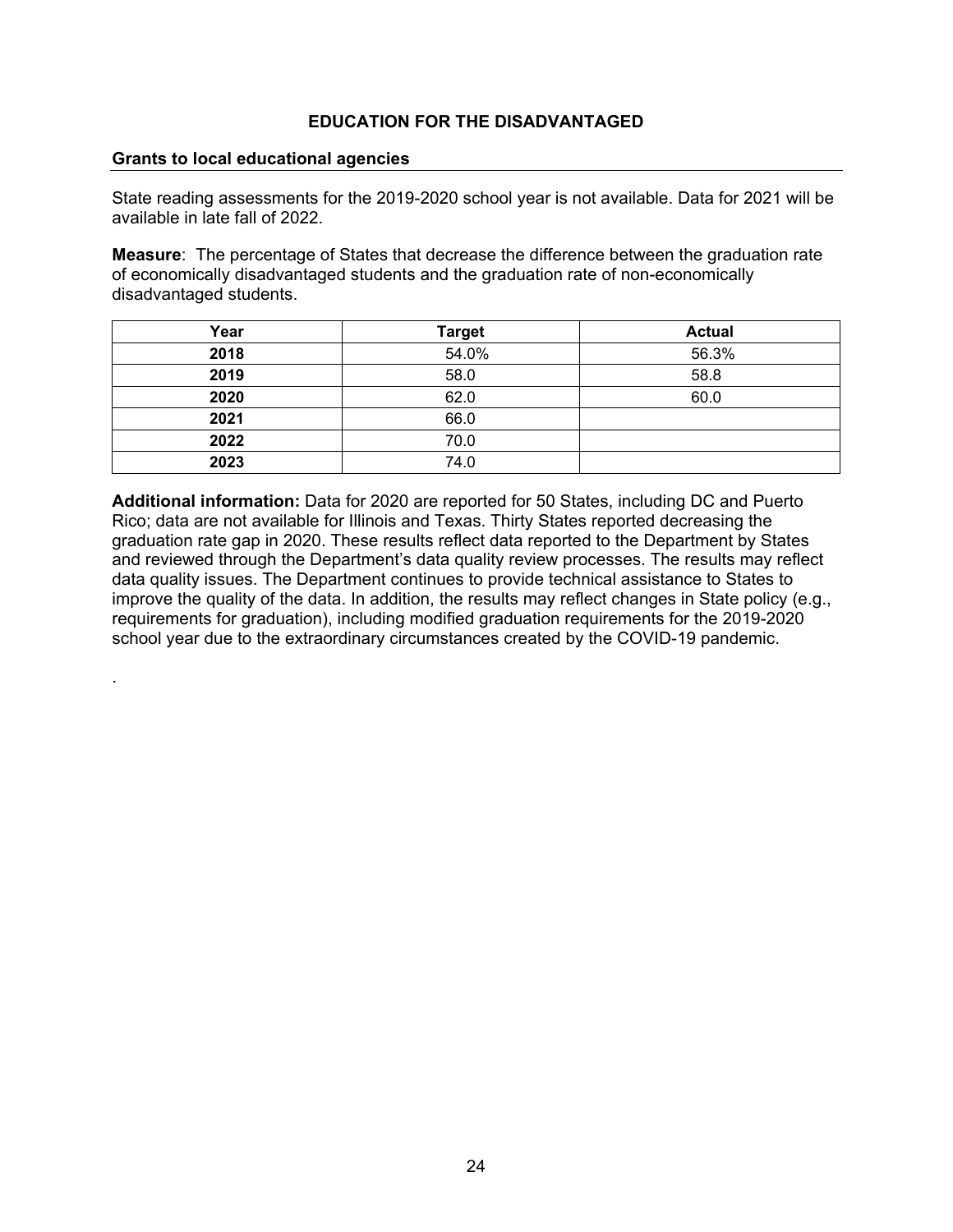## <span id="page-25-0"></span>Comprehensive literacy development grants

(Elementary and Secondary Education Act of 1965, Title II, Part B, Subpart 2, Section 2222)

(dollars in thousands)

FY 2023 Authorization: To be determined [1](#page-25-1)

Budget Authority:

| 2022<br>Estimate | 2023<br>Request | Change |
|------------------|-----------------|--------|
| \$192,000        | \$192,000       |        |

## PROGRAM DESCRIPTION

The Comprehensive Literacy State Development Grants program provides competitive grants to State educational agencies (SEAs) to develop or enhance comprehensive literacy instruction plans and to make subgrants to eligible entities to support efforts to improve literacy instruction in high-need schools and early childhood education programs.

In awarding Comprehensive Literacy State Development Grants, the Department gives priority to SEAs that will use grant funds for evidence-based activities. Each SEA that receives a grant must use at least 95 percent of its award to make competitive subgrants to one or more local educational agencies (LEAs) or, for the purposes of providing early literacy services, to one or more early childhood education programs. LEAs or early childhood education programs that receive subgrants from SEAs under this program must serve a high percentage of underserved children, such as children from low-income backgrounds, children with disabilities, or English learners, and must represent diverse geographical areas. Early childhood education programs that receive subgrants must also have a demonstrated record of providing comprehensive literacy instruction for children aged birth through 5. SEAs must ensure that at least 15 percent of funds are used to serve children from birth through age 5, 40 percent to serve students in kindergarten through grade 5, and 40 percent to serve students in grades 6 through 12. In addition, funds must be distributed equitably among grades within the kindergarten through grade 5 and grades 6 through 12 bands.

An SEA may reserve up to 5 percent of grant funds for activities related to implementing its comprehensive literacy plan and administering subgrants, including providing technical assistance to subgrantees to design and implement their literacy programs, coordinating with institutions of higher education to enhance pre-service courses for students preparing to teach in early childhood education programs or elementary and secondary schools, reviewing and updating State literacy licensure or certification standards, sharing information on promising literacy instructional practices, training literacy coaches, and evaluating grant-funded activities. Eligible entities receiving subgrants must use program funds for services and activities that have the characteristics of effective, evidence-based comprehensive literacy instruction, as defined

<span id="page-25-1"></span><sup>1</sup> The GEPA extension expired September 30, 2021; reauthorization for FY 2023 is expected through appropriations action.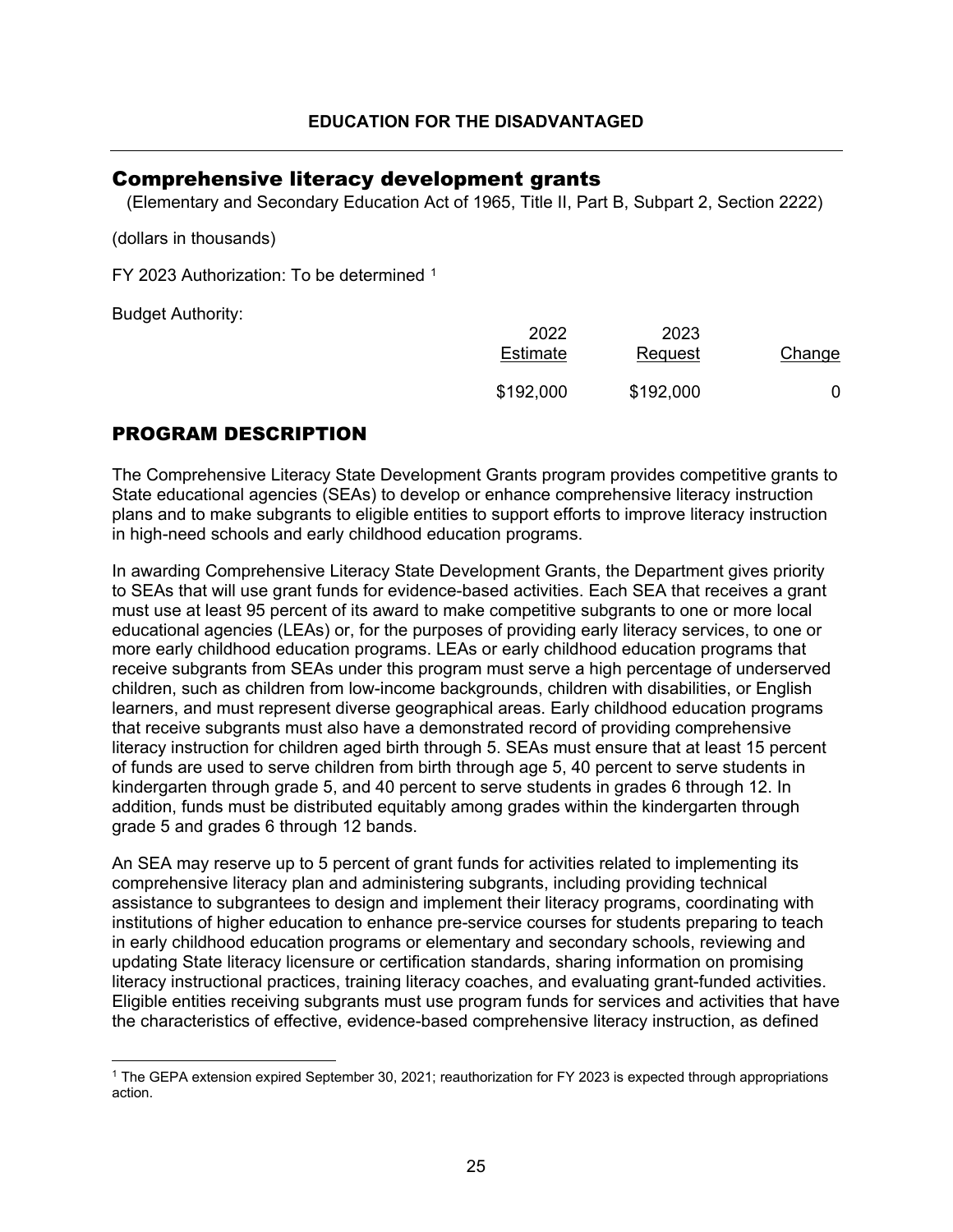#### **Comprehensive literacy development grants**

by the statute. Allowable activities include professional development and training for early childhood educators and related school staff, coordinating activities designed to increase family engagement in children's literacy development, and other research-based methods of improving classroom instruction and practice.

Of the amount appropriated in a given fiscal year, the Department must reserve: (1) one-half of 1 percent for the Department of the Interior to carry out comprehensive literacy programs in schools operated or funded by the Bureau of Indian Education; and (2) one-half of 1 percent for the Outlying Areas. The Department may also reserve up to 5 percent for national activities, including a national evaluation, technical assistance and training, data collection, and reporting.

Comprehensive Literacy State Development Grants is a forward-funded program, with funds becoming available on July 1 of the fiscal year in which they are appropriated and remaining available for 15 months through September 30 of the following year.

Funding levels for the past 5 fiscal years were as follows:

| Fiscal Year   | (dollars in thousands) |
|---------------|------------------------|
| 2018          | \$190,000              |
| 2019          | 190,000                |
| 2020          | 192,000                |
| 2021          | 192,000                |
| 2022 Estimate | 192,000                |
|               |                        |

## FY 2023 BUDGET REQUEST

For fiscal year 2023, the Administration requests \$192 million for Comprehensive Literacy State Development Grants, level with a fiscal year 2022 annualized CR based on the fiscal year 2021 appropriation. The request would support new or continuation awards for approximately 25 SEAs implementing plans for comprehensive literacy instruction, particularly for underserved students.

Research and assessment data provide strong justification for a continued Federal investment in a large-scale reading program based on scientific reading research. For example, in the 2019 National Assessment of Educational Progress, just 35 percent of 4th-grade students, 34 percent of 8th-grade students, and 37 percent of 12th-grade students scored at or above the proficient level in reading. The results also show continued, wide gaps in reading performance between students from low-income backgrounds and their peers: 51 percent of 4th-grade students from higher-income families scored at or above proficient in 2019, compared to 21 percent of 4th-grade students from low-income backgrounds; and 46 percent of 8th-grade students from higher-income backgrounds scored at or above proficient, compared to 21 percent of 8th-grade students from low-income backgrounds.

Research also shows that students who fail to read well by 4th-grade have a greater likelihood of not graduating high school, leading to a lifetime of diminished earnings and other poor outcomes. Further, significant differences in reading skills, including pre-literacy skills, have been observed between children from low-income backgrounds and other children. For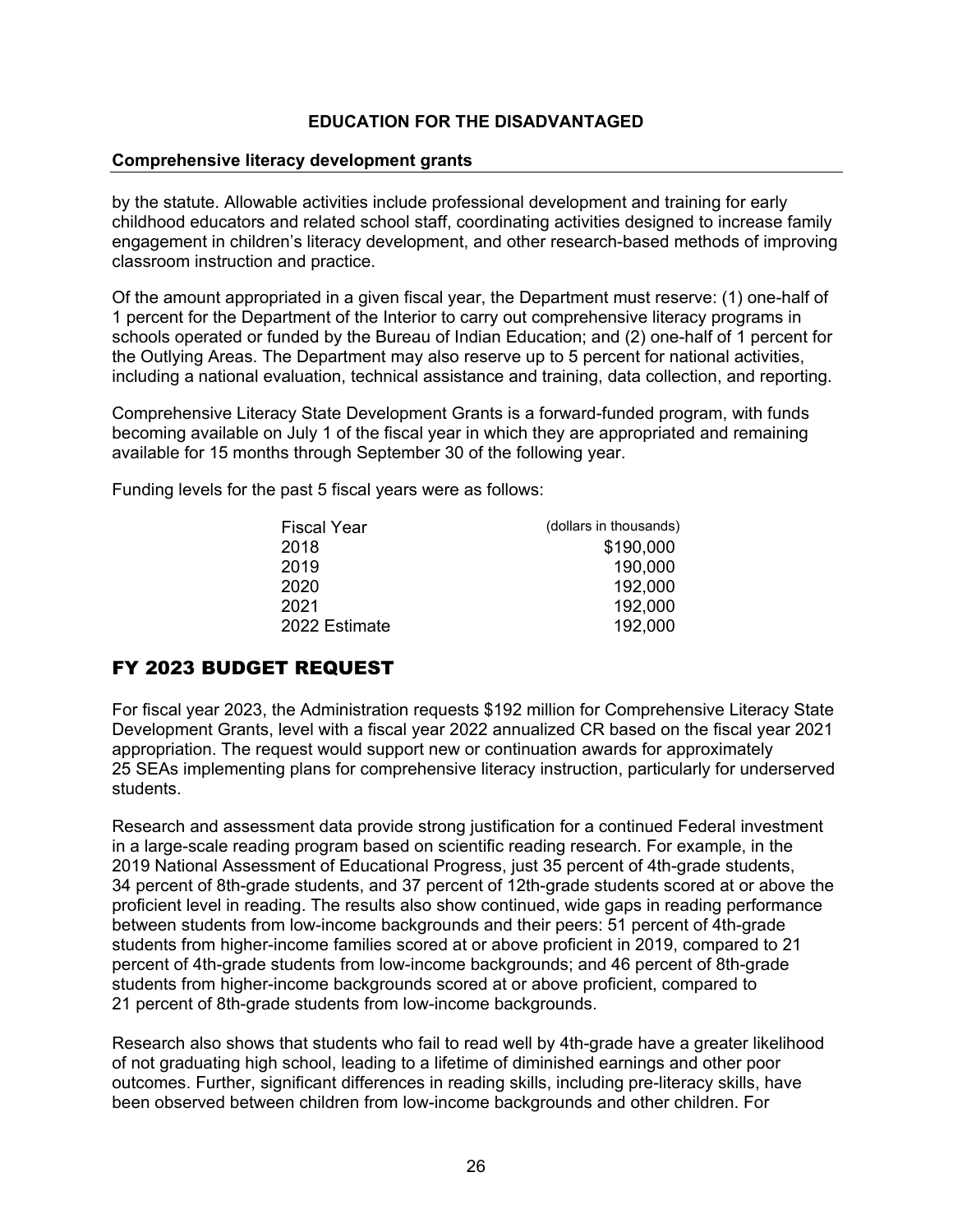#### **Comprehensive literacy development grants**

example, the size of the working vocabulary of 4-year-old children from low-income backgrounds are approximately one-third that of children from middle-income backgrounds. Research also shows that these early differences in children's skills persist over time without supports and interventions. The Early Childhood Longitudinal Study, which is conducted by the National Center for Education Statistics and follows the academic progress of children from kindergarten through 5th grade, has found, for example, that differences in children's reading skills and knowledge that are usually seen in later grades appear to be present as children begin school unless supports and interventions are provided.

## PROGRAM OUTPUT MEASURES

(dollars in thousands)

| <b>Output Measures</b>                     | 2021      | 2022      | 2023      |
|--------------------------------------------|-----------|-----------|-----------|
| Funding for new awards                     | 0         | 0         | \$138,077 |
| Number of new awards                       | 0         | 0         | 9         |
| Funding for continuation awards            | \$187,086 | \$187,080 | \$48,903  |
| Number of continuation awards              | 24        | 24        | 16        |
| Peer review of new award applications      | 0         | 0         | \$100     |
| Amount for Bureau of Indian Education      | \$960     | \$960     | \$960     |
| Amount for Outlying Areas                  | \$960     | \$960     | \$960     |
| National activities (including evaluation) | \$2,994   | \$3,000   | \$3,000   |

#### NOTES:

The Department generally carries Comprehensive Literacy State Development Grants funds over into the subsequent fiscal year. Accordingly, the outputs from fiscal year 2021 appropriations shown above, for example, will generally be obligated in the following year.

The Department is authorized to reserve up to 0.5 percent of funds appropriated for most ESEA programs, including Comprehensive Literacy State Development Grants, and to pool such funds for use in evaluating any ESEA program. While the Department did not reserve funds from Comprehensive Literacy State Development Grants for this purpose in fiscal year 2021, it may do so in fiscal year 2022 or 2023.

# PROGRAM PERFORMANCE INFORMATION

### **Performance Measures**

This section presents selected program performance information, including, for example, program goals, objectives, measures, and performance targets and data. Achievement of program results is based on the cumulative effect of the Federal resources provided for the program, as well as the resources and efforts invested by those served by this program.

*Objective: To advance literacy skills, including pre-literacy skills, reading, and writing, for students from birth through grade 12, including English learners and students with disabilities.*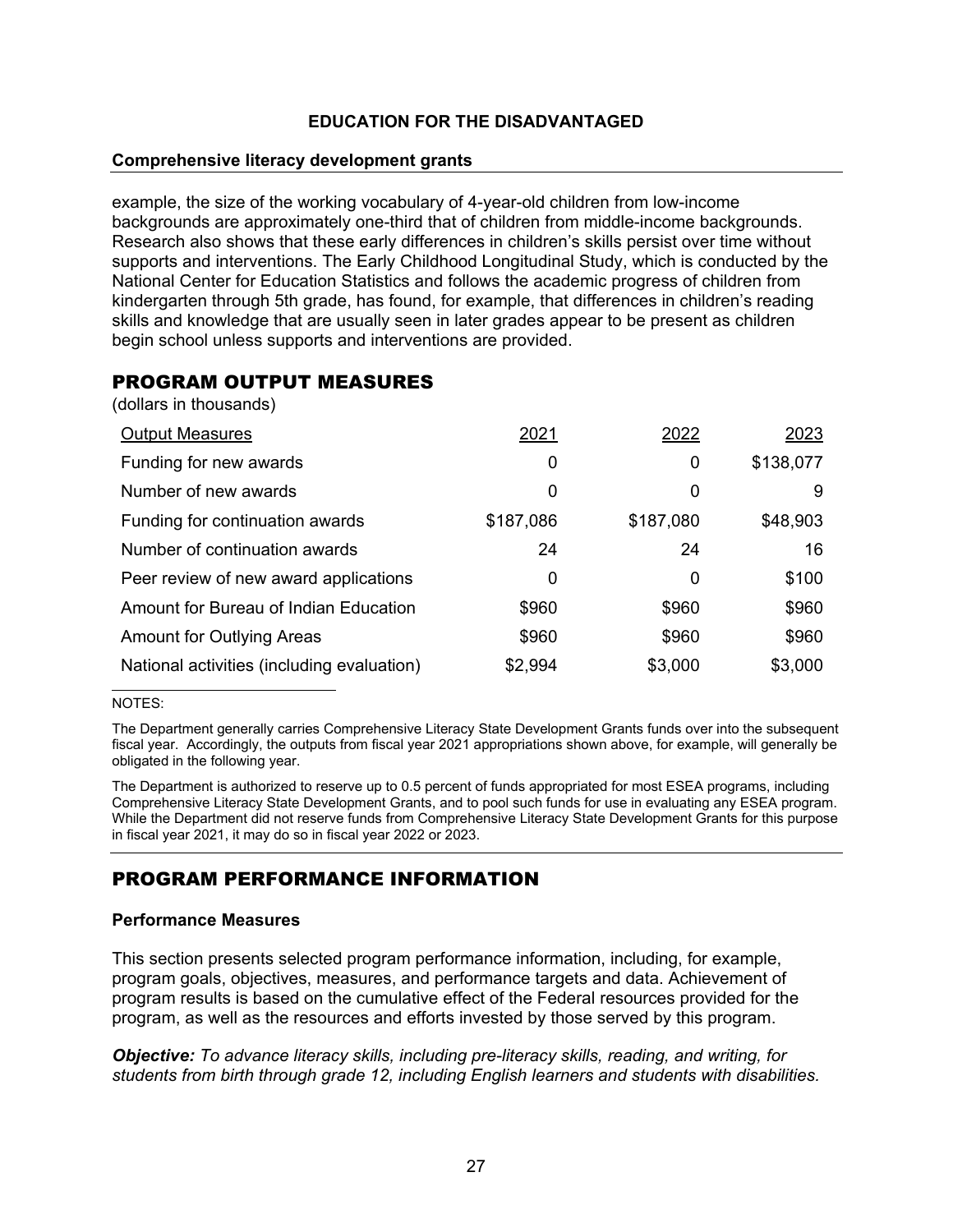#### **Comprehensive literacy development grants**

**Measure:** The percentage of participating 4-year-old children who achieve significant gains in oral language skills.

| Year | <b>Target</b> | <b>Actual</b> |
|------|---------------|---------------|
| 2018 | 52%           | 51%           |
| 2019 | 52            | 66            |
| 2020 | 52            | 75            |
| 2021 | 75            | 54            |
| 2022 | 59            |               |
| 2023 | 64            |               |

**Additional information:** The Department defines "significant gains" as a positive change in assessment score for which the effect size was at least 0.20 standard deviations. This approach allows the Department to report standard performance data across States with varying assessments. Four-year-old children who are eligible for testing are children in early childhood education classrooms participating in a CLSD subgrant program. Data for 2022 will be available in 2023.

**Measure:** The percentage of participating 5th-grade students who meet or exceed proficiency on State English language arts assessments.

| Year | <b>Target</b>  | <b>Actual</b>  |
|------|----------------|----------------|
| 2018 | Set a baseline |                |
| 2019 | 43%            | 44%            |
| 2020 | 43             | Not applicable |
| 2021 | 43             | 34             |
| 2022 | 39             |                |
| 2023 | 44             |                |

**Additional information:** Data reflect cumulative results across States for all students who participated in the CLSD program, completed pre- and post-assessments, and met or exceeded proficiency levels on the State English language arts assessments. The Department waived assessment requirements for the 2019-2020 school year due to widespread closures related to the COVID-19 pandemic; therefore, the Department does not expect to report actual data for these measures for 2020. Data for 2022 will be available in 2023.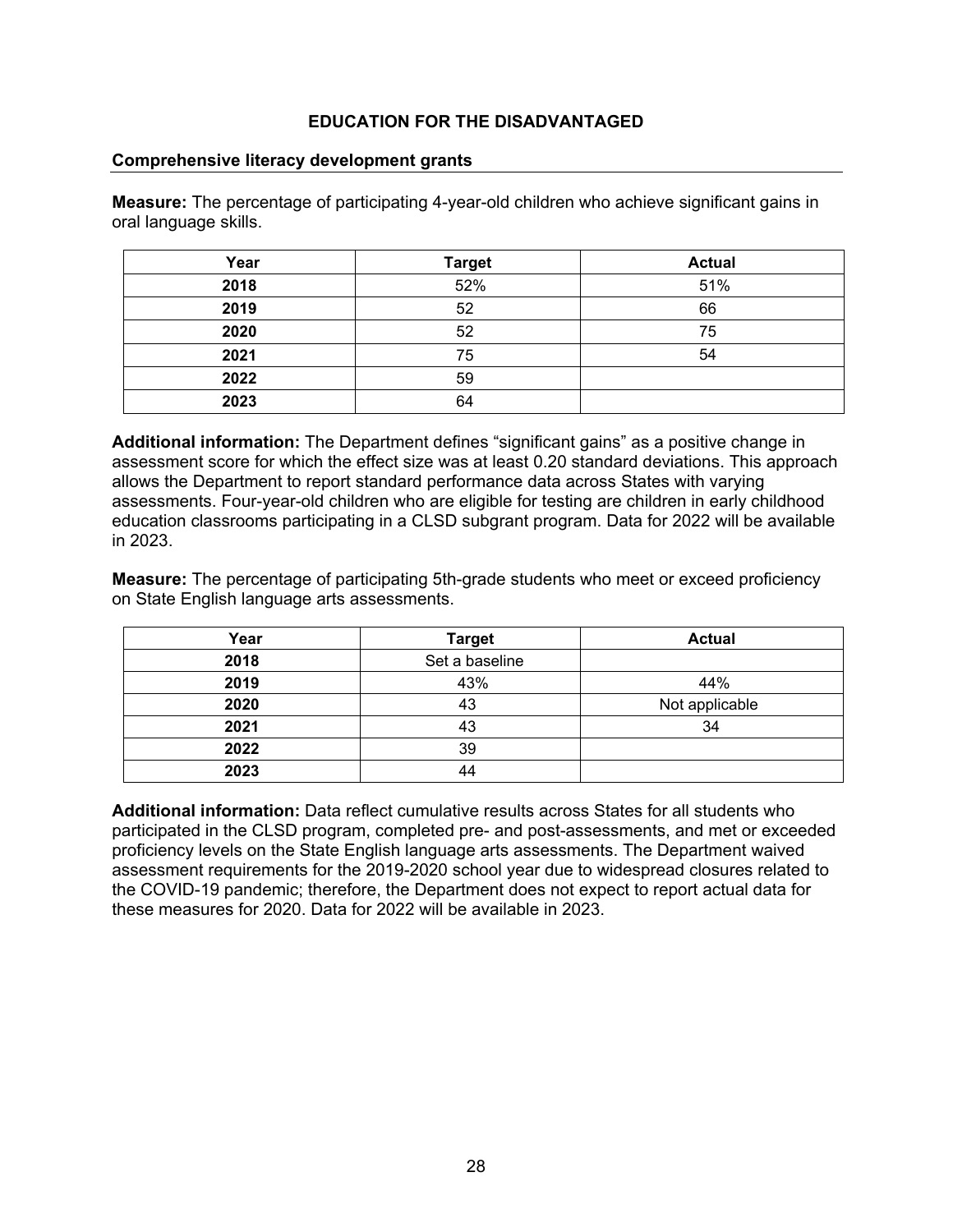#### **Comprehensive literacy development grants**

**Measure:** The percentage of participating 8th-grade students who meet or exceed proficiency on State English language arts assessments.

| Year | <b>Target</b>  | <b>Actual</b>  |
|------|----------------|----------------|
| 2018 | Set a baseline | 41%            |
| 2019 | 42%            | 44             |
| 2020 | 42             | Not applicable |
| 2021 | 43             | 38             |
| 2022 | 43             |                |
| 2023 | 48             |                |

**Additional information:** Data reflect cumulative results across States for all students who participated in the CLSD program, completed pre- and post-assessments and met or exceeded proficiency levels on the State English language arts assessments. The Department waived assessment requirements for the 2019-2020 school year due to widespread closures related to the COVID-19 pandemic; therefore, the Department does not expect to report actual data for these measures for 2020. Data for 2022 will be available in 2023.

**Measure:** The percentage of participating high school students who meet or exceed proficiency on State English language arts assessments.

| Year | <b>Target</b>  | <b>Actual</b>  |
|------|----------------|----------------|
| 2018 | Set a baseline | 38%            |
| 2019 | 39%            | 41             |
| 2020 | 39             | Not applicable |
| 2021 | 42             | 40             |
| 2022 | 45             |                |
| 2023 | 50             |                |

**Additional information:** Data reflect cumulative results across States for all students who participated in the CLSD program, completed pre- and post-assessments, and met or exceeded proficiency levels on the State English language arts assessments. The Department waived assessment requirements for the 2019-2020 school year due to widespread closures related to the COVID-19 pandemic; therefore, the Department does not expect to report actual data for these measures for 2020. Data for 2022 will be available in 2023.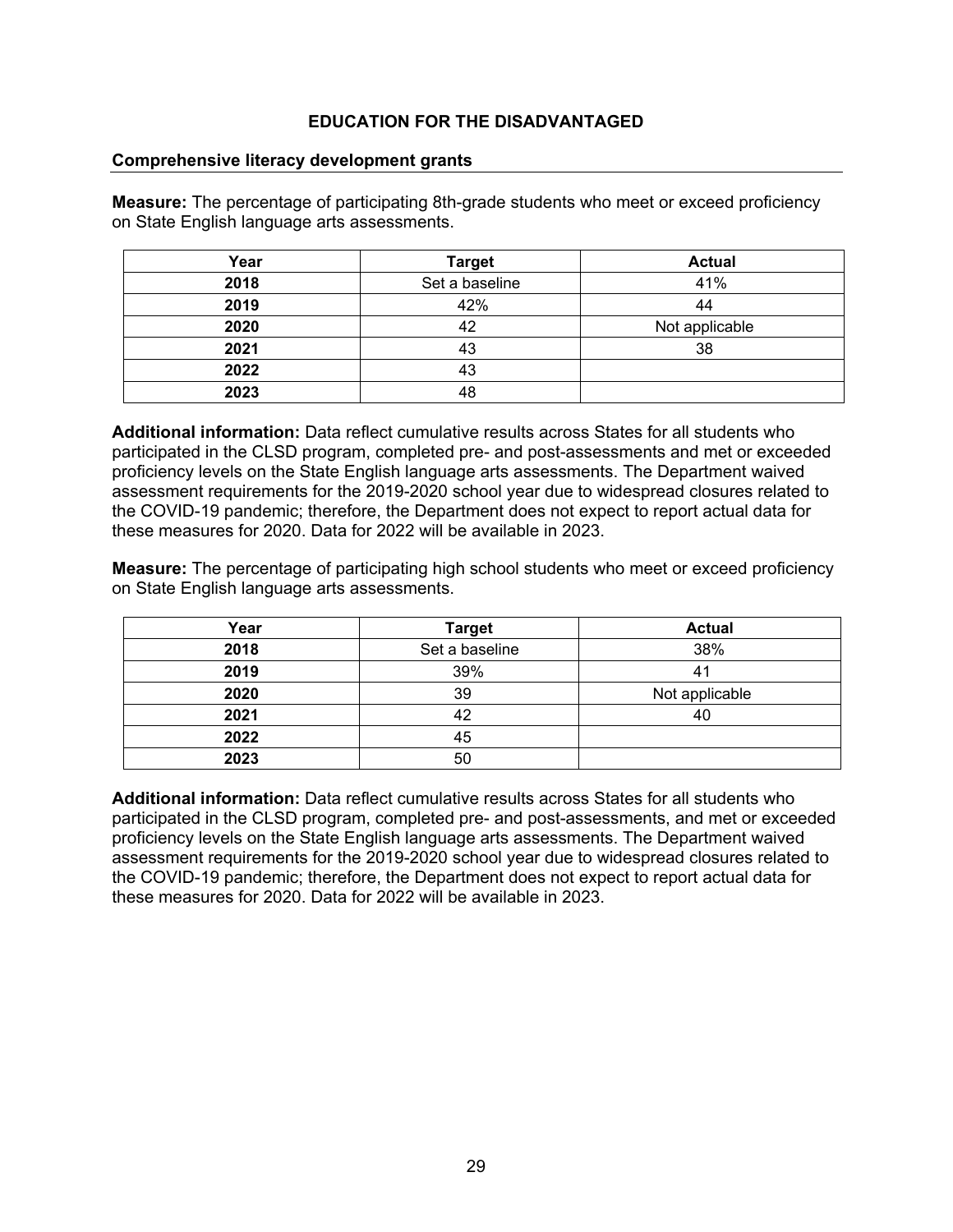## <span id="page-30-0"></span>Innovative approaches to literacy

(Elementary and Secondary Education Act of 1965, Title II, Part B, Subpart 2, Section 2226)

(dollars in thousands)

FY 2023 Authorization: To be determined [1](#page-30-1)

Budget Authority:

| 2022<br>Estimate | 2023<br>Request | Change |
|------------------|-----------------|--------|
| \$28,000         | \$28,000        |        |

## PROGRAM DESCRIPTION

The Innovative Approaches to Literacy program supports a wide range of projects that develop the literacy skills of children and adolescents in communities of concentrated poverty. The program may award grants, contracts, or cooperative agreements to local educational agencies in which at least 20 percent of the students are from low-income backgrounds, the Bureau of Indian Education, or eligible national non-profit organizations. Awards typically are for 3 years, and grantees may use funds to (1) develop or enhance existing school library programs by providing professional learning opportunities to school librarians or updating library materials in underserved schools; (2) support early literacy services, including conducting outreach to parents of young children to ensure that families have access to developmentally appropriate materials and are encouraged to read aloud to their young children; and (3) distribute highquality books to children and adolescents to increase students' reading motivation, performance, and frequency.

Funding levels for the past 5 fiscal years were as follows:

| Fiscal Year   | (dollars in thousands) |
|---------------|------------------------|
| 2018          | \$27,000               |
| 2019          | 27,000                 |
| 2020          | 27,000                 |
| 2021          | 28,000                 |
| 2022 Estimate | 28,000                 |
|               |                        |

## FY 2023 BUDGET REQUEST

For fiscal year 2023, the Administration requests \$28 million for Innovative Approaches to Literacy, level with a fiscal year 2022 annualized CR based on the fiscal year 2021 appropriation. Funds would be used to continue awards initially made in fiscal years 2021 and 2022.

<span id="page-30-1"></span><sup>1</sup> The GEPA extension expired September 30, 2021; reauthorization for FY 2023 is expected through appropriations action.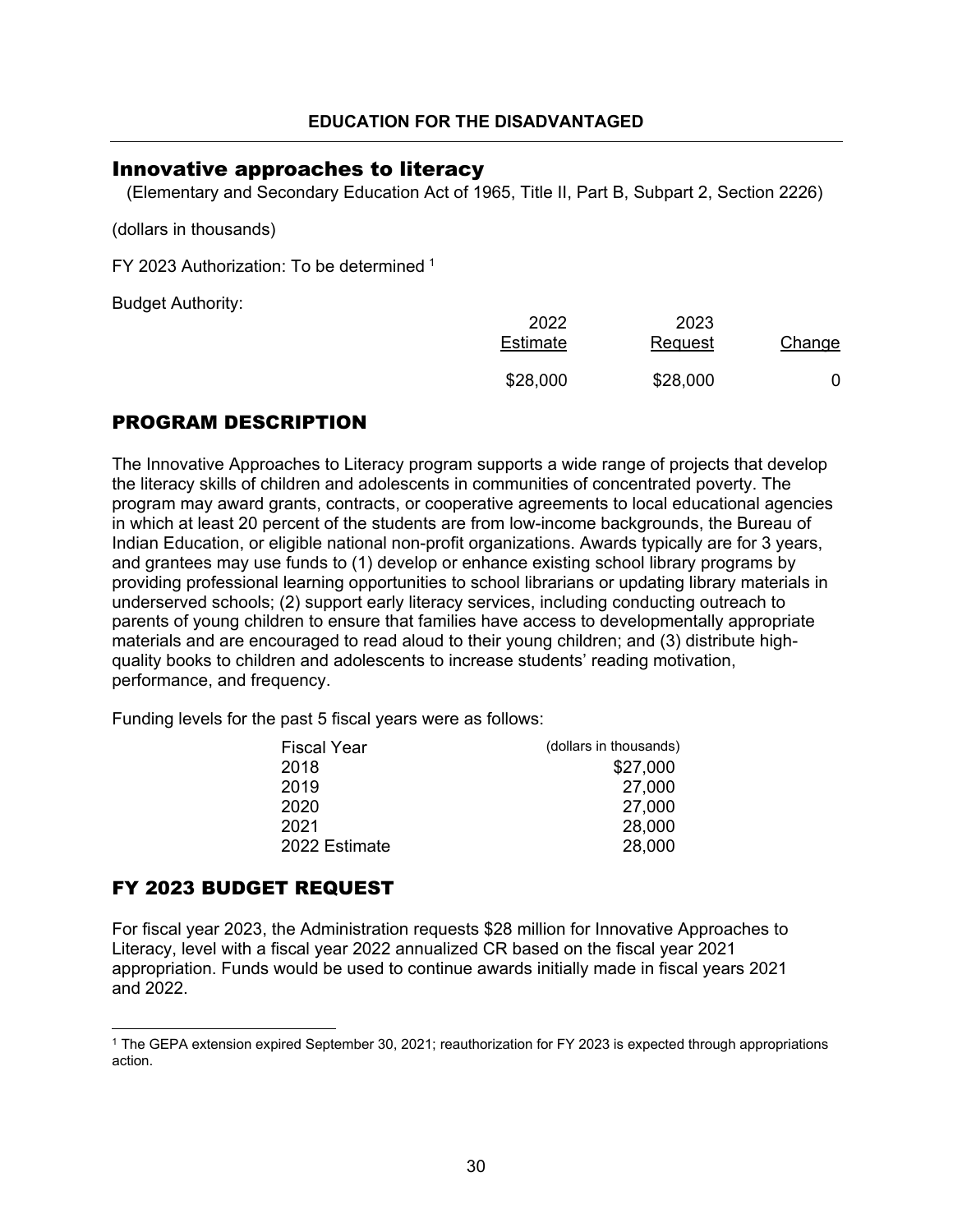#### **Innovative approaches to literacy**

Many schools and districts across the Nation, especially those that serve students from lowincome backgrounds, do not have school libraries that deliver high-quality literacy programming. In particular, many schools do not have qualified library media specialists or adequate books and other resources. In addition, underserved students in many communities have limited access to developmentally appropriate reading material in the home. Innovative Approaches to Literacy helps address these challenges by supporting research-based school library and early literacy activities and book distribution efforts that are designed to increase student motivation and achievement in reading.

## PROGRAM OUTPUT MEASURES

(dollars in thousands)

| <b>Output Measures</b>                                           | 2021           | 2022     | 2023           |
|------------------------------------------------------------------|----------------|----------|----------------|
| Funding for new awards<br>Number of new awards                   | \$25,348<br>40 |          |                |
| Peer review                                                      | \$206          |          |                |
| Funding for continuation awards<br>Number of continuation awards | \$2,446        | \$28,000 | \$28,000<br>40 |

NOTE: The Department is authorized to reserve up to 0.5 percent of funds appropriated for most ESEA programs, including Innovative Approaches to Literacy, and to pool such funds for use in evaluating any ESEA program. While the Department did not reserve funds from Innovative Approaches to Literacy for this purpose in fiscal year 2021, it may do so in fiscal years 2022 and 2023.

## PROGRAM PERFORMANCE INFORMATION

#### **Performance Measures**

This section presents selected program performance information, including, for example, program goals, objectives, measures, and performance targets and data. Achievement of program results is based on the cumulative effect of the Federal resources provided for the program, as well as the resources and efforts invested by those served by the program.

The Department established the following performance measures for grantees under this program. Note that grantees were required to report only on measures applicable to the populations served, and, therefore, not all grantees reported on each performance measure.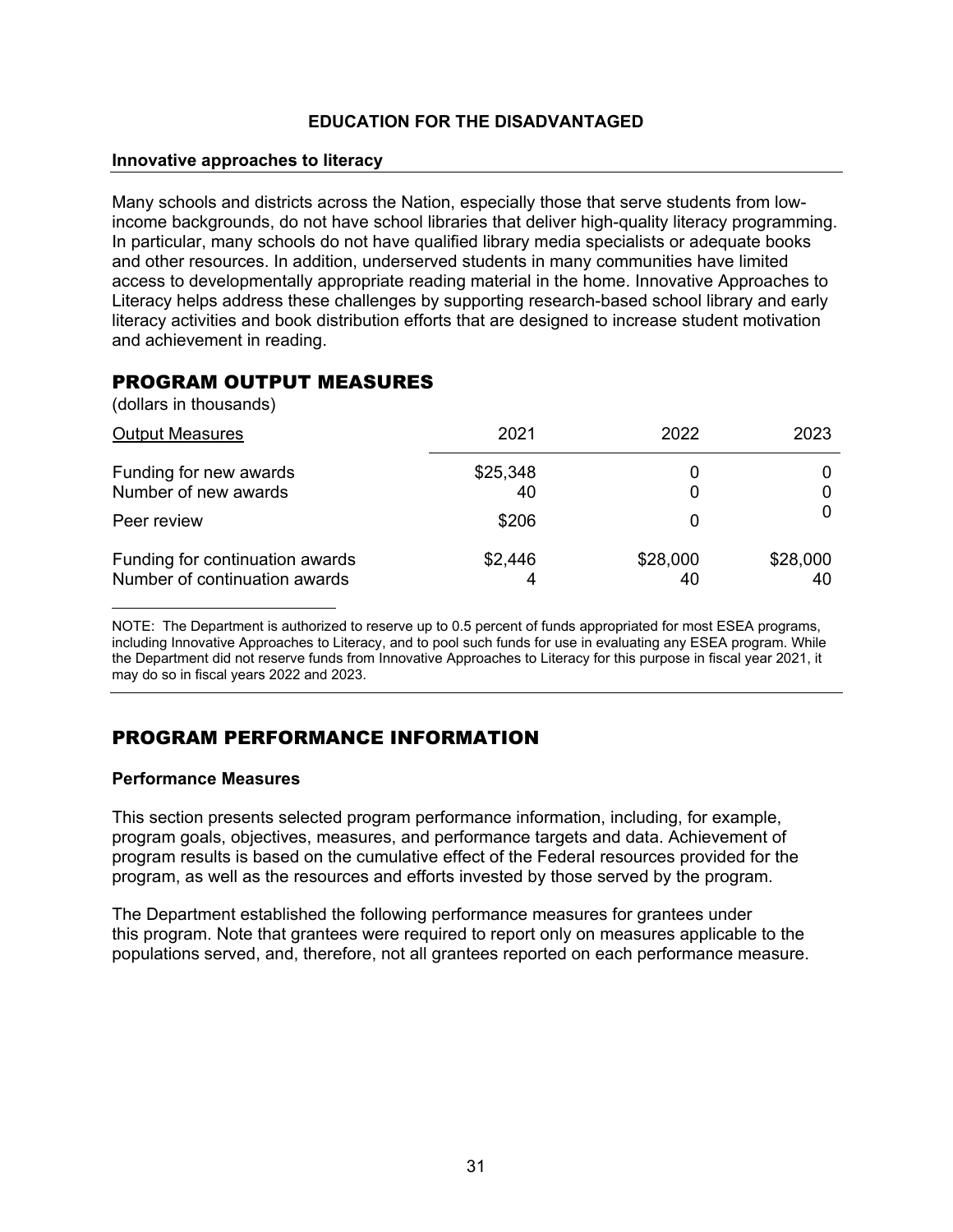#### **Innovative approaches to literacy**

**Measure**: The percentage of 4-year-old children participating in the project who achieve significant gains in oral language skills.

| Year | <b>Target</b> | <b>Actual</b> |
|------|---------------|---------------|
| 2018 | 70%           | 70%           |
| 2019 |               | 30            |
| 2020 | 50            | ຂະ            |
| 2021 | 50            | 57            |
| 2022 | 50            |               |
| 2023 | 50            |               |

**Additional information**: Data reported for fiscal year 2019 included data from some 2018 grantees reporting for the first time; since then, the Department has worked with each grantee to improve the quality and timely submission of data. Many 2018 grantees structured their projects to focus primarily on increasing access to books and materials, resulting in a shift in focus away from academic achievement in the first year. Despite setbacks in the 2019-2020 school year due to the COVID-19 pandemic, grantees performed well on this measure in 2020. Data for 2021 will be available in 2023.

**Measure**: The percentage of fourth graders participating in the project who demonstrated individual student growth (i.e., an improvement in their achievement) over the past year on State reading or language arts assessments under section 1111(b)(3) of the ESEA.

| Year | <b>Target</b> | <b>Actual</b> |
|------|---------------|---------------|
| 2018 | 70%           | 54%           |
| 2019 |               | 20            |
| 2020 | 30            | 31            |
| 2021 | 30            | 4             |
| 2022 | 30            |               |
| 2023 | 30            |               |

**Additional information**: This measure was introduced with the 2016 cohort of IAL grantees; the first year for which grantees reported performance data was fiscal year 2018. Data reported for fiscal year 2019 included data from some 2018 grantees reporting for the first time; since then, the Department has worked with each grantee to improve the quality and timely submission of data. Many 2018 grantees structured their projects to focus primarily on increasing access to books and materials, resulting in a shift in focus away from academic achievement in the first year. For 2020, 17 grantees reported data for this measure. Data for 2022 will be available in 2023.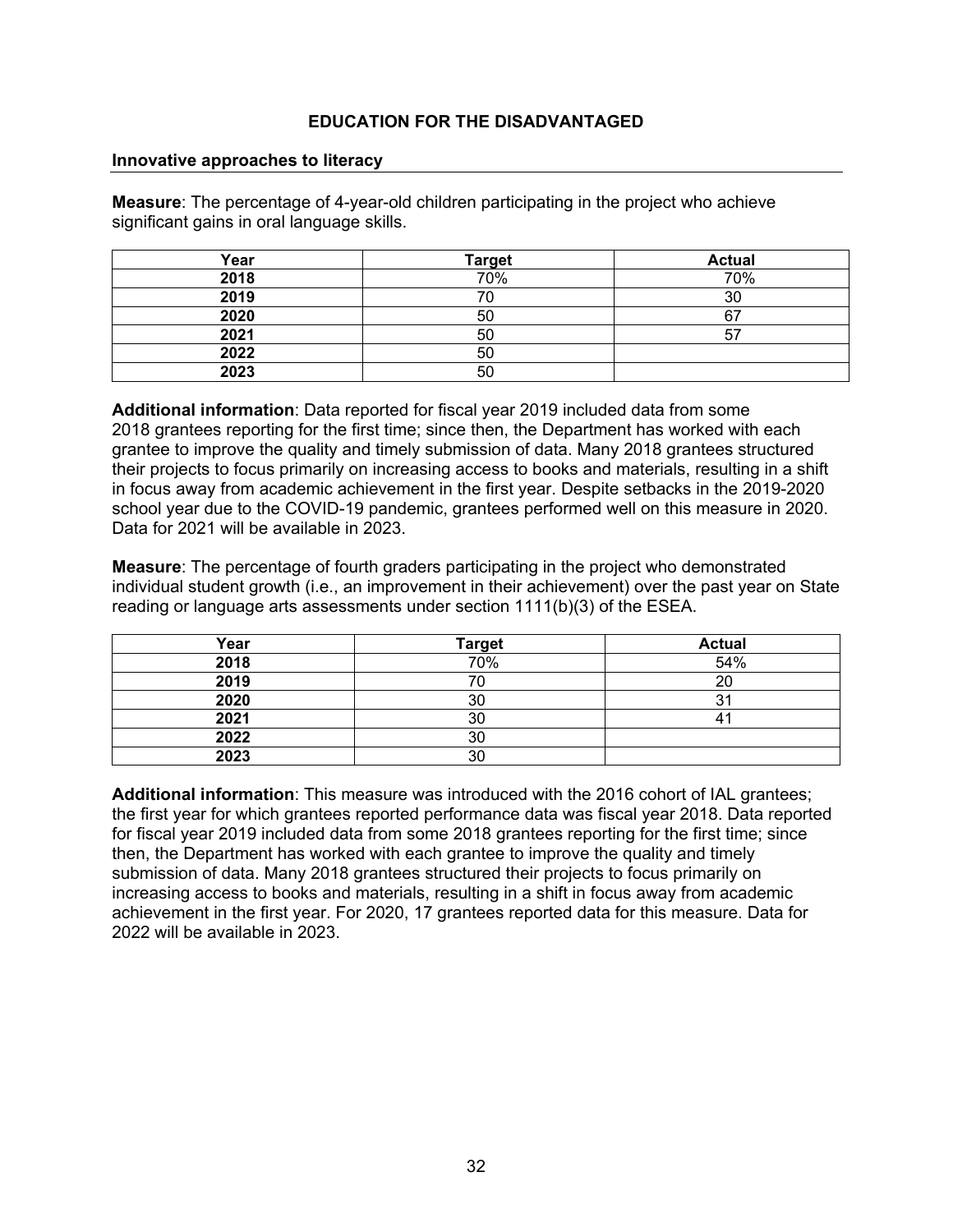#### **Innovative approaches to literacy**

**Measure**: The percentage of eighth graders participating in the project who demonstrated individual student growth (i.e., an improvement in their achievement) over the past year on State reading or language arts assessments under section 1111(b)(3) of the ESEA.

| Year | <b>Target</b> | <b>Actual</b> |
|------|---------------|---------------|
| 2018 | 70%           | 58%           |
| 2019 |               | 29            |
| 2020 | 30            | 29            |
| 2021 | רמ            | 40            |
| 2022 | つ             |               |
| 2023 | າາ            |               |

**Additional information**: This measure was introduced with the 2016 cohort of IAL grantees; the first year for which grantees reported performance data was fiscal year 2018. Data reported for fiscal year 2019 includes data from some 2018 grantees reporting for the first time; since then, the Department has worked with each grantee to improve the quality and timely submission of data. Many 2018 grantees structured their projects to focus primarily on increasing access to books and materials, resulting in a shift in focus away from academic achievement in the first year. For 2020, 18 grantees reported data for this measure. Data for 2022 will be available in 2023.

**Measure**: The percentage of participating children who receive at least one free, grade- and language-appropriate book of their own.

| Year | <b>Target</b> | <b>Actual</b> |
|------|---------------|---------------|
| 2018 | 100%          | 99%           |
| 2019 | 100           | 98            |
| 2020 | 98            | 100           |
| 2021 | 99            | 99            |
| 2022 | 99            |               |
| 2023 | 99            |               |

Data for 2022 will be available in 2023.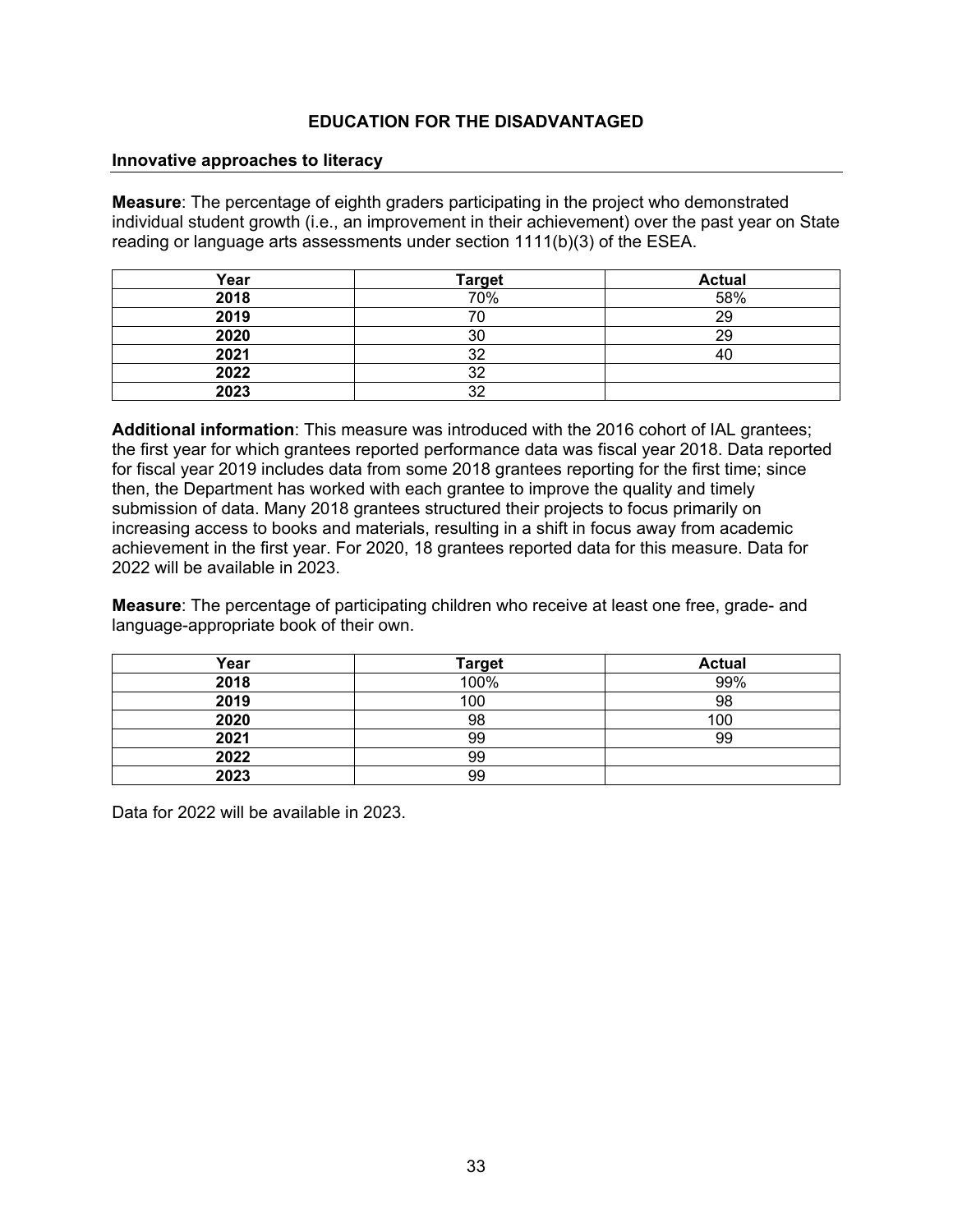## <span id="page-34-0"></span>Migrant education

(Elementary and Secondary Education Act of 1965, Title I, Part C)

(dollars in thousands)

FY 2023 Authorization: To be determined[1](#page-34-1)

Budget Authority:

| 2022 Estimate | 2023 Request | Change |
|---------------|--------------|--------|
| \$375,626     | \$375,626    |        |

## PROGRAM DESCRIPTION

The Migrant Education program (MEP) provides financial assistance to State educational agencies (SEAs) to establish and improve programs of education for children of migratory farmworkers and fishers. The goal of the MEP is to enable migratory children and youth: (1) to meet the same challenging State academic standards as other children and youth; and (2) to graduate from high school or a high school equivalency program with an education that prepares them for responsible citizenship, further learning, and productive employment. To help achieve this objective, program services help migratory children overcome the educational disruption that results from repeated moves. The program statute encourages activities to promote coordination of needed services across States and encourages greater access for migratory children to services available under Title I Grants to Local Educational Agencies (LEAs) and other programs authorized under the Elementary and Secondary Education Act (ESEA), so that MEP funds can be used for services not already available from those programs to meet the unique needs of migratory students.

Eligible children are children of migratory agricultural workers or migratory fishers, or who are migratory agricultural workers or fishers themselves, and who have made a "qualifying move" within the last 3 years. A move is considered to be a qualifying move if it is a change of residence due to economic necessity and (1) involves crossing school district boundaries; (2) resulted in temporary or seasonal work in agriculture or fishing; and (3) was made in the preceding 36 months. Migratory children and youth who made a qualifying move in the previous year and children and youth who have left school without a diploma receive priority for services under the program.

Funds are allocated through a statutory formula based on each State's per-pupil expenditure for education, its average count of eligible migratory students aged 3 through 21 residing within the State in the preceding 3 years, and its count of students who received services in summer or intersession programs provided by the State during the previous year.

The Department may reserve up to \$10 million from the annual MEP appropriation for contracts and grants to improve inter- and intra-State migrant coordination activities, including academic

<span id="page-34-1"></span><sup>1</sup> The GEPA extension expired September 30, 2021; reauthorization for FY 2023 is expected through appropriations action.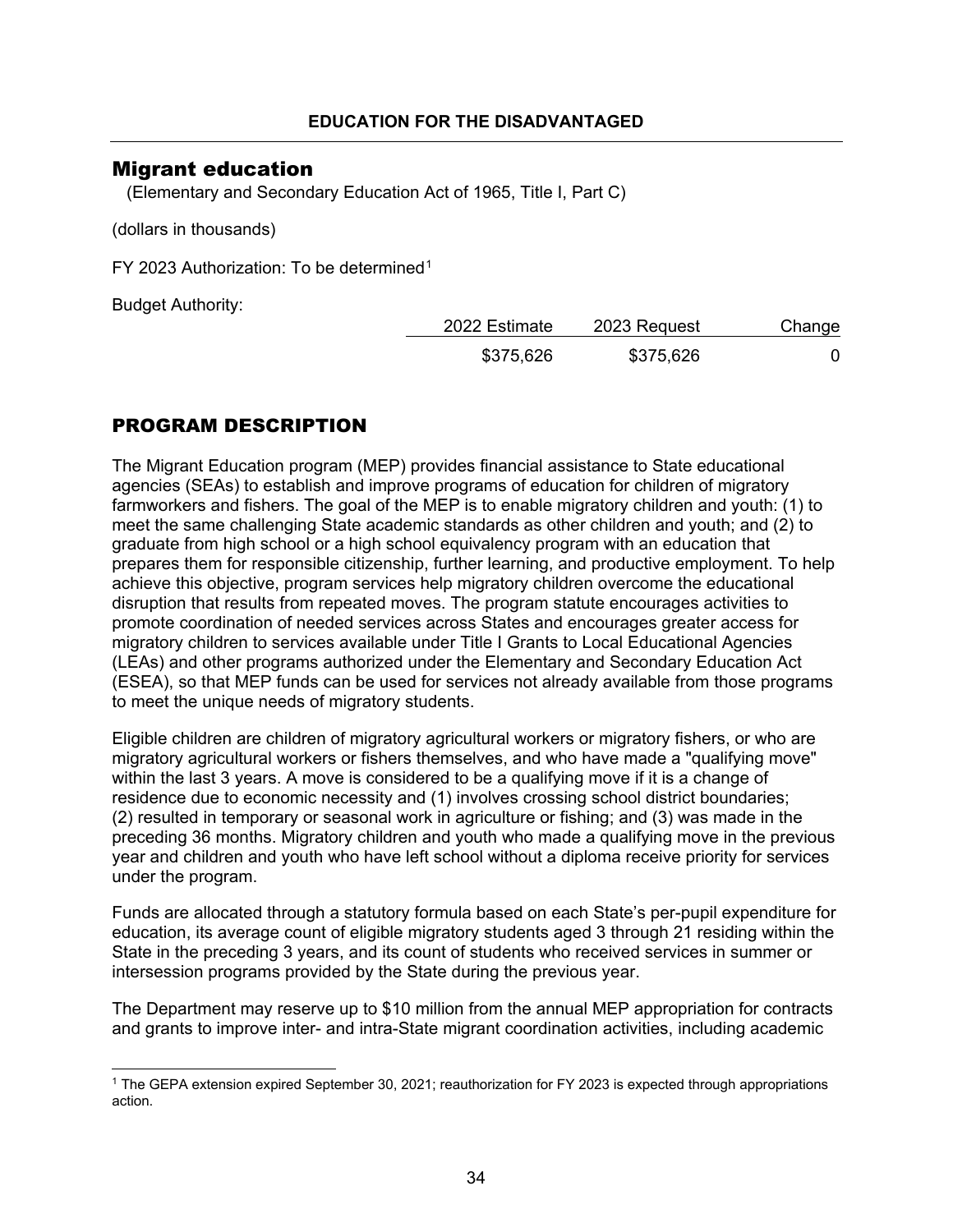#### **Migrant education**

credit accrual and exchange programs for migratory students. The Department is required to consult with States receiving allocations of \$1 million or less about whether they can increase the cost-effectiveness of their programs by entering into inter-state consortium arrangements; in fiscal year 2021, 14 States received allocations under \$1 million, but none had entered into consortia with other States under this provision. The Department may reserve up to \$3 million a year from coordination funds for incentive grants of not more than \$250,000 to such consortia. Funds not reserved for consortia are used for formula grants.

Other coordination funds are used primarily for the Migrant Student Information Exchange System (MSIX), which supports the electronic transfer of migratory student records as required by statute. MSIX enables States to exchange migrant student data records efficiently and expeditiously and helps to provide an accurate, unduplicated count of the number of migratory students on both a statewide and national basis.

This is a forward-funded program. Funds become available for obligation from July 1 of the fiscal year in which they are appropriated and remain available through September 30 of the following year.

Funding levels for the past 5 fiscal years were:

| Fiscal Year   | (dollars in thousands) |
|---------------|------------------------|
| 2018          | \$374,751              |
| 2019          | 374,751                |
| 2020          | 374,751                |
| 2021          | 375,626                |
| 2022 Estimate | 375,626                |

## FY 2023 BUDGET REQUEST

For fiscal year 2023, the Administration requests \$375.6 million for the Title I Migrant Education Program (MEP), level with a fiscal year 2022 annualized CR based on the fiscal year 2021 appropriation. The request would support the President's goal to advance equity in education through activities to identify highly mobile migratory children, provide them comprehensive services that address their specific needs, and promote coordination of the Federal resources available to serve this population. In particular, migratory children would benefit from the expansion of resources and services supported by the significant increase proposed for Title I activities in the 2023 request.

Migratory children represent an especially underserved and hard-to-serve group due to multiple risk factors. In particular, the high mobility of these children and youth across school districts and State boundaries (sometimes within the school term or year) often means that no single school district or State has ongoing responsibility for the education of these children. The MEP assists in the coordination of services among States and districts to meet their needs, such as the need for additional supports to help students to overcome the effects of disruptions in their education and helping high school students accrue credits towards graduation. Additionally, States continue to deal with the challenges posed by the COVID-19 pandemic, such as school closures and social distancing, which have exacerbated these obstacles. The COVID-19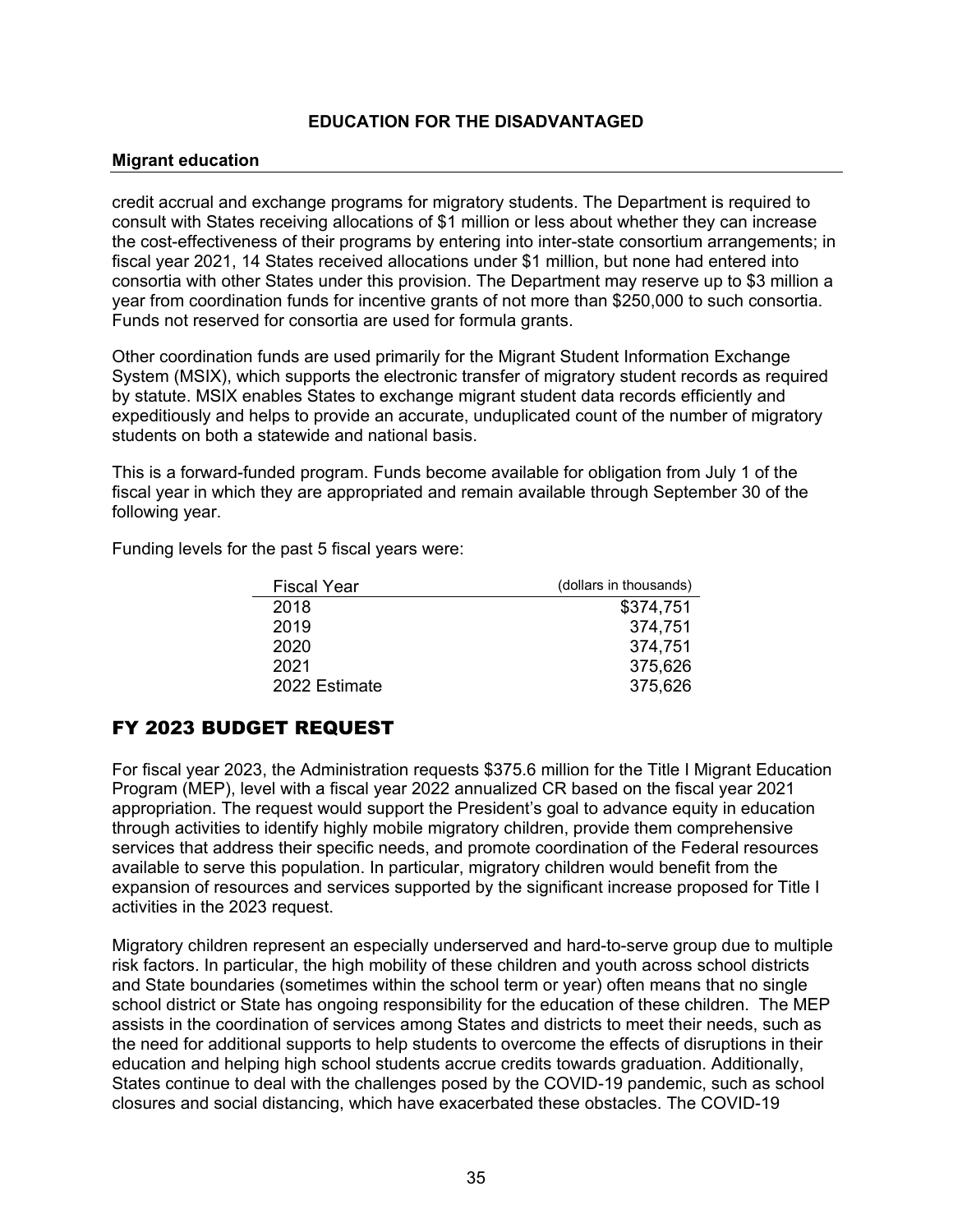#### **Migrant education**

pandemic has also highlighted the need for States to continue identifying eligible migratory children and youth outside of traditional school settings, and to adapt instructional and support services to address the changing needs of migratory children.

Moreover, the characteristics of the migratory population create a need for educational services that go beyond those traditionally supported with State and local education funds. In addition to being highly mobile, migratory children and youth tend to live in poverty, have limited English proficiency, and belong to families that are likely to experience food and job insecurity as well as poor health and housing conditions. During the 2019-20 school year, 281,271 children birth through 21 years old were identified as eligible for services, and 27.9 percent of these children had moved within the past 12 months and 8.5 percent were identified as students with disabilities under the Individuals with Disabilities Education Act. In addition, nearly 43.6 percent of eligible children and youth aged 3 through 21 years old were English learners and 28.7 percent were classified as having priority for services under the program (meaning they had moved within the past 12 months and were at risk for failing to meet State standards or left school without a diploma.)

Migratory children and youth may also help their families perform agricultural work, and a large number of migratory "emancipated youth" travel without a parent or guardian to obtain migratory work in the fields and in agricultural processing. In 2019-20, 7.6 percent of these children were identified as out-of-school youth or school-aged youth who do not attend school.

During school year 2019-20, States and local entities provided services under this program to 200,732 identified migratory children ages birth through 21 years old. Services included supplemental instruction in reading, math, and other academic areas, as well as high school credit accrual. Program funds were also used to provide educationally related services such as counseling, health and nutrition services, advocacy, and referrals for migratory students with disabilities, and (especially in the summer) transportation. Of the 10,918 children aged birth through 2 years old, 3,071 received services; of the 30,586 aged 3 through 5 years old (not kindergarten), 18,107 received services; of the 218,287 in kindergarten through grade 12, 167,435 received services; and of the 21,405 identified as out-of-school youth, 12,085 received services. The Department expects to support a similar level of services using fiscal year 2023 funds.

The Department would continue to reserve approximately \$10 million in fiscal year 2023 for coordination activities to serve migratory children and youth, including \$3 million for consortium incentive grants. The remainder of the funds would be used for contract activities related to inter- and intra-State coordination, including administration and technical assistance related to the Migrant Student Information Exchange System (MSIX).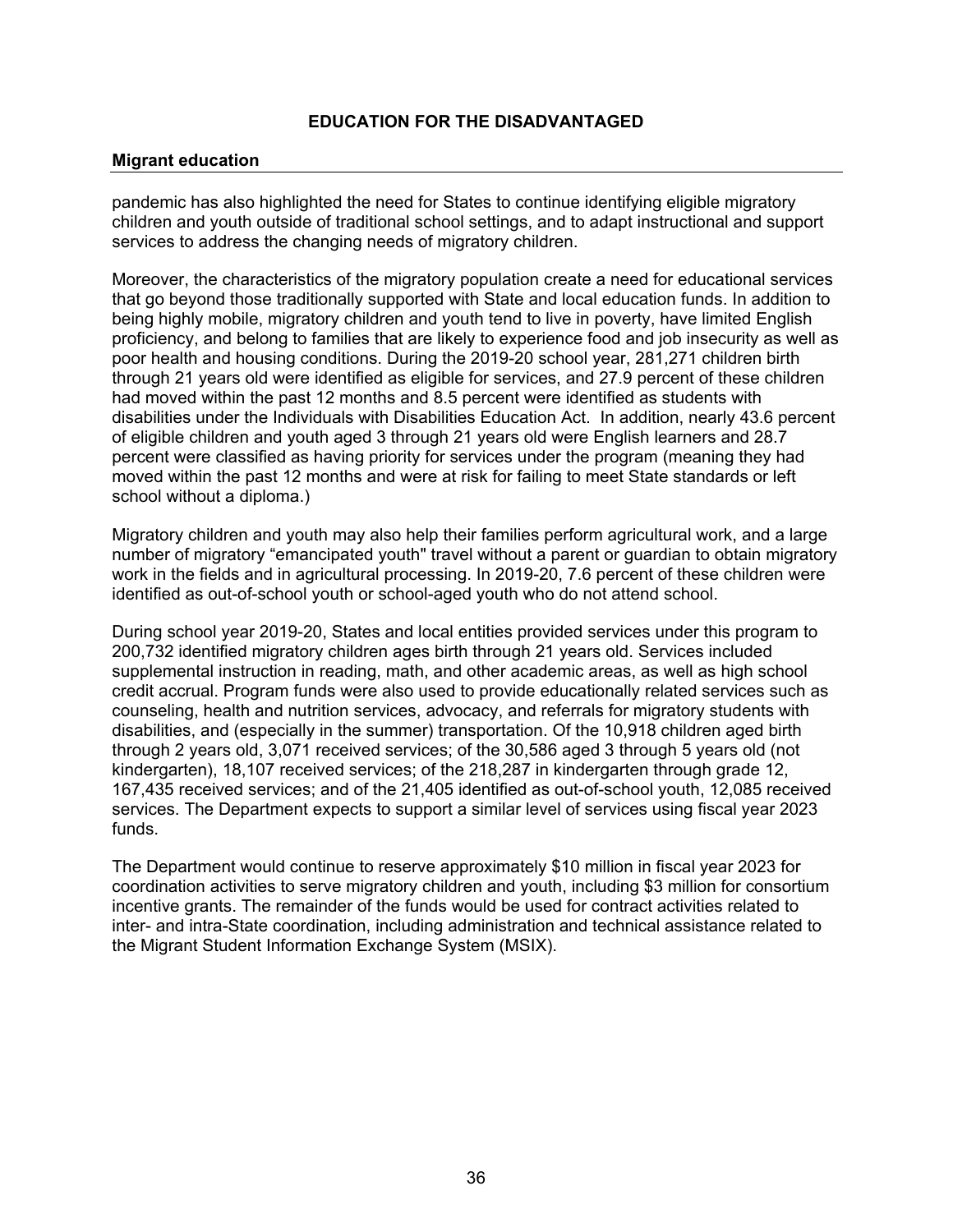**Migrant education**

## PROGRAM OUTPUT MEASURES

(dollars in thousands)

| <b>Output Measures</b>                                                         | 2021        | 2022        | 2023        |
|--------------------------------------------------------------------------------|-------------|-------------|-------------|
| Number of eligible children aged<br>birth through 21                           | 281,271     | 281,271     | 281,271     |
| SEA program:                                                                   |             |             |             |
| Amount for State grants                                                        | \$365,626   | \$365,626   | \$365,626   |
| Range of State awards<br>Coordination activities:                              | 0-\$115,956 | 0-\$113,491 | 0-\$113,491 |
| Consortium incentive grants                                                    | \$3,000     | \$3,000     | \$3,000     |
| Migrant student information<br>exchange and related<br>coordination activities | \$7,000     | \$7,000     | \$7,000     |

## PROGRAM PERFORMANCE INFORMATION

#### **Performance Measures**

This section presents selected program performance information, including, for example, program goals, objectives, measures, and performance targets and data; and an assessment of the progress made toward achieving program results. Achievement of program results is based on the cumulative effect of the Federal resources provided for the program as well as the resources and efforts invested by those served by the program.

**Goal**: **To assist all migratory students in meeting challenging academic standards and achieving graduation from high school (or a high school equivalency credential program) with an education that prepares them for responsible citizenship, further learning, and productive employment.**

**Objective**: *Along with other Federal programs and State and local reform efforts, the Migrant Education Program will contribute to improved school performance of migratory children.*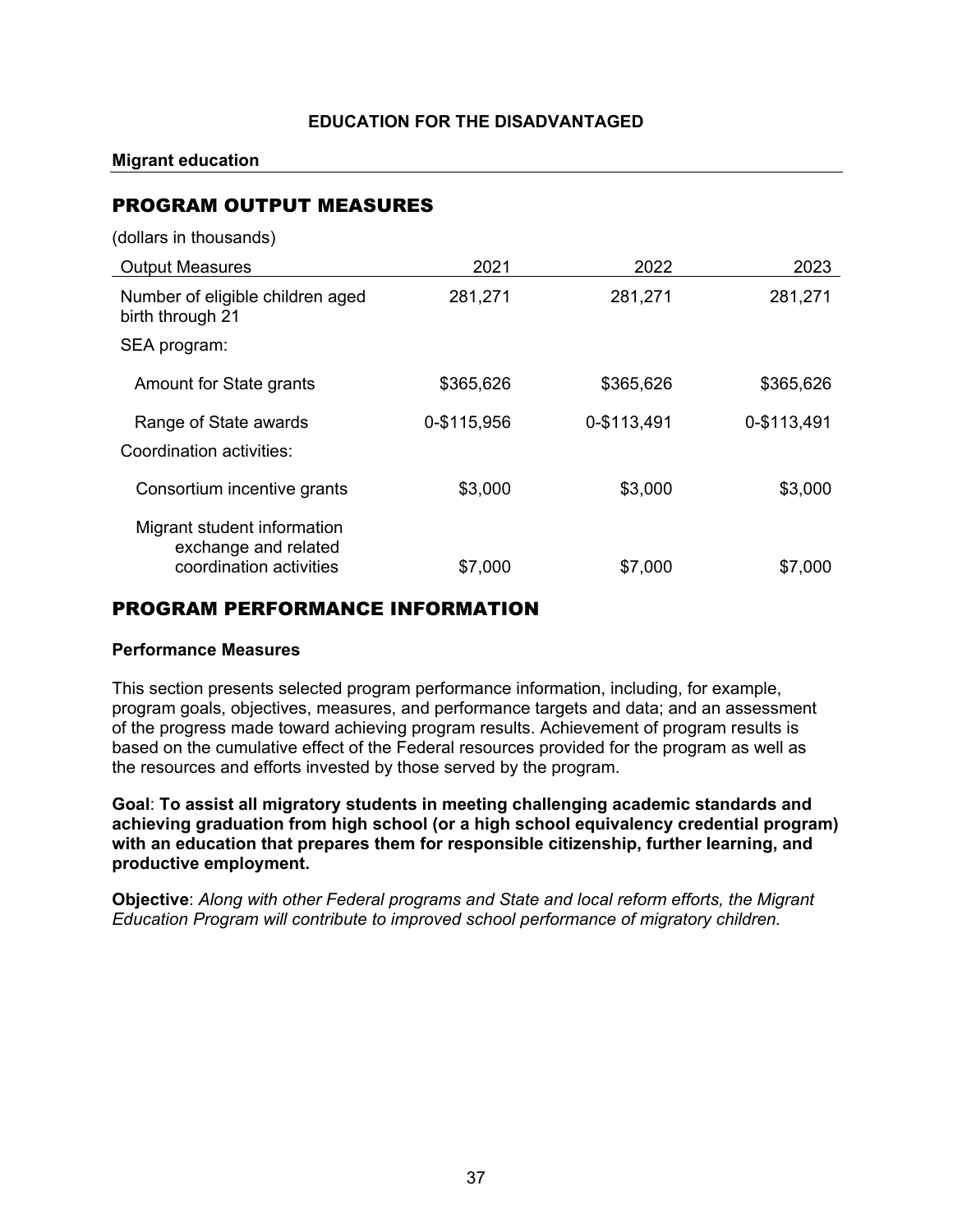#### **Migrant education**

**Measure**: The percentage of migratory students in grades 3-8 who scored at the proficient level or above on State reading/language arts assessments.

| Year | <b>Target Percentage</b> | <b>Actual Percentage</b> |
|------|--------------------------|--------------------------|
| 2018 | 33.4%                    | 26.0%                    |
| 2019 | 33.4                     | 26.9                     |
| 2020 | 33.4                     | Not available            |
| 2021 | 30.0                     |                          |
| 2022 | 31.0                     |                          |
| 2023 | 33.0                     |                          |

**Measure**: The percentage of migratory students in grades 3-8 who scored at the proficient level or above on State mathematics assessments.

| Year | <b>Target Percentage</b> | <b>Actual Percentage</b> |
|------|--------------------------|--------------------------|
| 2018 | 32.5%                    | 25.4%                    |
| 2019 | 32.5                     | 25.7                     |
| 2020 | 32.5                     | Not available            |
| 2021 | 30.0                     |                          |
| 2022 | 31.0                     |                          |
| 2023 | 33.0                     |                          |

**Additional information**: The source of the data is ED*Facts*, the Department's system for States to submit kindergarten through grade 12 data. Data for 2020 are not available because the Department waived assessment requirements for 2019-20 due to widespread closures related to the COVID-19 pandemic. Data for 2021 will be available in late summer of 2022.

The Department established measures for grade promotion/graduation and success in Algebra I (a critical subject for helping students attain high school diplomas and enroll in postsecondary education or training) but has not reported or established targets for these measures yet. Department staff have been working with States on data quality for these measures and will report data and targets once the Department has collected enough data to set a baseline and determine targets.

#### **Efficiency Measures**

The Department established an efficiency measure associated with the transfer of migratory student records through the MSIX system that tracks how many States are collecting the three types of data elements collected in MSIX for migratory children and youth: basic student information, student assessment data, and credit accrual information for secondary school students.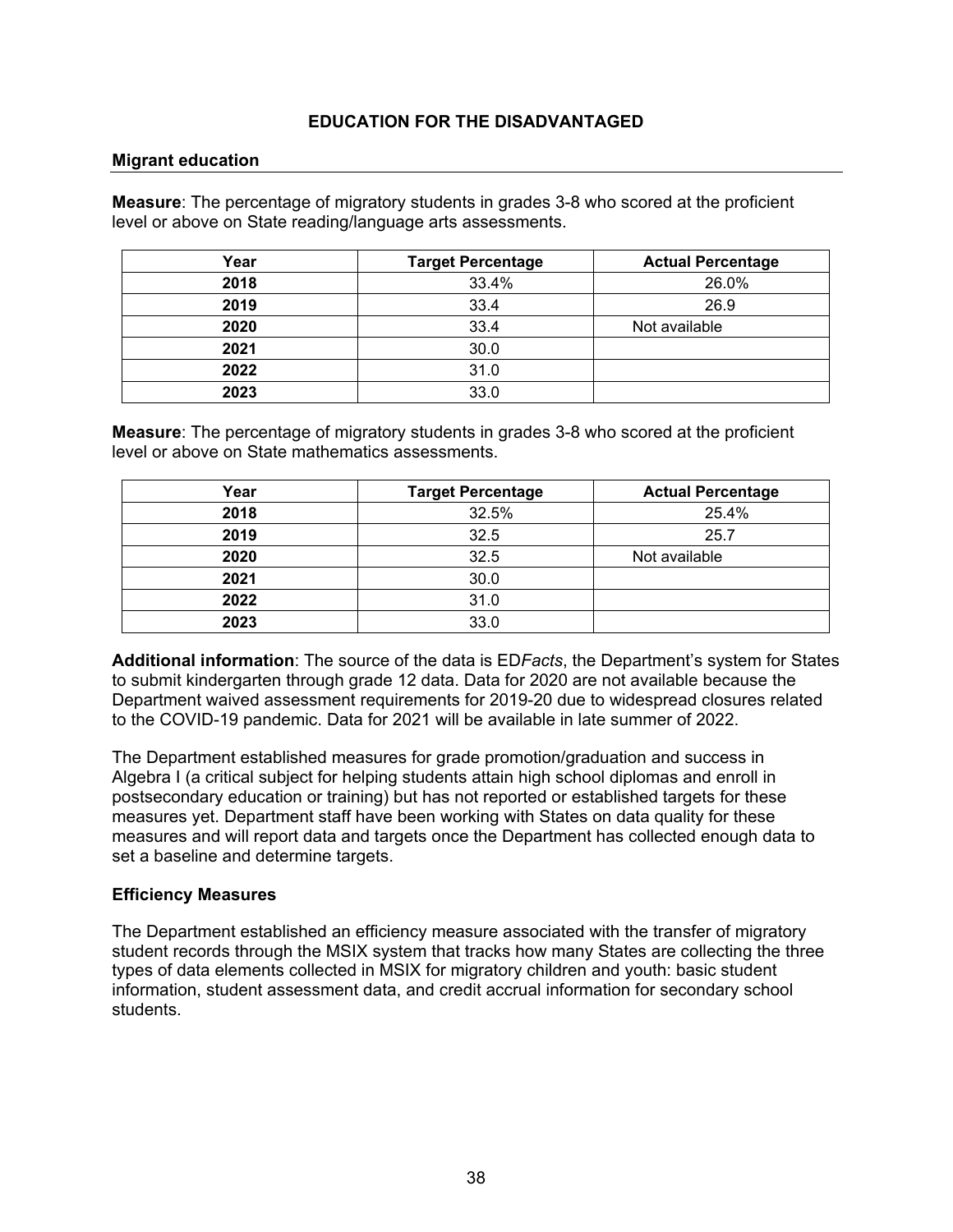#### **Migrant education**

**Measure**: The number of States collecting all the types of data elements collected in MSIX.

| Year | <b>Target</b> | <b>Actual</b> |
|------|---------------|---------------|
| 2018 | 46            | 46            |
| 2019 | 46            | 46            |
| 2020 | 46            | 46            |
| 2021 | 46            |               |
| 2022 | 46            |               |
| 2023 | 46            |               |

**Additional information**: By September 2018, all 46 participating states were certified to submit all three phases of MSIX data, including basic student information, student assessment data, and credit accrual information. Although the target has been achieved, the Department continues to work with States to ensure the completeness and quality of the data entered into the system. The Department is also exploring development of a new efficiency measure for the program.

### **Other performance information**

In August 2019, the Department released the *Study of the Implementation of the ESEA Title I, Part C Migrant Education Program* report.<sup>[1](#page-39-0)</sup> The study examined how State MEP grantees and local/regional subgrantees implemented the program's four central components—identification and recruitment, records transfer, service delivery, and coordination and collaboration—to help reduce barriers to school success for the children of migratory agricultural workers and migratory fishers. The study included surveys of State MEP grantees and local/regional MEP subgrantees, as well as interviews with a sample of State, regional, and local MEP grantees. Highlights from the report include:

- States play a significant role in recruiter training, monitoring, and quality control, but many rely on their local/regional MEP subgrantees and outside contractors to manage the identification and recruitment process, including hiring, deploying, and supervising MEP recruiters.
- MEP coordinators used both academic performance and academic risk factors to determine migratory children's Priority for Services status.
- More than two-thirds of State MEP directors and local/regional MEP coordinators reported that MSIX moderately or substantially improved timely notification when migratory children moved across States. The majority of local/regional MEP coordinators reported that MSIX moderately or substantially improved other practices intended to mitigate educational disruptions for migratory children, such as the facilitation of course credit accrual (62 percent), appropriateness of course placements (63 percent), appropriateness of grade placements (63 percent), timeliness of school enrollment (59 percent), and reduction in unnecessary immunizations (53 percent). About half of the State MEP directors also agreed that MSIX had moderately or substantially improved these other practices.

<span id="page-39-0"></span><sup>1</sup> https://www2.ed.gov/about/offices/list/opepd/ppss/reports.html#migrant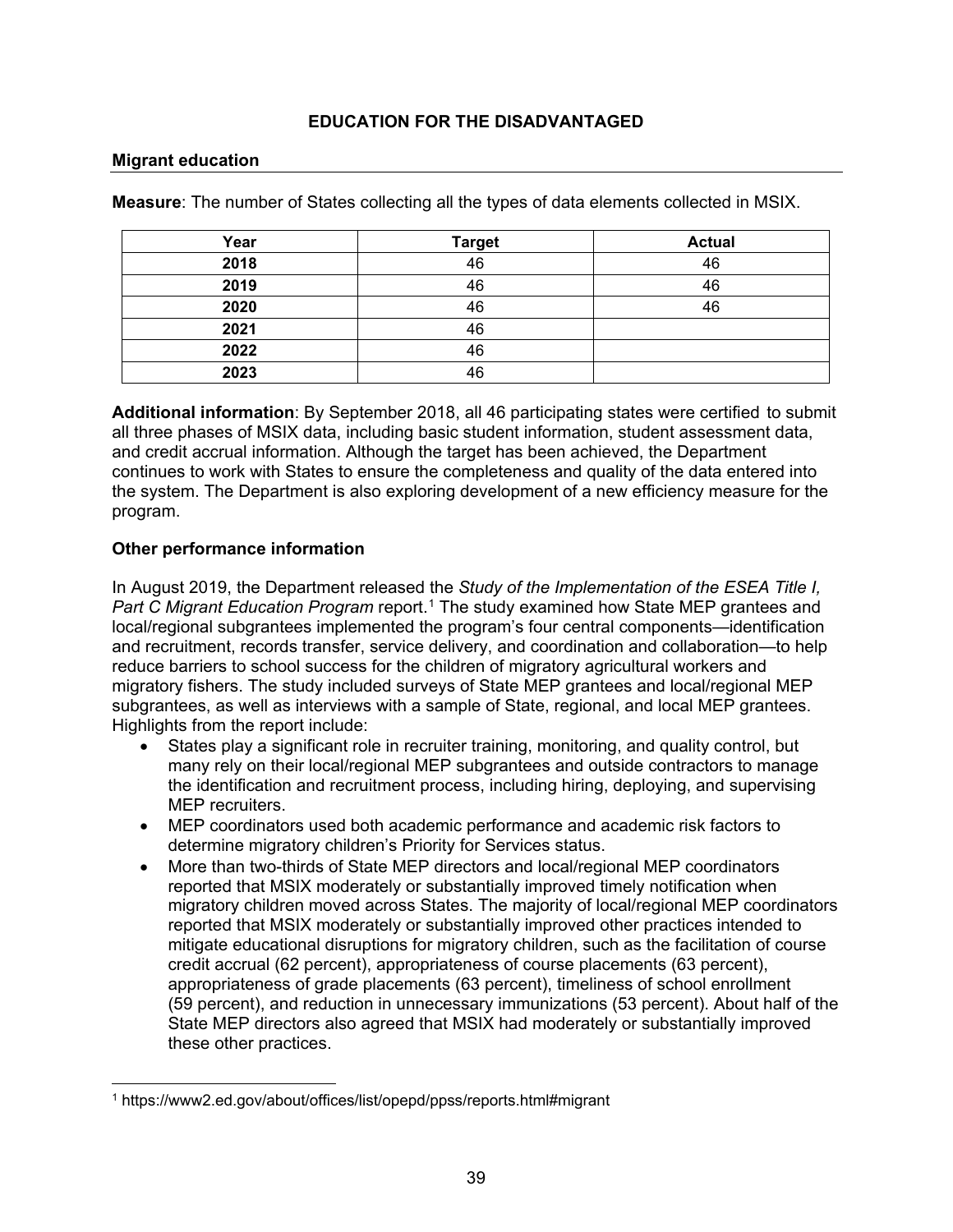#### **Migrant education**

- Most State MEP directors considered multiple data sources and factors in determining what services to provide or fund for migratory children, including results from the needs assessments of migratory children (100 percent of State MEP directors), the amount of MEP funding available (98 percent), migratory student outcome data (98 percent), and availability of services from other programs.
- More than a third of State MEP grantees directly provided supplemental instructional services and other academic supports to migratory children, including college and career supports and subject-area instruction. At the local level, 93 percent of local/regional MEP subgrantees directly provided supplemental instructional services and academic supports to migratory children, the most common of which included reading and language arts instruction, mathematics instruction, and academic guidance and advocacy.
- Local/regional MEP coordinators also reported providing instructional services and other academic supports to out-of-school youth, the most common of which were academic guidance and advocacy, reading and language arts instruction, career exploration and guidance, and mathematics instruction.
- State MEP grantees and local/regional MEP subgrantees also provided an array of support services to address the social, emotional, and health issues that migratory children regularly experience that can impact their ability to attend and succeed at school. More than a third of State MEP grantees provided direct support services to migratory children, including leadership development and language support. Ninety-two percent of local/regional coordinators reported providing direct support services to migratory children, including distribution of school supplies, language supports (e.g., translation or interpretation services), and individual student advocacy services.
- Most State MEP directors and local/regional MEP coordinators participated in outreach activities to engage with other agencies and organizations in supporting the needs of migratory children. However, half or fewer State MEP grantees and local/regional MEP subgrantees had formal agreements articulating their commitments to collaborate with other agencies and organizations to address the needs of migratory children.

The findings offer a clearer picture of the services States and local/regional subgrantees provide to migratory children and youth and have been used to guide the Department's future technical assistance efforts.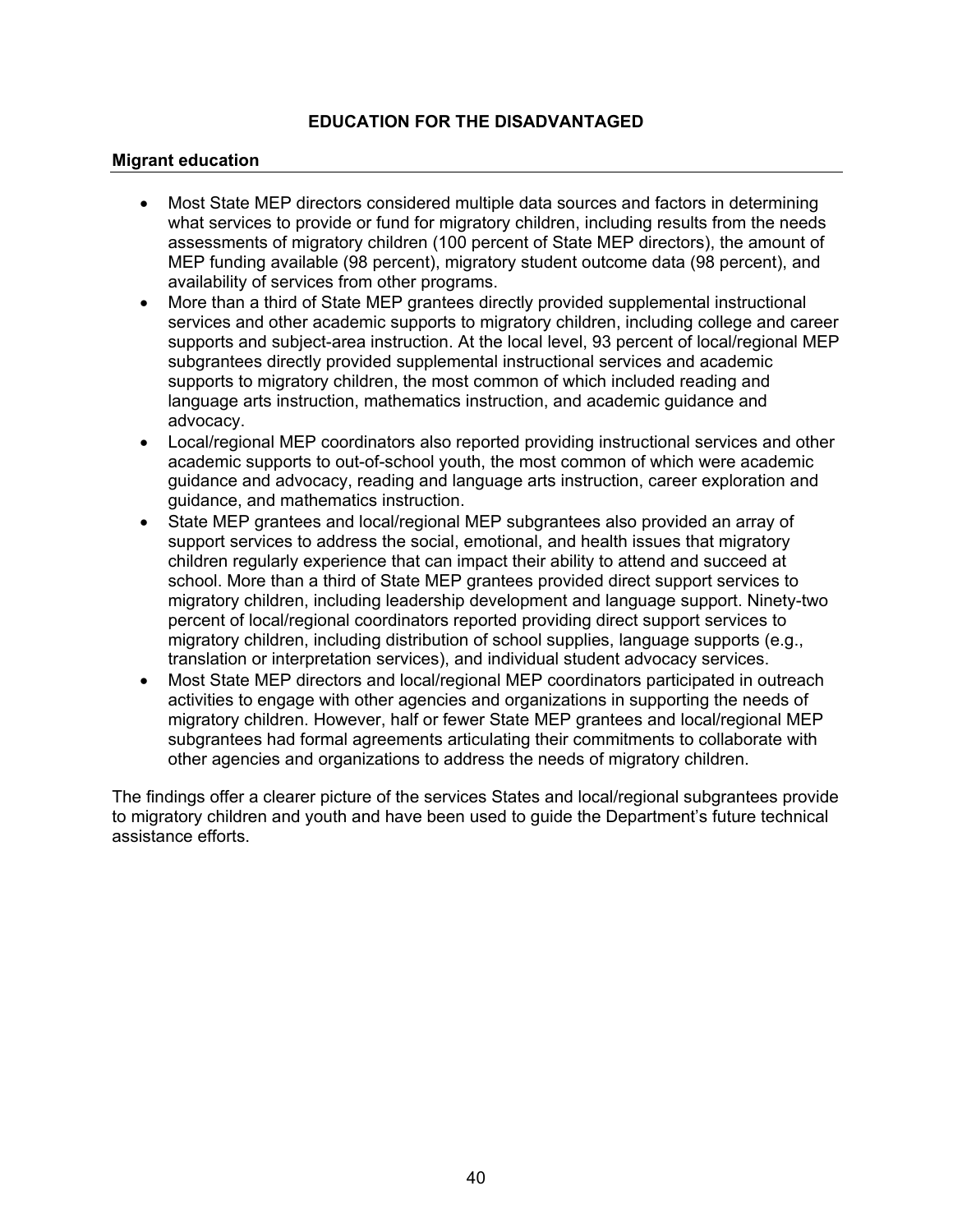## <span id="page-41-0"></span>Neglected, delinquent, and at-risk children and youth

(Elementary and Secondary Education Act of 1965, Title I, Part D, Subpart 1)

(dollars in thousands)

FY 2023 Authorization: To be determined<sup>[1](#page-41-1)</sup>

Budget Authority:

| 2022 Estimate | 2023 Request | Change       |
|---------------|--------------|--------------|
| \$48,239      | \$82,000     | $+$ \$33,761 |

## PROGRAM DESCRIPTION

The overall purpose of Title I, Part D of the Elementary and Secondary Education Act (ESEA) is to support prevention and intervention programs for children and youth who are neglected, delinquent, or at-risk and (1) to help them meet the same challenging State academic standards that all children in the State are expected to meet; (2) to provide them the services needed to make a successful transition from institutionalization to further schooling or employment; and (3) to prevent at-risk youth from dropping out of school, and to provide disconnected youth and students who have dropped out or are returning from correctional facilities or institutions for neglected or delinquent children and youth, with a support system to ensure their continued education and the involvement of their families and communities.

Subpart 1 of Title I Part D receives a direct appropriation to provide financial assistance to State educational agencies (SEAs) for provision of education services to neglected and delinquent (N and D) children and youth who are in State-run institutions, attending community day programs, and in correctional facilities. Funds are allocated to States through a formula based on a count of children and youth in State-operated institutions and per-pupil education expenditures for the State. Each State's N and D count is based on the number of children and youth enrolled for at least 20 hours of instruction a week in State institutions or community day programs for neglected or delinquent children and youth, or at least 15 hours of instruction in adult correctional institutions. State institutions serving children with an average length of stay of at least 30 days are eligible to receive funds. Adult correctional institutions must give priority for services to youth who are likely to be released within a 2-year period.

The program requires institutions receiving funds to gear their services to the same college- and career-ready State academic standards that all children are expected to meet under the Elementary and Secondary Education Act (ESEA). Similar to the school-wide program option under the Title I, Part A Grants to Local Educational Agencies program, all juvenile facilities may operate institution-wide education programs in which they use program funds in combination with other available Federal and State funds. This option allows juvenile institutions to serve a larger proportion of their eligible population and to align their programs more closely with other education services in order to meet participants' educational and occupational training needs.

<span id="page-41-1"></span><sup>1</sup> The GEPA extension applied through September 30, 2021; reauthorization for FY 2023 is expected through appropriations action.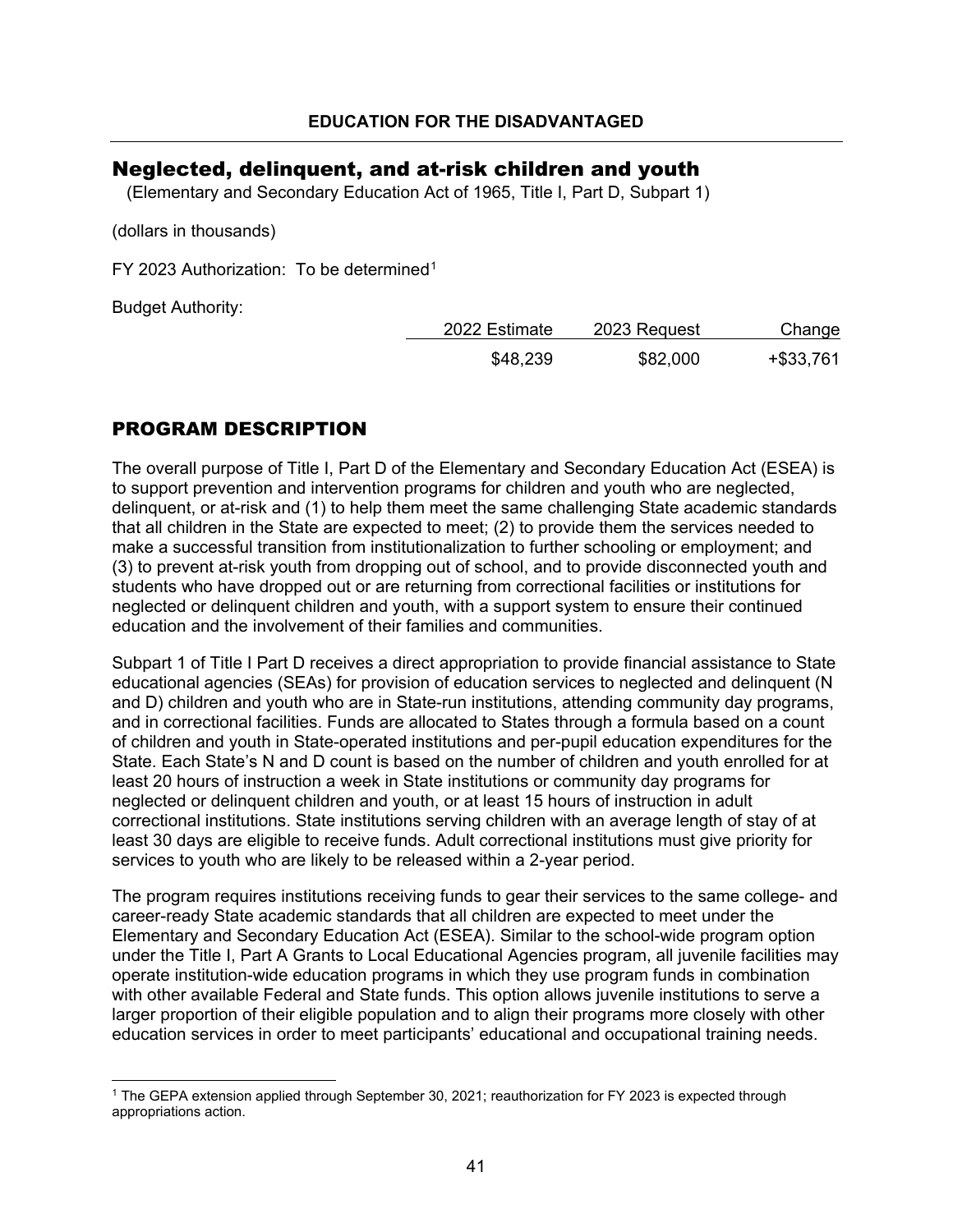#### **Neglected, delinquent and at-risk children and youth**

States are required to reserve between 15 and 30 percent of their allocations for projects to help program participants make the transition from State institutions to locally operated programs or to support the successful entry of youth offenders into postsecondary and career and technical education programs.

Subpart 2 of Part D of Title I authorizes a separate companion program that provides funding for local educational agencies (LEAs). SEAs use funds reserved from their allocations under Title I, Part A to make subgrants to eligible LEAs with high numbers or percentages of children and youth in locally operated correctional facilities for children and youth, including public or private institutions and community day programs or schools that serve children and youth. SEAs have the option of awarding subgrants to eligible LEAs by formula or through a discretionary grant process.

The Department may reserve up to 2.5 percent of the appropriation for national activities, including technical assistance to help build the capacity of State agency programs.

This is a forward-funded program. Funds become available for obligation from July 1 of the fiscal year in which they are appropriated and remain available through September 30 of the following year.

Funding levels for the past 5 fiscal years were:

| <b>Fiscal Year</b> | (dollars in thousands) |
|--------------------|------------------------|
| 2018               | \$47,614               |
| 2019               | 47,614                 |
| 2020               | 47,614                 |
| 2021               | 48,239                 |
| 2022 Estimate      | 48.239                 |

## FY 2023 BUDGET REQUEST

For fiscal year 2023, the Administration requests \$82 million for the Neglected, Delinquent and At-Risk program, \$33.8 million more than a fiscal year 2022 annualized CR based on the fiscal year 2021 appropriation. The request would provide \$52 million, an increase of \$3.8 million, for the Subpart 1 program, and \$30 million for a new initiative to support children and youth in foster care.

The proposed increase for Subpart 1 programs provides additional resources to this underserved population after almost a decade that included reductions in funding. Furthermore, the 2015 reauthorization of the ESEA included expanded requirements for Subpart 1 grant recipients, such as emphasizing the attainment of regular high school diplomas as the preferred program outcome, and requiring more effective transitions for youth between correctional facilities and local education programs and schools, particularly to provide for educational continuity, to ensure credit accrual, and to support the successful completion of high school and pathways into postsecondary education and the workforce. The proposed increase also reflects the Administration's commitment to address resource inequities across our education system,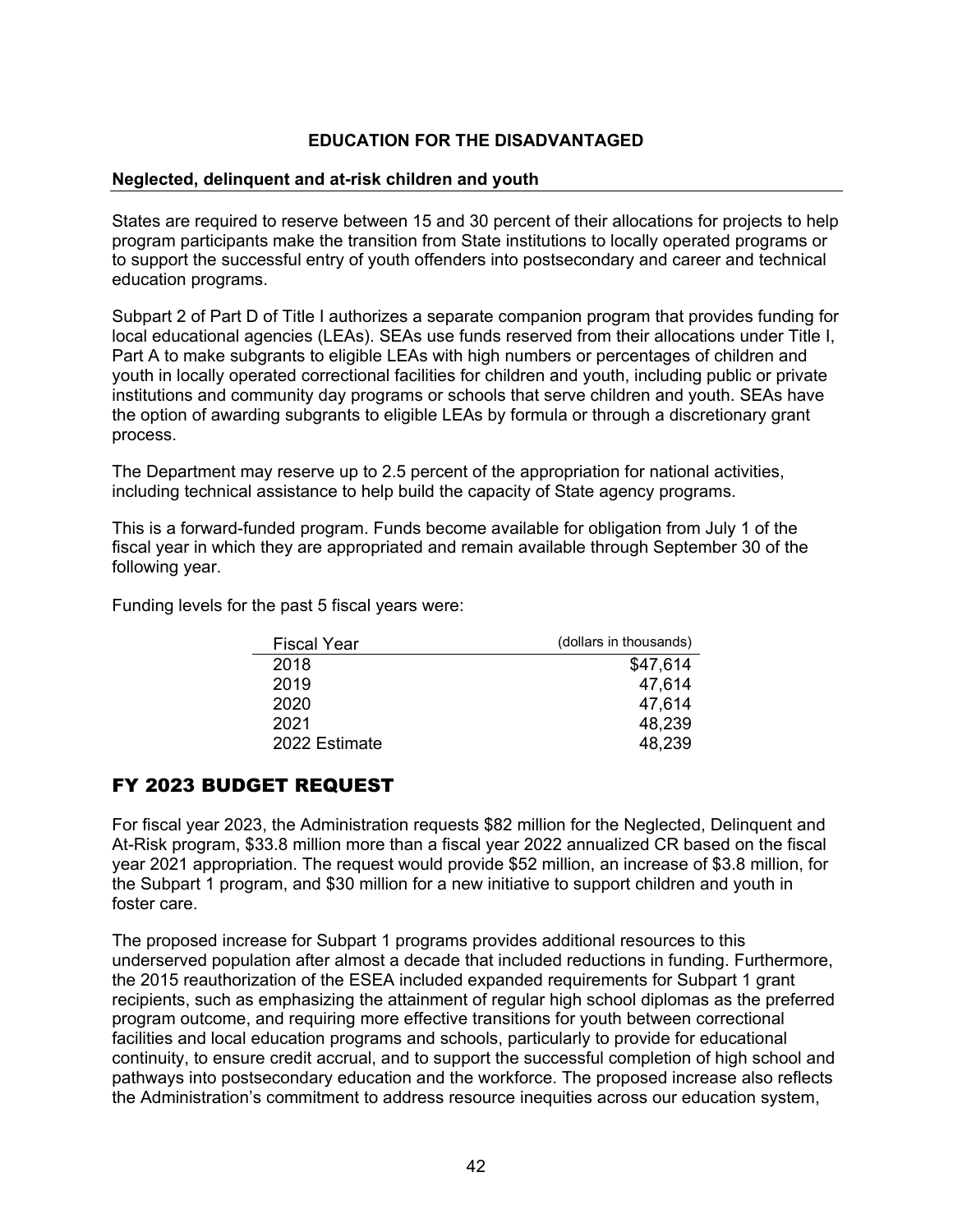#### **Neglected, delinquent and at-risk children and youth**

particularly for underserved students such as students in correctional institutions or other institutional settings.

High-quality education in correctional institutions can help equip their students with the skills needed to successfully reenter their communities and either continue their education or join the workforce.[1](#page-43-0) Correctional facilities face unique challenges to educating children and youth in their care. The length of stay in correctional facilities and participation in educational programs by eligible children and youth vary widely, ranging from a few months to several years in State adult correctional facilities and days to months in juvenile detention facilities. This means Subpart 1 grantees must develop a variety of strategies to help ensure the continuity of the education of the students they serve and a successful transition into their communities and schools. In addition, approximately 34 percent (21,661) of the youth served by the program in 2018-19 were students with disabilities. The large share of students with disabilities presents additional considerations for institutions because such students typically require additional, specialized support and attention to be successful in school and beyond.

### **Improving Outcomes for Children and Youth in Foster Care**

Children and youth in foster care, who have a high likelihood of changing schools when first entering care and when moving between foster homes, and higher rates of chronic absenteeism than non-foster students, are especially at risk for poor educational outcomes. These include low reading achievement, low rates of high school completion, and low rates of enrollment in postsecondary education and attainment of a bachelor's degree compared to students who are not in foster care. In addition, the rate of students in foster care receiving special education services is more than twice that of their peers who are not in foster care. Students in foster care are also more likely to have out-of-school suspensions and be expelled from school than students who are not in foster care.<sup>[2](#page-43-1)</sup>

The most recent reauthorization of the ESEA in 2015 included important provisions to help improve the educational stability of children and youth in foster care. However, ESEA does not require States and districts to set aside funds to implement these provisions or more generally to help address the special needs of students in foster care for support services, whether they be academic, social, emotional or mental health services. As a result, State and district implementation of these provisions and other strategies for supporting students in foster care has varied widely, underscoring the need for dedicated funding to help this vulnerable group.

The \$30 million initiative to support children and youth in foster care would fund competitive grants for partnerships among SEAs, one or more LEAs, and State or county child welfare agencies to improve the educational outcomes of children and youth in foster care. The partnerships would use the grants to strengthen their implementation of ESEA foster youth

<span id="page-43-0"></span><sup>1</sup> Lois M. Davis et al., "How Effective Is Correctional Education, and Where Do We Go from Here? The Results of a Comprehensive Evaluation" (2014); Lois M. Davis et al., "Evaluating the Effectiveness of Correctional Education: A Meta-Analysis of Programs That Provide Education to Incarcerated Adults" (2013).

<span id="page-43-1"></span><sup>2</sup> Legal Center for Foster Care Education. Fast Facts: Foster Care and Education Data at a Glance. January 2022. https://www.fostercareandeducation.org/OurWork/NationalDatasheet2022.aspx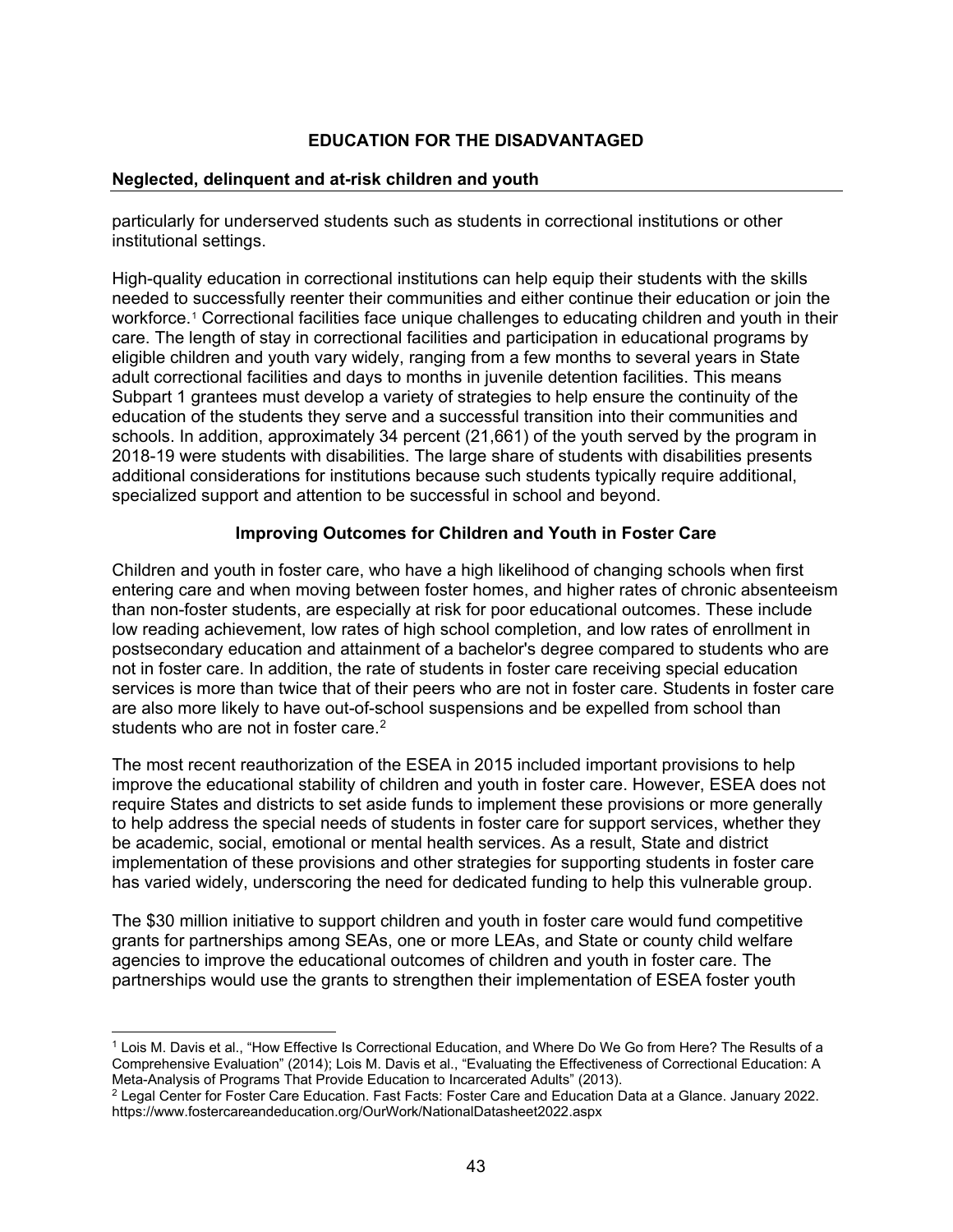#### **Neglected, delinquent and at-risk children and youth**

school stability and data requirements and to provide students in foster care with academic, social, emotional, and mental health services that would improve their school outcomes. Such services may include matching students in foster care with tutors and mentors as well with educational decisionmakers and advocates who would help ensure these students receive the support they need from their school districts and child welfare agencies to thrive in school. The education and child welfare agencies in the partnerships would also use the grants to collect and share data on the educational experiences and outcomes of children in foster care and leverage this data to improve their services and policies for these children.

Recipients would be required to carry out evaluation activities and disseminate information on promising strategies and lessons learned. In addition, the Department would reserve \$3 million for a national effort to highlight and disseminate in the field best practices for improving the educational outcomes of foster youth and to provide technical assistance to grantees.

## PROGRAM OUTPUT MEASURES

| <b>Output Measures</b>                                    | 2021      | 2022      | 2023          |
|-----------------------------------------------------------|-----------|-----------|---------------|
| Number of participating institutions                      | 680       | 680       | 680           |
| Estimated number of students<br>served                    | 63,596    | 63,596    | 63,596        |
| Average Federal contribution per<br>child (whole dollars) | \$740     | \$740     | \$798         |
| Range of awards to States                                 | 0-\$3,308 | 0-\$3,002 | 0-\$3,443     |
| Average State award                                       | \$904     | \$904     | \$975         |
| Technical assistance                                      | \$1,206   | \$1,206   | \$1,300       |
| Foster care initiative:                                   |           |           |               |
| Funding for new awards                                    | 0         | 0         | \$26,900      |
| Number of new awards                                      | 0         | 0         | $9 - 13$      |
| Range of awards                                           | 0         | 0         | \$2,000-3,000 |
| Average award                                             | 0         | 0         | \$2,500       |
| Peer review                                               | 0         | 0         | \$100         |
| Technical assistance                                      | 0         | 0         | \$3,000       |

(dollars in thousands)

## PROGRAM PERFORMANCE INFORMATION

#### **Performance measures**

This section presents selected program performance information, including, for example, program goals, objectives, measures, and performance targets and data; and an assessment of the progress made toward achieving program results. Achievement of program results is based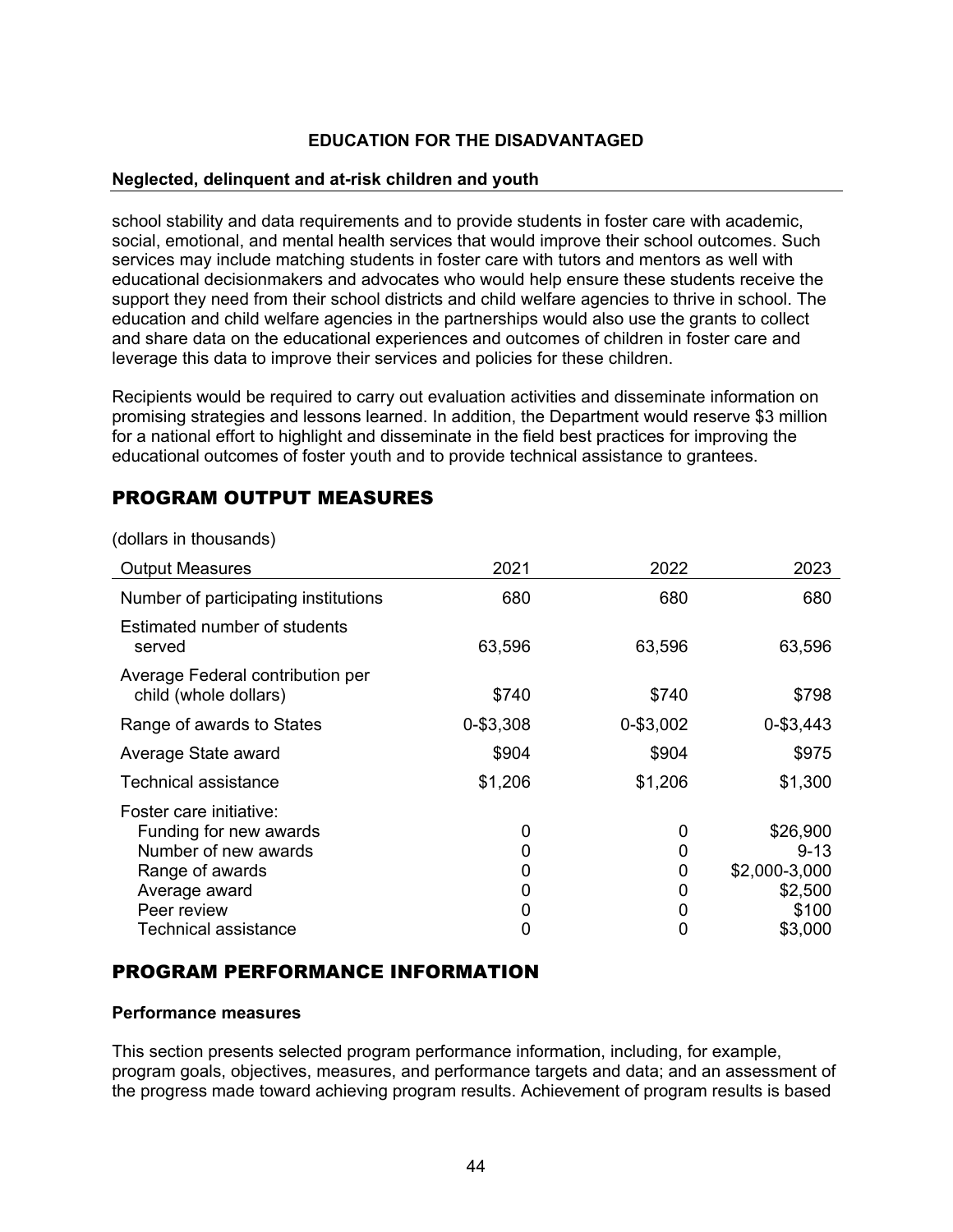#### **Neglected, delinquent and at-risk children and youth**

on the cumulative effect of the Federal resources provided for the program as well as the resources and efforts invested by those served by the program.

**Goal**: **To ensure that neglected and delinquent children and youth will have the opportunity to meet the challenging State standards needed to further their education and become productive members of society.**

*Objective: Neglected or delinquent students will improve academic and vocational skills needed to further their education.*

**Measure**: The percentage of students supported through the N and D program who obtain a secondary school diploma or its recognized equivalent.

| Year | <b>Target</b> | <b>Actual</b> |
|------|---------------|---------------|
| 2018 | 19.8%         | 13.7%         |
| 2019 | 20.8          | 13.5          |
| 2020 | 21.8          | 13.6          |
| 2021 | 22.8          |               |
| 2022 | 23.8          |               |
| 2023 | 23.8          |               |

**Additional information:** The source of the data is ED*Facts*, the Department's system for States to submit kindergarten through grade 12 data. Data for 2020 represent all 51 participating states reporting both age data and at a minimum one of two outcomes—receiving a GED or high school diploma. However, four states did not report outcomes of students after their departure of a Title I, Part D program. Twenty-four additional states reported zeroes for outcomes after students exited the program. Many States have reported that they are unable to collect data on students after they leave institutions and return to their communities, and in some States there are legal prohibitions against collecting data on students after they exit facilities. In addition, students in institutional facilities were disproportionately affected by the COVID-19 pandemic, as they were unable to meet with their families and friends during quarantine periods. Data from 2021 will be available in late fall of 2022.

**Measure:** The percentage of students supported through the N and D program earning high school course credits.

| Year | <b>Target</b> | <b>Actual</b> |
|------|---------------|---------------|
| 2018 | 62.6%         | 52.1%         |
| 2019 | 63.6          | 53.6          |
| 2020 | 64.6          | 52.1          |
| 2021 | 65.6          |               |
| 2022 | 66.6          |               |
| 2023 | 66.6          |               |

**Additional information:** The source of the data is ED*Facts*, the Department's system for States to submit kindergarten through grade 12 data. This measure includes high school course credits earned while in the N and D program as well as those earned up to 90 days after exiting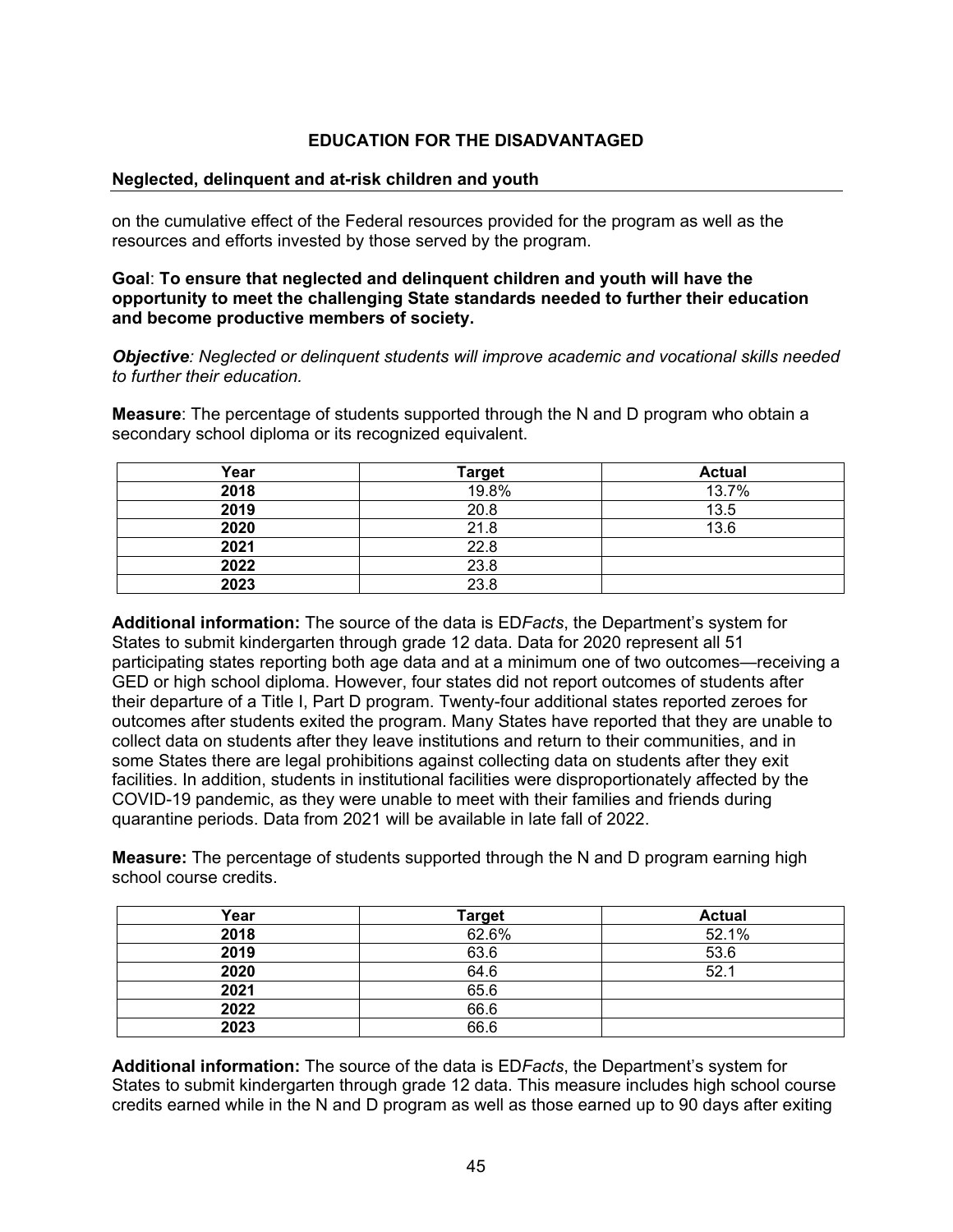#### **Neglected, delinquent and at-risk children and youth**

the program. The measure includes students between the ages of 13 and 21 in neglected, juvenile detention, and juvenile correctional institutions, and not students in adult correctional institutions. Students in institutional facilities were disproportionately affected by the COVID-19 pandemic, as they were unable to meet with their families and friends during quarantine periods. Many States have reported that they are unable to collect data on students after they leave institutions and return to their communities, and in some States there are legal prohibitions against collecting data on students after they exit facilities. Data from 2021 will be available in late fall of 2022.

**Measure**: The percentage of long-term students supported through the N and D program who improve reading skills as measured through State-approved assessments.

| Year | <b>Target</b> | <b>Actual</b> |
|------|---------------|---------------|
| 2018 | 77.4          | 64.5          |
| 2019 | 78.4          | 62.8          |
| 2020 | 79.4          | 58.8          |
| 2021 | 80.4          |               |
| 2022 | 81.4          |               |
| 2023 | 81.4          |               |

**Measure**: The percentage of long-term students supported through the N and D program who improve mathematics skills as measured through State-approved assessments.

| Year | <b>Target</b> | <b>Actual</b> |
|------|---------------|---------------|
| 2018 | 78.9%         | 67.0%         |
| 2019 | 79.9          | 63.1          |
| 2020 | 80.9          | 59.3          |
| 2021 | 81.9          |               |
| 2022 | 82.9          |               |
| 2023 | 82.9          |               |

**Additional information**: The source of the data is ED*Facts*, the Department's system for States to submit kindergarten through grade 12 data. Student counts are based on the number of longterm students (those enrolled in a participating program or facility for 90 or more consecutive calendar days) who complete pre- and post-testing in reading and mathematics. These are not the same as the State assessments required under ESEA Title I and do not necessarily reflect State proficiency levels. A number of factors may have contributed to the variability in performance for these measures, including the quality of the data reported by facilities, changeover in staff overseeing data reporting, and changes in reporting systems. In addition, a major goal of the program is to move students out of institutions and back into communities; consequently, while the program may be serving significantly fewer students, these students often face greater academic challenges. Performance may be attributable to a number of factors, including the quality of the data reported by facilities and challenges to educational programs or testing due to the COVID-19 pandemic. Students in institutional facilities were also disproportionately affected by the COVID-19 pandemic, as they were unable to meet with their families and friends during quarantine periods. Many States have reported that they are unable to collect data on students after they leave institutions and return to their communities, and in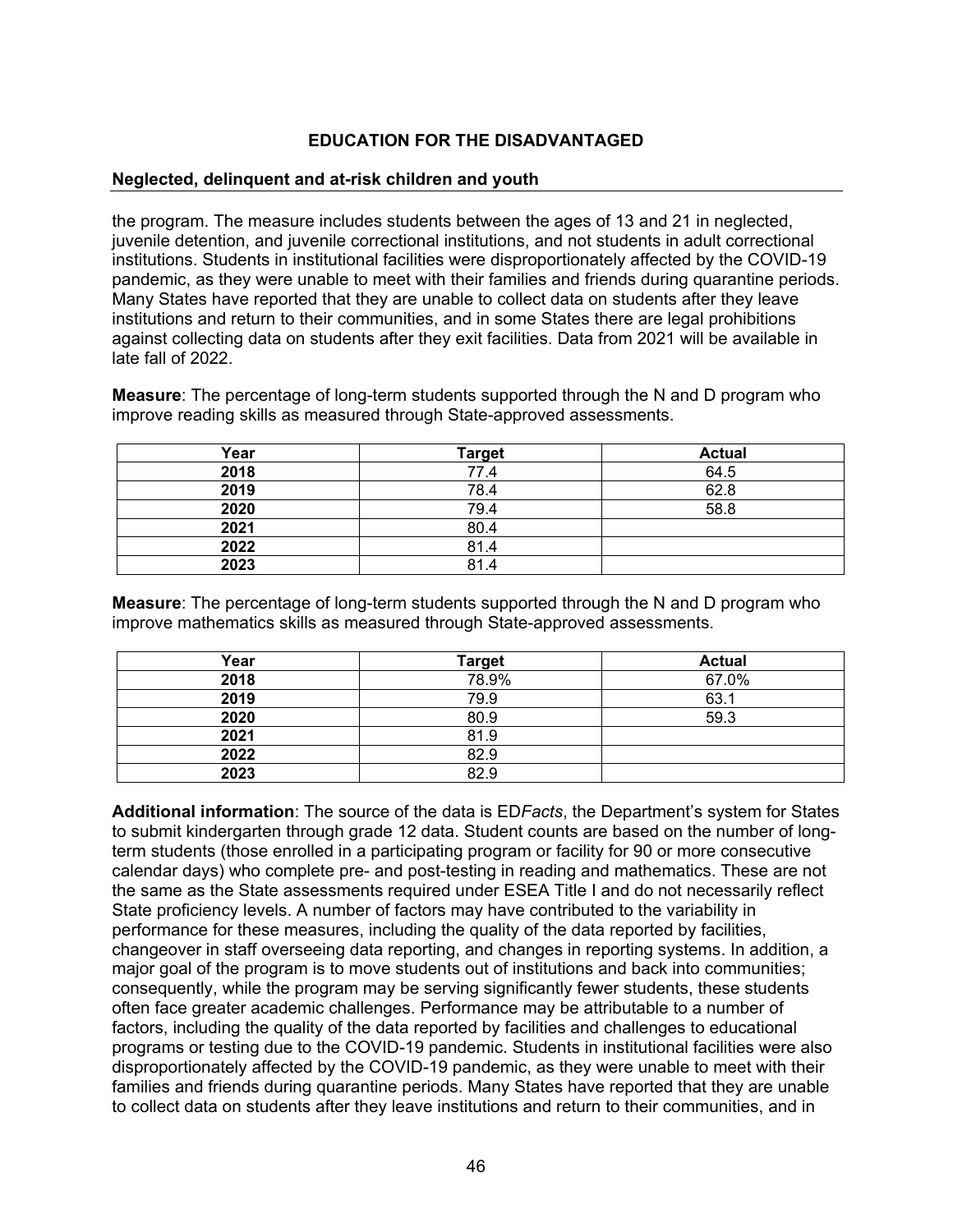#### **Neglected, delinquent and at-risk children and youth**

some States there are legal prohibitions against collecting data on students after they exit facilities. Data from 2021 will be available in late fall of 2022. **Efficiency measures**

**Measure**: The cost per high school diploma or equivalent.

| Year | <b>Target</b> | <b>Actual</b> |
|------|---------------|---------------|
| 2018 | \$4,255       | \$6,554       |
| 2019 | 4,211         | 7,070         |
| 2020 | 4,170         | 8.127         |
| 2021 | 4,128         |               |
| 2022 | 4,087         |               |
| 2023 | 4,087         |               |

**Additional information**: This measure attempts to determine program cost efficiency by tracking the ratio of the number of participating students achieving a high school diploma or its equivalent to the cost of the program. The substantial increase in cost for 2020 may in part be due to educational disruptions caused by the COVID-19 pandemic, including a decrease in the number of students receiving diplomas. Data from 2021 will be available in late fall of 2022.

#### **Other performance information**

In March 2019 the Department released *Promoting Education and Transition Success for Neglected and Delinquent Youth: An Evaluation of the Title I, Part D Program,*[1](#page-47-0) which included surveys and case studies of State grantees and local subgrantees to examine the types of services and strategies that N and D funds support, how State and local agencies assist students in transitioning back to schools, how State correctional facilities implement institutionwide N and D projects, and how grantees assess the educational outcomes of participating students. Highlights from the report include:

- Program funds represented less than 10 percent of education budgets for State agencies responsible for providing education services to neglected and delinquent children and youth who are in State-run institutions, attending community day programs, and in correctional facilities. On average, State facilities received \$82,000 in program funds.
- SEA coordinators reported a greater focus on reviewing subgrantee applications, supporting Federal data collection, and conducting program compliance monitoring than on assisting with program planning and implementation.

<span id="page-47-0"></span><sup>1</sup> U.S. Department of Education, Office of Planning, Evaluation and Policy Development, Policy and Program Studies Service, *Promoting Education and Transition Success for Neglected and Delinquent Youth: An Evaluation of the Title I, Part D Program*, Washington, DC, 2019. Available at [https://www2.ed.gov/about/offices/list/opepd/ppss/reports.html.](https://www2.ed.gov/about/offices/list/opepd/ppss/reports.html)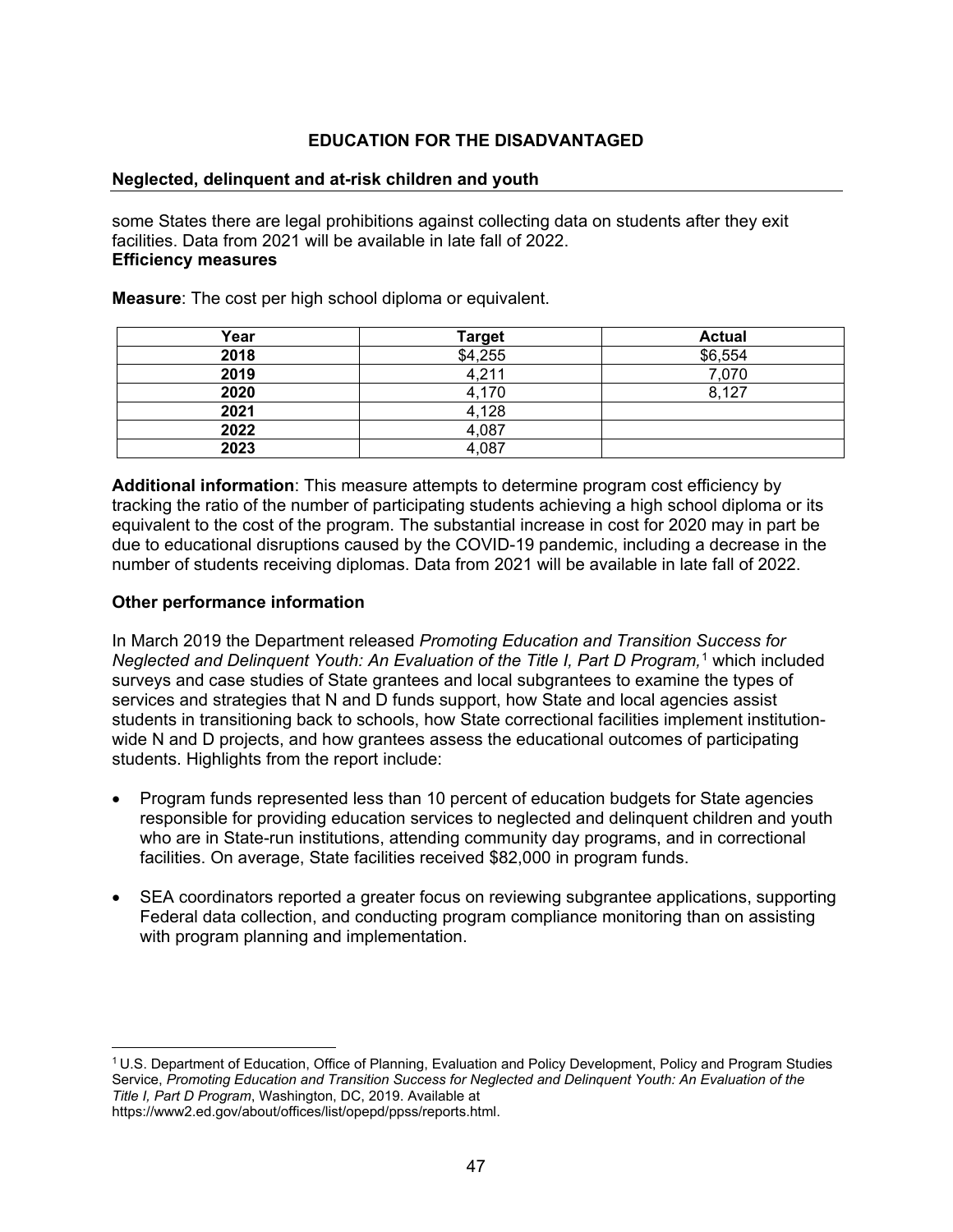#### **Neglected, delinquent and at-risk children and youth**

- At the time of the data collection, few State agency coordinators reported that their facility implemented an institution-wide N and D project.
- State facilities spent the majority of their funds on personnel expenses; however, many State agency coordinators (54 percent) reported shortages of qualified instructional and support staff, and about one-third of State agency coordinators reported that it was a major or moderate challenge to hire staff within their credentialed content area.
- Nearly all State agency coordinators reported that their facilities provided career and technical education; the most common career pathways available included construction and architecture, consumer and culinary services, and computer and information sciences.
- Most facilities evaluated students to determine if they had a disability and needed special education and related services; 91 percent of State agency coordinators and 77 percent of local agency coordinators responded that their facilities provided such services.
- Almost all State agency coordinators (94 percent) reported that their facilities assessed students' education outcomes. Outcomes were most often assessed via information assessments and standardized formation and summative assessments.
- Transition plans were generally created while in placement, and youths tended to be substantially involved in transition planning activities. However, substantial involvement of parents and other family members in transitional planning was not as prevalent.
- Once youth exited placement, more than half of State facilities provided some form of aftercare services (such as support for continued secondary or postsecondary education, and counseling), although the duration was usually less than 2 months after exiting the facility. However, State coordinators generally reported that it was very difficult to track academic outcomes for students after exiting, and 58 percent reported that facilities were unable to track outcomes for any youth after they exited placement.
- For State facilities that were able to track post-placement outcomes, the most tracked outcomes were high school equivalency credentials, followed by employment and other labor market outcomes and high school graduation rates.

These and other findings suggest a number of areas where the Department can undertake technical assistance efforts, both directly and through its technical assistance arm, the National Technical Assistance Center for the Education of Neglected or Delinquent Children and Youth.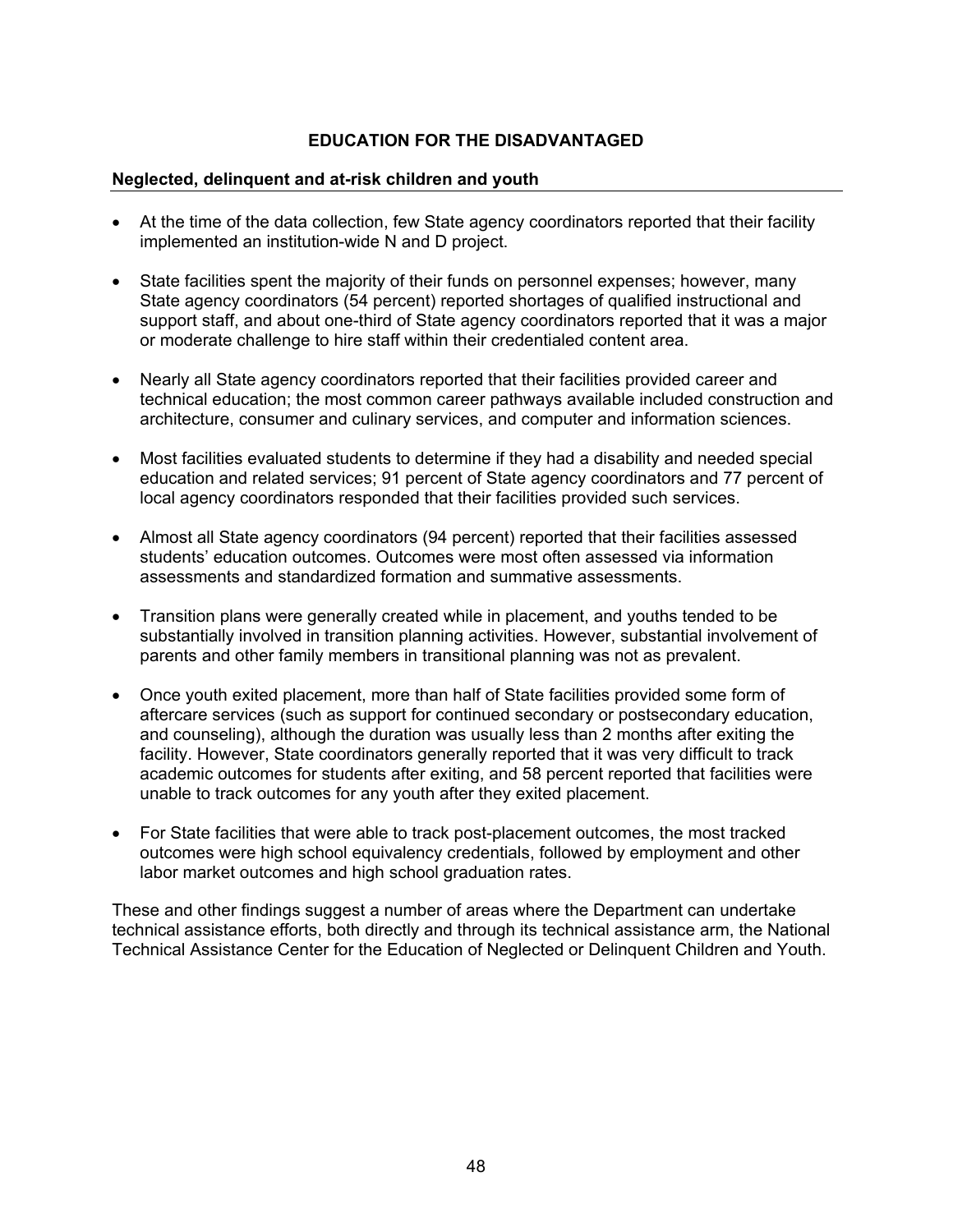## <span id="page-49-0"></span>Special programs for migrant students

(Higher Education Act of 1965, Title IV, Part A, Subpart 5, Section 418A)

(dollars in thousands)

FY 2023 Authorization: To be determined[1](#page-49-1)

Budget Authority:

| 2022 Estimate | 2023 Request | Change    |
|---------------|--------------|-----------|
| \$46,123      | \$66,123     | +\$20,000 |

## PROGRAM DESCRIPTION

Special Programs for Migrant Students provide 5-year grants to institutions of higher education (IHEs) and private nonprofit organizations to support educational programs designed for students who are engaged in, or whose families are engaged in, migrant and other seasonal farm work.

Projects funded under the High School Equivalency Program (HEP) recruit migratory students aged 16 and over and provide academic and support services (including counseling, health services, stipends, and placement) to help those students obtain a high school equivalency certificate and subsequently to gain employment or admission to a postsecondary institution or training program.

Projects funded by the College Assistance Migrant Program (CAMP) provide tutoring, academic assistance, and counseling services, as well as stipends, tuition, and room and board, to firstyear undergraduate migratory students and assist those students in obtaining student financial aid for their remaining undergraduate years.

HEP projects, located in college or university settings, operate residential and commuter programs of instructional services for out-of-school migrant youth; some HEP projects employ a commuter model in which students attend GED classes after work. Most CAMP projects use an on-campus residential design and provide a high level of support services in order to assist participants, virtually all of whom have had no prior contact with a college campus, to adjust to life at an institution of higher education. In making awards under both programs, the Department is required to consider applicants' prior experience in operating HEP and CAMP projects.

The Department may reserve up to one half of 1 percent of the funds appropriated for outreach, technical assistance, and professional development activities. If the total amount appropriated is below \$40 million, the remaining funds are to be distributed between the two programs in the same proportion as the amounts available for each program the previous year. If the appropriation is over \$40 million, 45 percent of the remaining funds must be used for HEP and 45 percent for CAMP, and the remainder may be used for either program, based on the number,

<span id="page-49-1"></span><sup>1</sup> The GEPA extension expired September 30, 2015; reauthorization for FY 2023 is expected through appropriations action.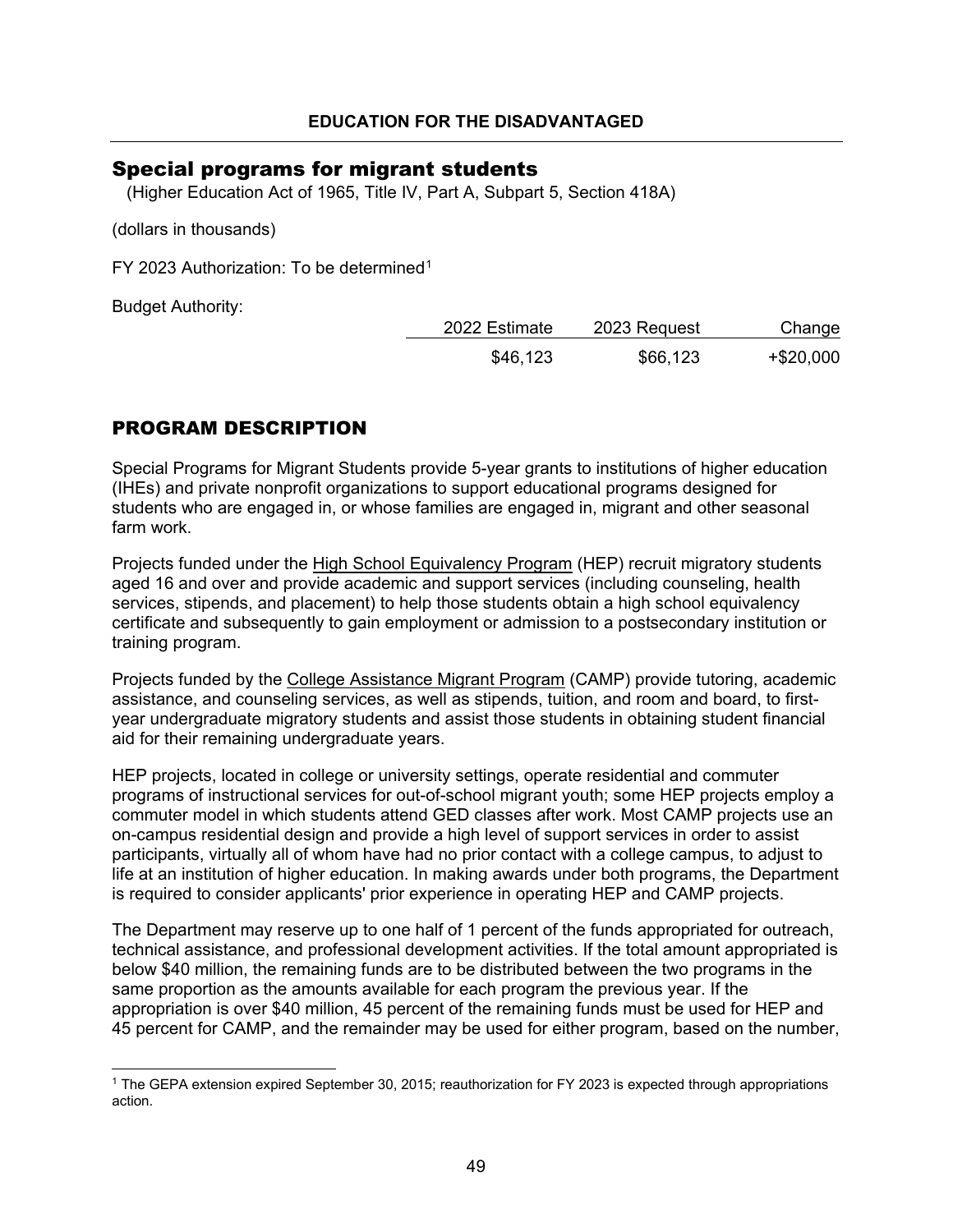#### **Special programs for migrant students**

quality, and promise of applications received.

Funding levels for the past 5 fiscal years were as follows:

| <b>Fiscal Year</b> | (dollars in thousands) |
|--------------------|------------------------|
| 2018               | \$44,623               |
| 2019               | 44,623                 |
| 2020               | 45,623                 |
| 2021               | 46,123                 |
| 2022 Estimate      | 46,123                 |

## FY 2023 BUDGET REQUEST

For fiscal year 2023, the Administration requests \$66.1 million for Special Programs for Migrant Students, \$20 million more than a fiscal year 2022 annualized CR based on the fiscal year 2021 appropriation. The request would continue to support the planned expansion of programs that have demonstrated success in helping migratory youth, who are particularly at risk for low educational, employment, and earnings outcomes, in obtaining a high school equivalency certificate or helping first-year undergraduate migrant students successfully complete their first year of postsecondary education.

HEP and CAMP programs focus on finding and assisting migrant youth who have not been able to complete high school or go on to postsecondary education due to limited or inconsistent educational opportunity. Projects emphasize services to out-of-school-youth and other eligible individuals by conducting extensive outreach in locations where these youth live and work (e.g., farms, production facilities, and labor camps) and providing services at locations and times that meet the needs of an out-of-school, working population. Program performance data show that the programs' academic and support services are successful at helping participants attain their high school equivalency credentials or complete their first academic year in a postsecondary program. Program outcomes compare favorably with outcomes for the general population. For example, approximately 96 percent of CAMP participants who completed their first academic year in a postsecondary program continued their postsecondary education. In contrast, NCES data show that the retention rate of first-time, full-time degree/certificate-seeking undergraduates at 4-year institutions was 81 percent from 2018 to 2019, and 62 percent at 2-year institutions during the same period.<sup>[1](#page-50-0)</sup>

Data from a 2021 US Department of Labor research report (Findings from the National Agricultural Workers Survey 2017-86: A Demographic and Employment Profile of United States Farmworkers)<sup>[2](#page-50-1)</sup> show that a significant proportion of farmworkers tend to be young, undereducated, unlikely to be proficient in English, and from low-income backgrounds. In 2015-16, individuals aged 14-19 constituted six percent of farmworkers, and one-third of farmworkers

<span id="page-50-1"></span><span id="page-50-0"></span><sup>1</sup> U.S. Department of Education, National Center for Education Statistics. (2021). *The Condition of Education 2021* (NCES 2021-144), Undergraduate and Retention Rates. https://nces.ed.gov/programs/coe/indicator\_ctr.asp <sup>2</sup> https://www.dol.gov/sites/dolgov/files/ETA/naws/pdfs/NAWS%20Research%20Report%2014.pdf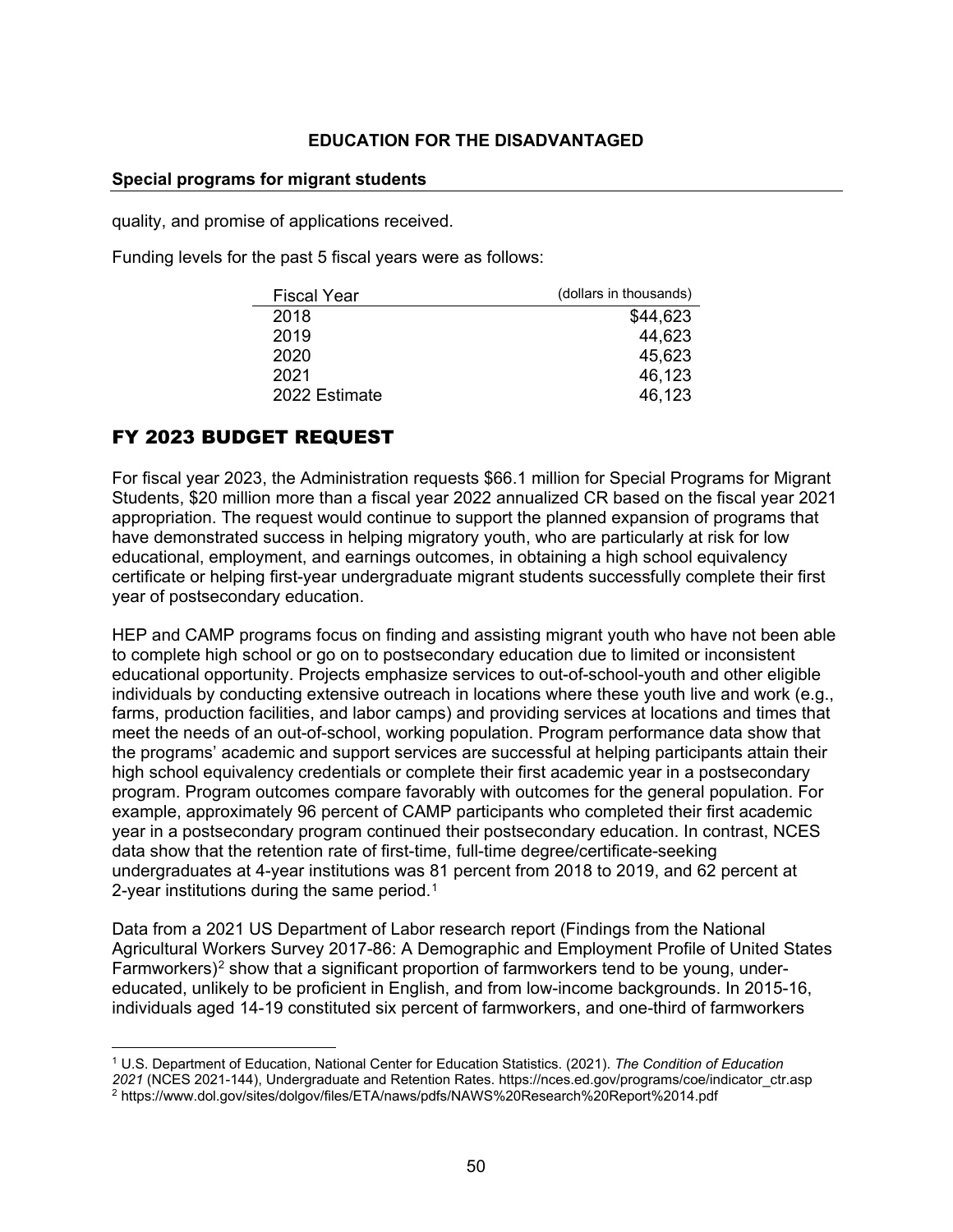#### **Special programs for migrant students**

overall were younger than 35; average educational attainment was 9<sup>th</sup> grade; only 35 percent of respondents said they could speak English well; and 21 percent of farmworkers had family incomes below the poverty level. However, a sizable group of survey respondents expressed interest in pursuing further education or training and 24 percent of farmworkers surveyed reported having taken at least one adult education class. Among the most common courses respondents attended were English language instruction, job training, college or university classes, and high school equivalency classes; however, their limited education and income affects their ability to pursue postsecondary education or obtain skilled work that pays higher wages.

HEP and CAMP provide participants with assistance that can enable them to improve their earnings potential dramatically. According to the Bureau of Labor Statistics "Occupational Outlook Handbook,"[1](#page-51-0) the median annual wage for agricultural workers in 2020 was \$28,900, and these types of workers are often paid based on how much they do instead of how many hours they work. By comparison, according to the National Center for Education Statistics, in 2018 the median earnings for full-time, full-year wage and salary workers aged 25-34 were \$34,900 for a person with a high school diploma or equivalent; \$40,000 for a person with an associate's degree; and \$54,700 for a person with a bachelor's degree.[2](#page-51-1) Furthermore, the "Occupational Outlook Handbook" indicates that periods of unemployment between jobs can cause stress for migrant and seasonal farmworkers, and agricultural work can be dangerous due to risk of exposure to pesticides or working with farm machinery that can cause serious injuries. Agricultural workers frequently leave the occupation due to the intense physical nature of the work, but because of the barriers to attain a quality education, they are likely to need support to pursue educational opportunities that would allow them and their families to obtain other jobs.

The Administration is requesting appropriations language that would allow the Department to override the distribution of funds between the HEP and CAMP programs required by the statute and reduce the percentage of funds available for a program in the event a competition does not yield a sufficient number of high-quality applications for one of the programs.

<span id="page-51-1"></span><span id="page-51-0"></span><sup>1</sup> Bureau of Labor Statistics, U.S. Department of Labor, *Occupational Outlook Handbook*, Agricultural Workers, at <https://www.bls.gov/ooh/farming-fishing-and-forestry/agricultural-workers.htm> (visited *February 19, 2022*). <sup>2</sup> U.S. Department of Education, National Center for Education Statistics. (2020). *The Condition of Education 2020* (NCES 2020-144), [Annual Earnings.](https://nces.ed.gov/programs/coe/indicator_cba.asp) https://nces.ed.gov/fastfacts/display.asp?id=77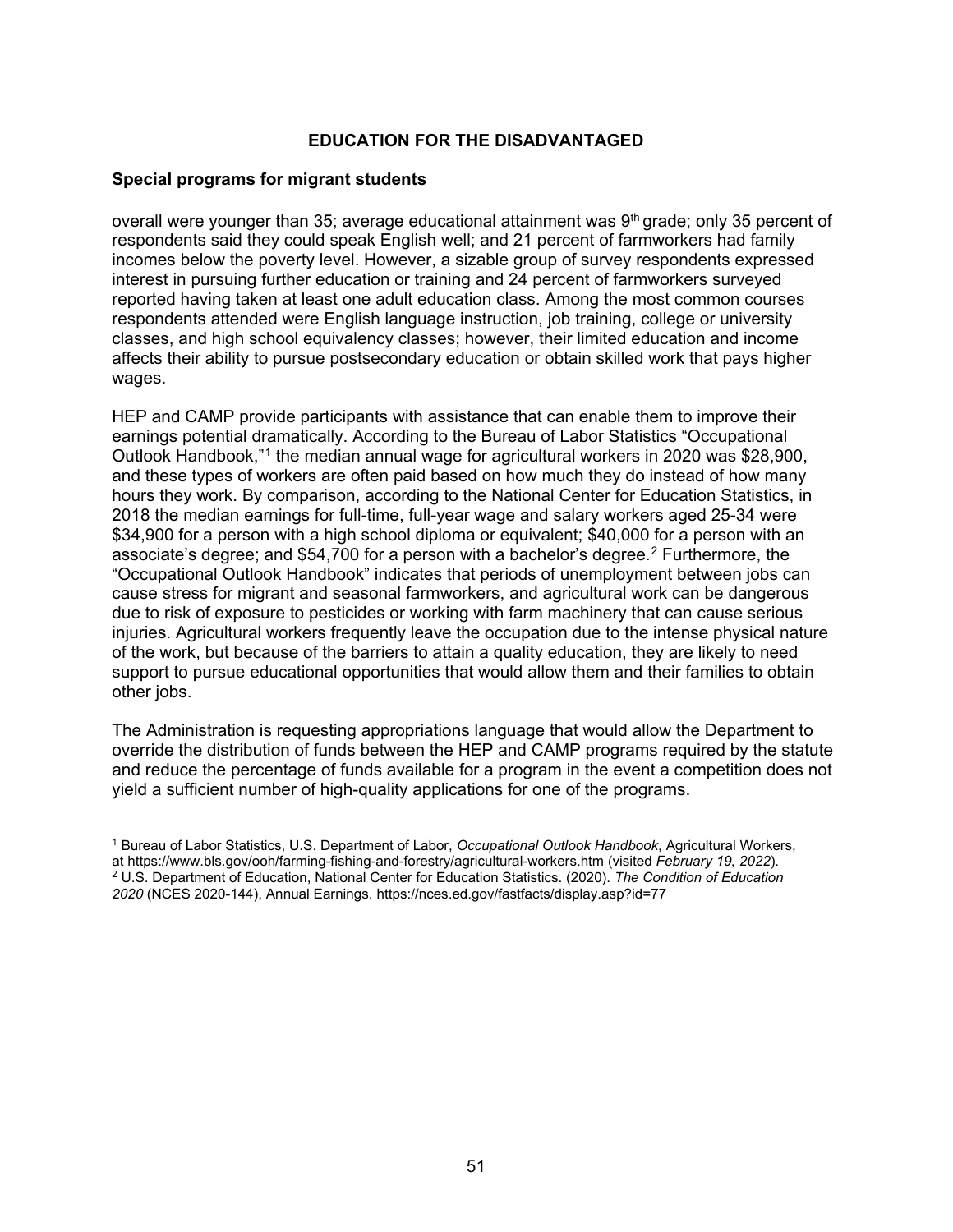#### **Special programs for migrant students**

## PROGRAM OUTPUT MEASURES

(dollars in thousands)

| <b>Output Measures</b>                                          | 2021     | 2022     | 2023     |
|-----------------------------------------------------------------|----------|----------|----------|
| Outreach, technical assistance, and<br>professional development | \$231    | \$231    | \$331    |
| HEP:                                                            |          |          |          |
| Number of students served                                       | 4,054    | 4,054    | 5,800    |
| Funding for new awards                                          | \$6,640  | \$1,695  | \$9,800  |
| Number of new awards                                            | 14       | $3-4$    | 16-21    |
| Peer review of new award applications                           | \$47     | \$50     | \$150    |
| Average new award                                               | \$474    | \$423    | \$475    |
| Funding for continuation awards                                 | \$16,067 | \$21,201 | \$22,946 |
| Number of continuation awards                                   | 35       | 45       | 49       |
| Average continuation award                                      | \$459    | \$471    | \$468    |
| Average Federal contribution per student                        |          |          |          |
| (whole dollars)                                                 | \$5,612  | \$5,660  | \$5,660  |
| <b>CAMP:</b>                                                    |          |          |          |
| Number of students served                                       | 2,246    | 2,246    | 3,200    |
| Funding for new awards                                          | \$7,086  | \$4,052  | \$9,800  |
| Number of new awards                                            | 15       | 7-9      | 18-22    |
| Peer review of new award applications                           | \$47     | \$50     | \$150    |
| Average new award                                               | \$472    | \$450    | \$450    |
| Funding for continuation awards                                 | \$16,005 | \$18,844 | \$22,946 |
| Number of continuation awards                                   | 38       | 45       | 54       |
| Average continuation award                                      | \$421    | \$419    | \$425    |
| Average Federal contribution per student                        |          |          |          |
| (whole dollars)                                                 | \$10,302 | \$10,216 | \$10,216 |

## PROGRAM PERFORMANCE INFORMATION

#### **Performance Measures**

This section presents selected program performance information, including, for example, program goals, objectives, measures, and performance targets and data; and an assessment of the progress made toward achieving program results. Achievement of program results is based on the cumulative effect of the Federal resources provided for the program as well as the resources and efforts invested by those served by the program.

**Goal: To assist migrant and seasonal farmworker students in obtaining the equivalent of a high school diploma, and, subsequently, in beginning postsecondary education, entering military service, or obtaining employment.**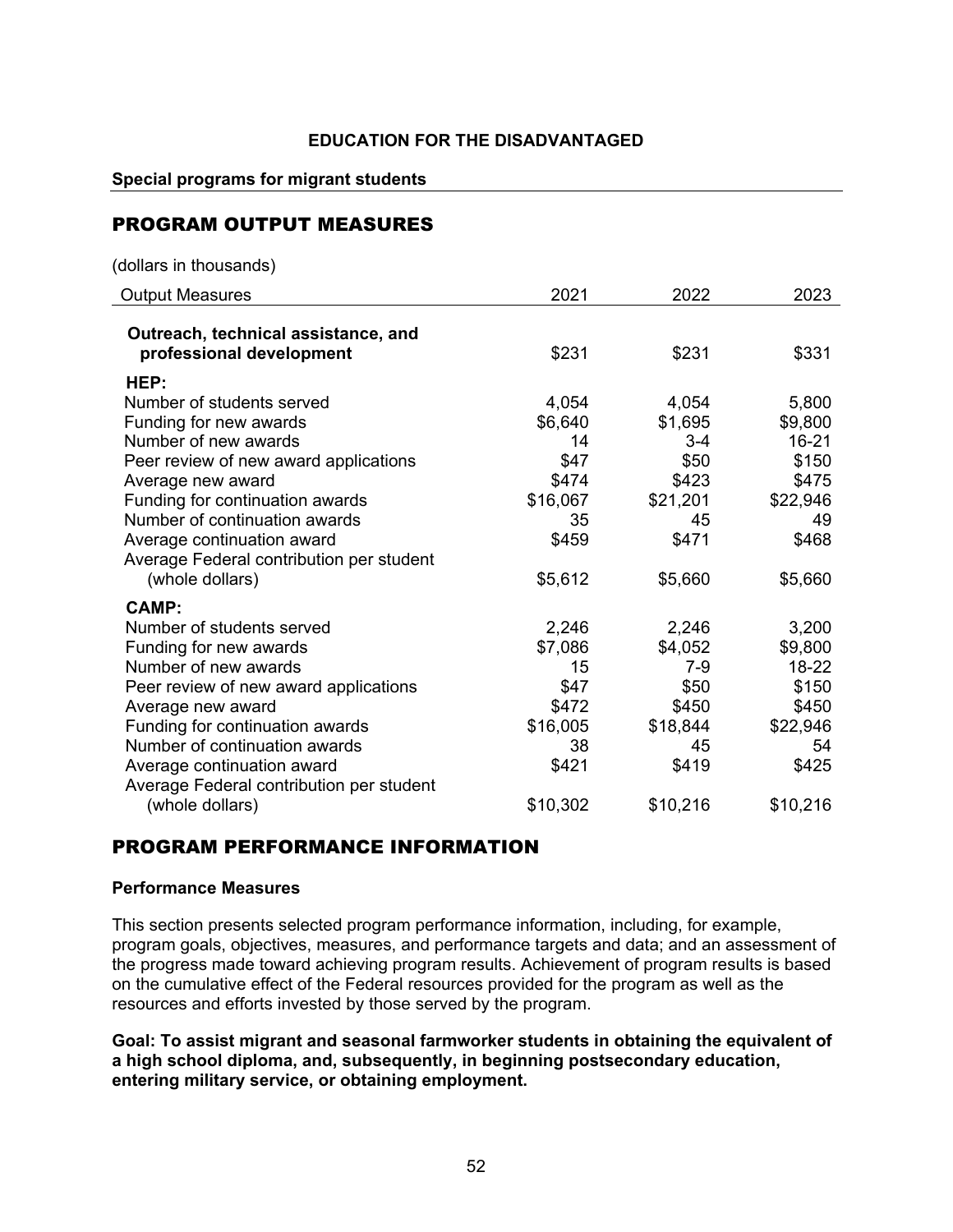#### **Special programs for migrant students**

**Objective**: *An increasing percentage of HEP participants will receive their high school equivalency credential.*

**Measure**: The percentage of HEP participants receiving a high school equivalency credential.

| Year | <b>Target</b> | <b>Actual</b> |
|------|---------------|---------------|
| 2018 | 69.0%         | 64.9%         |
| 2019 | 69.0          | 66.6          |
| 2020 | 69.0          | 62.0          |
| 2021 | 69.0          |               |
| 2022 | 69.0          |               |
| 2023 | 69.0          |               |

**Additional information**: The source of data is grantee performance reports. Targets have remained the same over the past several years because changes to State academic standards for elementary and secondary education have led to more challenging high school equivalency assessments that have resulted in fluctuations in student performance. Grantee performance for 2020 was affected by the COVID-19 pandemic, which resulted in the closure of many testing centers that administer high school equivalency tests. In addition, grantees had to develop strategies to provide services remotely and online in the middle of their project periods. Data collected for fiscal year 2021 will be available in late 2022.

**Objective**: *An increasing percentage of HEP recipients of a high school equivalency credential will enter postsecondary education programs, upgraded employment, or the military.*

**Measure**: The percentage of HEP high school equivalency credential recipients who enter postsecondary educational programs, upgraded employment, or the military.

| Year | <b>Target</b> | <b>Actual</b> |
|------|---------------|---------------|
| 2018 | 80.0%         | 82.1%         |
| 2019 | 80.0          | 83.9          |
| 2020 | 80.0          |               |
| 2021 | 80.0          |               |
| 2022 | 80.0          |               |
| 2023 | 80.0          |               |

**Additional information**: The source of data is grantee performance reports. Data for this measure are based on actual placement after receipt of a high school equivalency credential. Grantee performance for 2020 was affected by the COVID-19 pandemic, which resulted in the closure of many testing centers that administer high school equivalency tests. In addition, grantees had to develop strategies to provide services remotely and online in the middle of their project periods. Data collected for fiscal year 2021 will be available in late 2022.

**Goal: Assist migrant and seasonal farmworker students in successfully completing their first academic year of college and in continuing their postsecondary education.**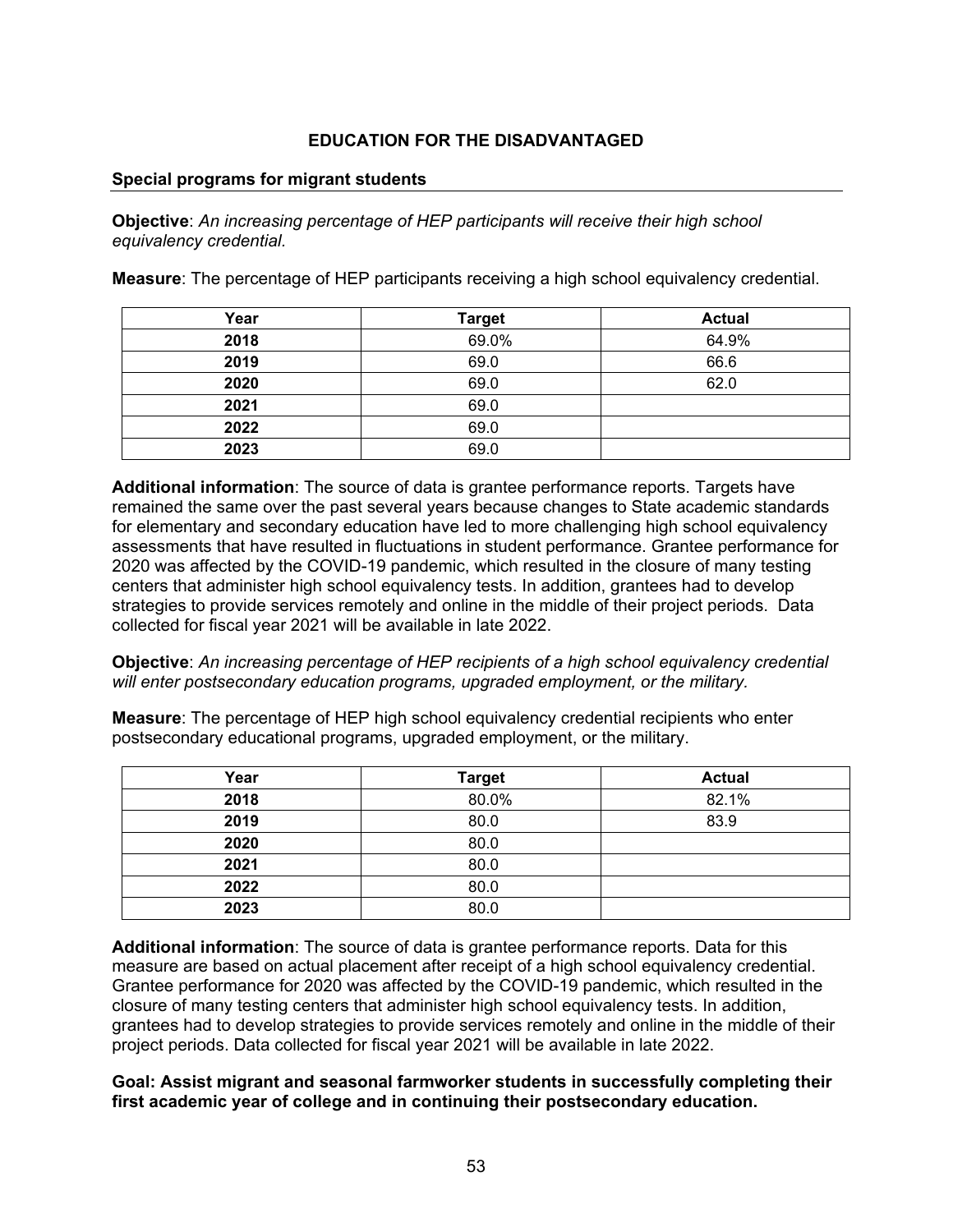#### **Special programs for migrant students**

**Objective**: *All CAMP students will complete their first academic year at a postsecondary institution in good standing.*

**Measure**: The percentage of CAMP participants completing the first year of their postsecondary program.

| Year | <b>Target</b> | <b>Actual</b> |
|------|---------------|---------------|
| 2018 | 86.0%         | 83.5%         |
| 2019 | 86.0          | 87.9          |
| 2020 | 86.0          | 85.8          |
| 2021 | 86.0          |               |
| 2022 | 86.0          |               |
| 2023 | 86.0          |               |

**Additional information**: The source of data is grantee performance reports. Data for projects completing their first year of implementation are not included in the data for any given year because projects receive their initial funding in the fall, after the school year may have already started. Thus, the measure reflects the percentage of participants completing the first year of their postsecondary program between the second and fifth years of the project. Grantee performance for 2020 was affected by the COVID-19 pandemic, which required grantees to develop strategies to provide services remotely and online in the middle of their project periods. Data collected for fiscal year 2021 will be available in late 2022.

**Objective:** *A majority of CAMP students who successfully complete their first academic year of college will continue in postsecondary education.*

**Measure**: The percentage of CAMP participants who, after completing the first academic year of college, continue their postsecondary education.

| Year | <b>Target</b> | <b>Actual</b> |
|------|---------------|---------------|
| 2018 | 88.0%         | 96.2%         |
| 2019 | 90.0          | 96.4          |
| 2020 | 92.0          | 96.1          |
| 2021 | 92.0          |               |
| 2022 | 92.0          |               |
| 2023 | 92.0          |               |

**Additional information:** The source of data is grantee performance reports. Data for this measure are based on actual placement after completion of the first year of college. Grantee performance for 2020 was affected by the COVID-19 pandemic, which required grantees to develop strategies to provide services remotely and online in the middle of their project periods. Data collected for fiscal year 2021 will be available in late 2022.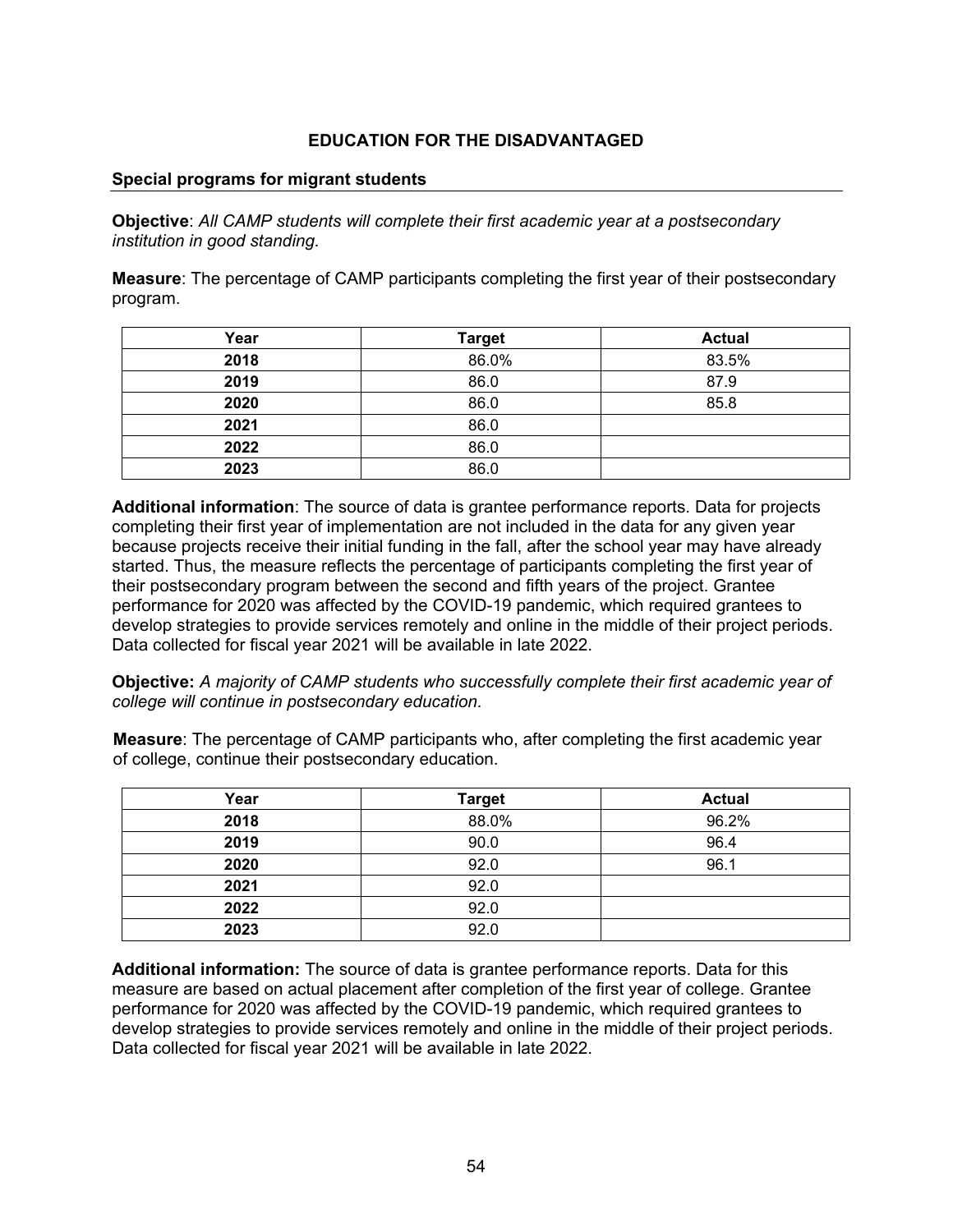### **Special programs for migrant students**

#### **Efficiency measures**

The Department established a cost-per-participant outcome measure to assess program efficiency for HEP and CAMP. For HEP, the measure is the cost per participant earning a GED credential and, for CAMP, it is the cost per participant who completes his or her first year of postsecondary education and then continues that postsecondary education.

#### HEP Efficiency Measures

**Measure**: Cost per participant earning a high school equivalency credential, commuter programs.

| Year | <b>Target Cost Per Commuter</b><br>Participant | <b>Actual Cost Per Commuter</b><br>Participant |
|------|------------------------------------------------|------------------------------------------------|
| 2017 | \$9,931                                        | \$9,009                                        |
| 2018 | 10,030                                         | 9,408                                          |
| 2019 | 10,131                                         | 8,594                                          |
| 2020 | 10,232                                         |                                                |
| 2021 | 10,334                                         |                                                |
| 2022 | 10,438                                         |                                                |

**Measure**: Cost per participant earning a high school equivalency credential, residential programs.

| Year | <b>Target Cost Per Residential</b><br>Participant | <b>Actual Cost Per Residential</b><br>Participant |
|------|---------------------------------------------------|---------------------------------------------------|
| 2017 | \$19,338                                          | \$14,036                                          |
| 2018 | 19,531                                            | 13,164                                            |
| 2019 | 19,727                                            | 15,197                                            |
| 2020 | 19,924                                            |                                                   |
| 2021 | 20,123                                            |                                                   |
| 2022 | 20,324                                            |                                                   |

**Measure**: Cost per participant earning a high school equivalency credential, programs with both commuting and resident students.

| Year | <b>Target Cost Per Participant<br/>in Combined Programs</b> | <b>Actual Cost Per Participant<br/>in Combined Programs</b> |
|------|-------------------------------------------------------------|-------------------------------------------------------------|
| 2017 | \$15,653                                                    | \$13,932                                                    |
| 2018 | 15,810                                                      | 13,650                                                      |
| 2019 | 15,968                                                      | 16,378                                                      |
| 2020 | 16,127                                                      |                                                             |
| 2021 | 16,289                                                      |                                                             |
| 2022 | 16,451                                                      |                                                             |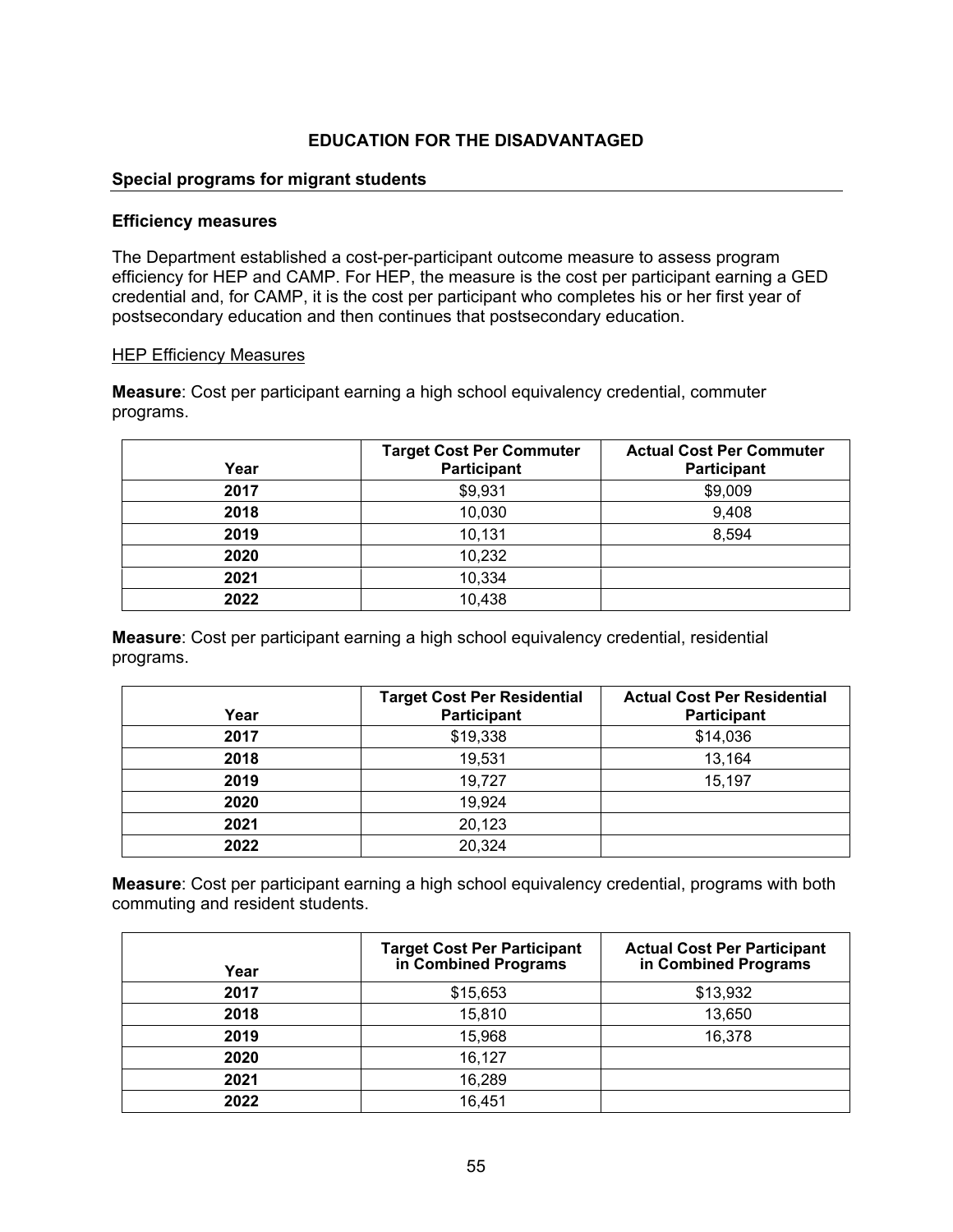#### **Special programs for migrant students**

**Additional information:** The Department established different costs for programs serving participants who commute, programs serving participants who reside at the institution of higher education where the program is based, and programs with both types of participants. Targets are based on actual costs in 2011 (the baseline year), multiplied by an estimated rate of inflation for college-associated costs and then decreased by an expected improvement in efficiency annually of 1 percent. Actual costs for HEP programs have fluctuated since 2015, in part, due to substantial increases in costs for high school equivalency testing, along with decreases in the number of HEP participants receiving a high school equivalency credential resulting from an increase in rigor in such testing. Grantee performance for 2020 was affected by the COVID-19 pandemic, which resulted in the closure of many testing centers that administer high school equivalency tests. In addition, grantees had to develop strategies to provide services remotely and online in the middle of their project periods. Data collected for fiscal year 2021 will be available in late 2022.

#### CAMP Efficiency Measures

**Measure**: Cost per participant completing the first year of postsecondary education and continuing postsecondary education, commuter programs.

| Year | Target Cost Per Commuter<br>Participant | <b>Actual Cost Per Commuter</b><br>Participant |
|------|-----------------------------------------|------------------------------------------------|
| 2017 | \$14,958                                | \$12,009                                       |
| 2018 | 15,197                                  | 11,393                                         |
| 2019 | 15,440                                  | 10,061                                         |
| 2020 | 15,688                                  |                                                |
| 2021 | 15,939                                  |                                                |
| 2022 | 16,194                                  |                                                |

**Measure**: Cost per participant completing the first year of postsecondary education and continuing postsecondary education, residential programs.

| Year | <b>Target Cost Per Residential</b><br>Participant | <b>Actual Cost Per Residential</b><br>Participant |
|------|---------------------------------------------------|---------------------------------------------------|
| 2017 | \$23,972                                          | \$14,823                                          |
| 2018 | 24,356                                            | 13,105                                            |
| 2019 | 24,745                                            | 13,429                                            |
| 2020 | 25,141                                            |                                                   |
| 2021 | 25,543                                            |                                                   |
| 2022 | 25,952                                            |                                                   |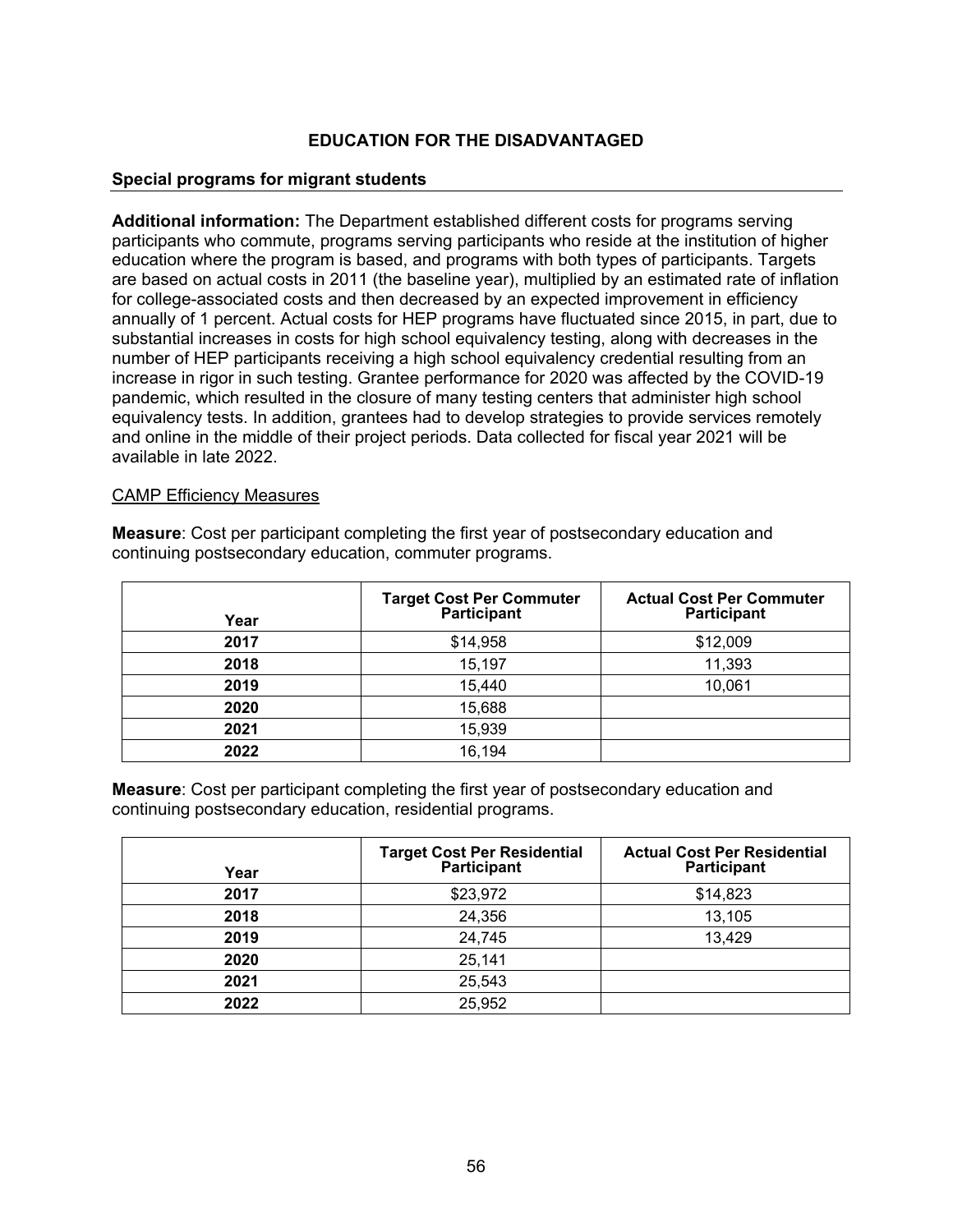#### **Special programs for migrant students**

**Measure**: Cost per participant completing the first year of postsecondary education and continuing postsecondary education, programs with both commuting and resident students.

| Year | <b>Target Cost Per Participant<br/>for Combined Programs</b> | <b>Actual Cost Per Participant<br/>for Combined Programs</b> |
|------|--------------------------------------------------------------|--------------------------------------------------------------|
| 2017 | \$18,229                                                     | \$13,765                                                     |
| 2018 | 18,521                                                       | 12,939                                                       |
| 2019 | 18,817                                                       | 11,551                                                       |
| 2020 | 19,118                                                       |                                                              |
| 2021 | 19,424                                                       |                                                              |
| 2022 | 19,735                                                       |                                                              |

**Additional information:** The Department established different costs for programs serving participants who commute, programs serving participants who reside at the institution of higher education where the program is based, and programs with both types of participants. Targets are based on actual costs in 2011 (the baseline year), multiplied by an estimated rate of inflation for college-associated costs and then decreased by an expected improvement in efficiency annually of 1 percent. Grantee performance for 2020 was affected by the COVID-19 pandemic, which required grantees to develop strategies to provide services remotely and online in the middle of their project periods. Data collected for fiscal year 2021 will be available in late 2022.